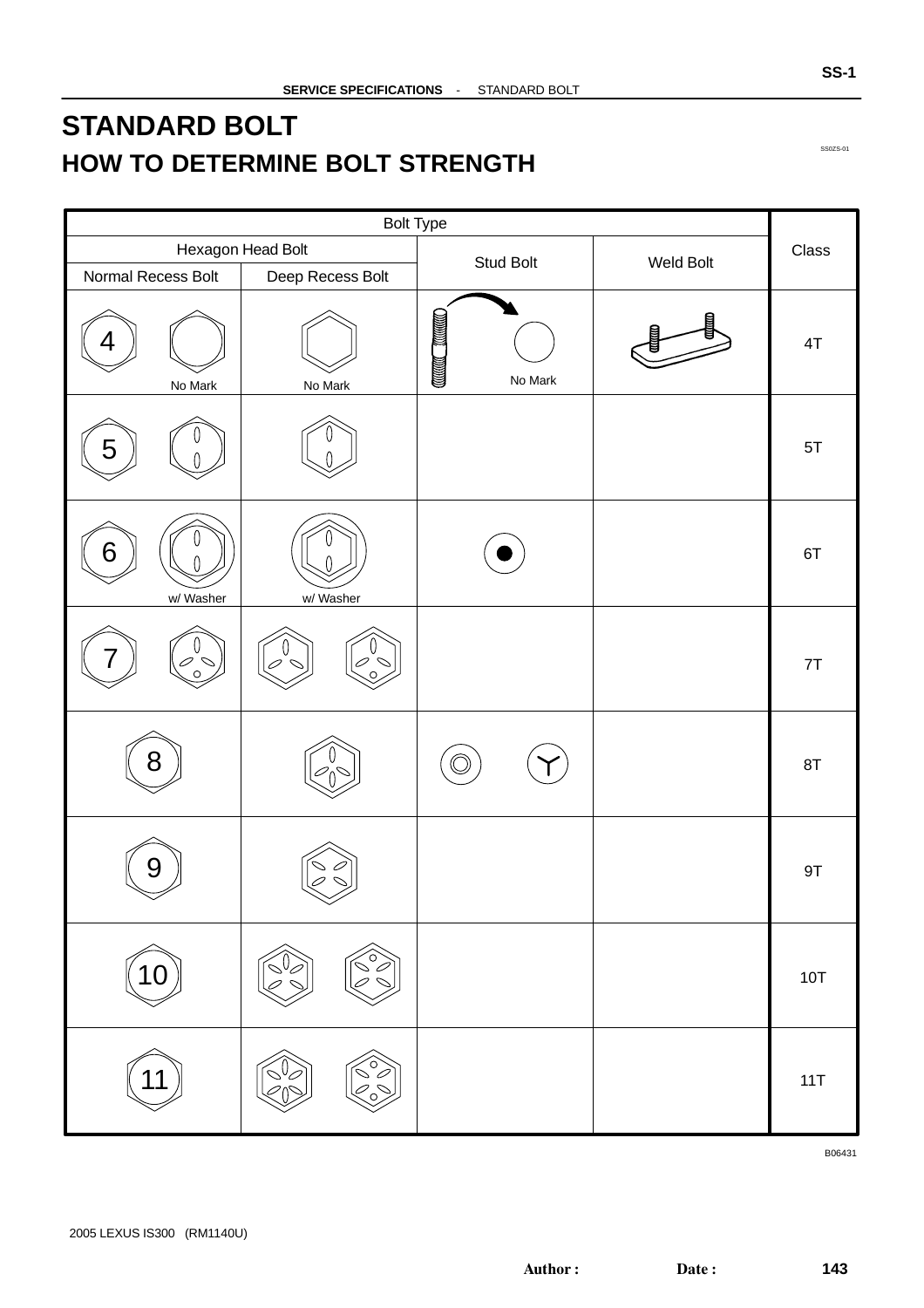### **SPECIFIED TORQUE FOR STANDARD BOLTS**

|       |          |              | Specified torque |                   |                  |                |                     |                  |
|-------|----------|--------------|------------------|-------------------|------------------|----------------|---------------------|------------------|
| Class | Diameter | Pitch        |                  | Hexagon head bolt |                  |                | Hexagon flange bolt |                  |
|       | mm       | mm           | N·m              | kgf cm            | ft-Ibf           | N·m            | kgf-cm              | ft-Ibf           |
|       | 6        | $\mathbf{1}$ | 5                | 55                | 48 in. Ibf       | 6              | 60                  | 52 in.-lbf       |
|       | 8        | 1.25         | 12.5             | 130               | $\boldsymbol{9}$ | 14             | 145                 | 10               |
|       | 10       | 1.25         | 26               | 260               | 19               | 29             | 290                 | 21               |
| 4T    | 12       | 1.25         | 47               | 480               | 35               | 53             | 540                 | 39               |
|       | 14       | $1.5\,$      | 74               | 760               | 55               | 84             | 850                 | 61               |
|       | 16       | 1.5          | 115              | 1,150             | 83               | ä,             | $\Box$              | $\Box$           |
|       | $\,6$    | $\mathbf{1}$ | 6.5              | 65                | 56 in.-lbf       | 7.5            | 75                  | 65 in.-lbf       |
|       | 8        | 1.25         | 15.5             | 160               | 12               | 17.5           | 175                 | 13               |
| 5T    | 10       | 1.25         | 32               | 330               | 24               | 36             | 360                 | 26               |
|       | 12       | 1.25         | 59               | 600               | 43               | 65             | 670                 | 48               |
|       | 14       | 1.5          | 91               | 930               | 67               | 100            | 1,050               | 76               |
|       | 16       | 1.5          | 140              | 1,400             | 101              | $\blacksquare$ | $\blacksquare$      | $\Box$           |
|       | $\,6$    | $\mathbf{1}$ | $\bf8$           | 80                | 69 in.-lbf       | 9              | 90                  | 78 in.-lbf       |
|       | 8        | 1.25         | 19               | 195               | 14               | 21             | 210                 | 15               |
| 6T    | 10       | 1.25         | 39               | 400               | 29               | 44             | 440                 | 32               |
|       | 12       | 1.25         | 71               | 730               | 53               | 80             | 810                 | 59               |
|       | 14       | 1.5          | 110              | 1,100             | 80               | 125            | 1,250               | 90               |
|       | 16       | 1.5          | 170              | 1,750             | 127              | $\blacksquare$ | $\blacksquare$      | $\blacksquare$   |
|       | 6        | $\mathbf{1}$ | 10.5             | 110               | 8                | 12             | 120                 | $\boldsymbol{9}$ |
|       | 8        | 1.25         | 25               | 260               | 19               | 28             | 290                 | 21               |
| 7T    | 10       | 1.25         | 52               | 530               | 38               | 58             | 590                 | 43               |
|       | 12       | 1.25         | 95               | 970               | 70               | 105            | 1,050               | 76               |
|       | 14       | 1.5          | 145              | 1,500             | 108              | 165            | 1,700               | 123              |
|       | 16       | 1.5          | 230              | 2,300             | 166              | $\Box$         | $\Box$              | $\Box$           |
|       | 8        | 1.25         | 29               | 300               | 22               | 33             | 330                 | 24               |
| 8T    | 10       | 1.25         | 61               | 620               | 45               | 68             | 690                 | 50               |
|       | 12       | 1.25         | 110              | 1,100             | 80               | 120            | 1,250               | 90               |
|       | 8        | 1.25         | 34               | 340               | 25               | 37             | 380                 | 27               |
| 9T    | 10       | 1.25         | 70               | 710               | 51               | 78             | 790                 | 57               |
|       | 12       | 1.25         | 125              | 1,300             | 94               | 140            | 1,450               | 105              |
|       | 8        | 1.25         | 38               | 390               | 28               | 42             | 430                 | 31               |
| 10T   | 10       | 1.25         | 78               | 800               | 58               | 88             | 890                 | 64               |
|       | 12       | 1.25         | 140              | 1,450             | 105              | 155            | 1,600               | 116              |
|       | 8        | 1.25         | 42               | 430               | 31               | 47             | 480                 | 35               |
| 11T   | 10       | 1.25         | 87               | 890               | 64               | 97             | 990                 | 72               |
|       | 12       | 1.25         | 155              | 1,600             | 116              | 175            | 1,800               | 130              |

SS0ZT-01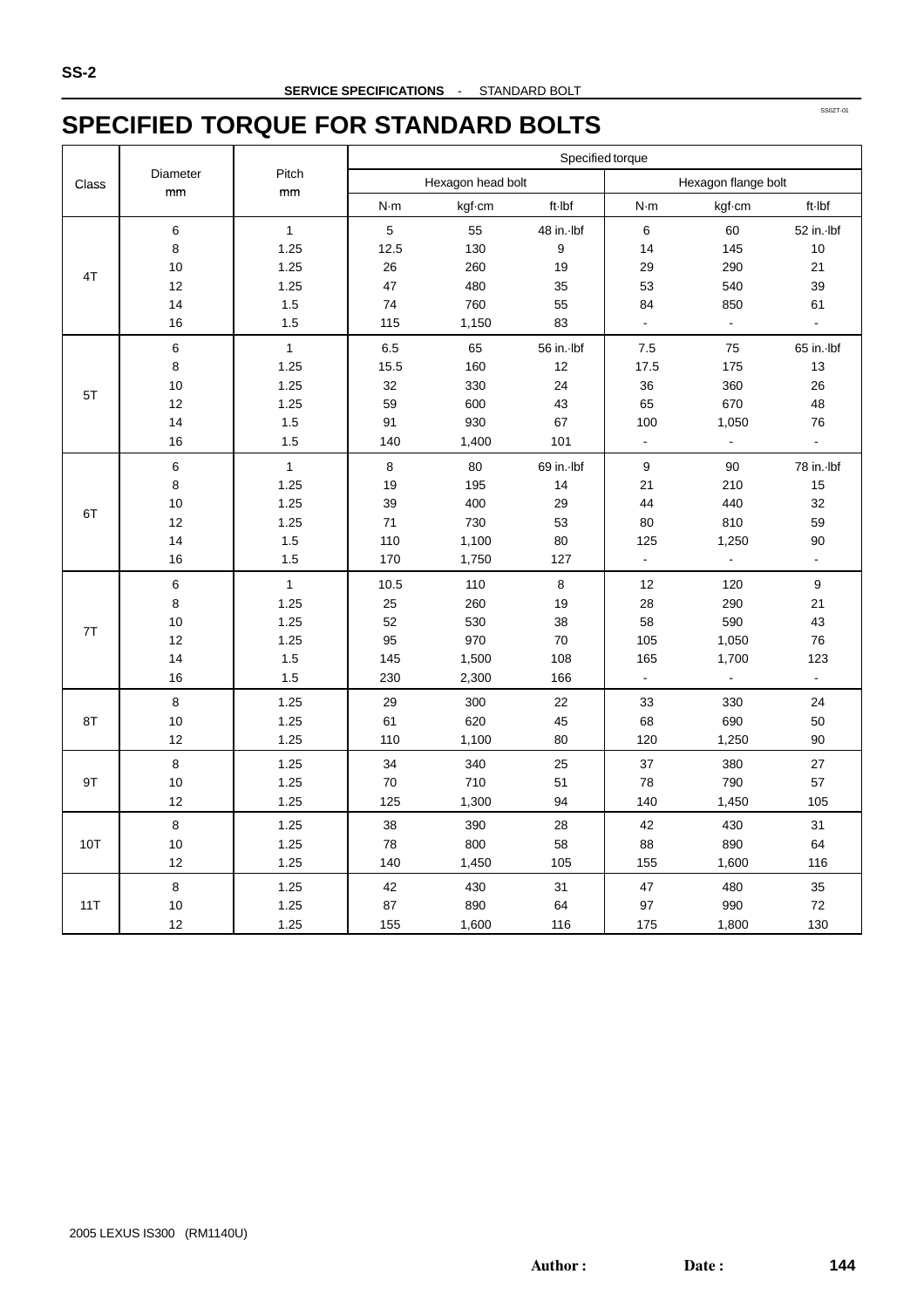### **HOW TO DETERMINE NUT STRENGTH**

| <b>Present Standard</b> |                     | Old Standard Hexagon Nut     | Class     |
|-------------------------|---------------------|------------------------------|-----------|
| Hexagon Nut             | Cold Forging Nut    | <b>Cutting Processed Nut</b> |           |
| No Mark                 |                     |                              | $4N$      |
| No Mark (w/ Washer)     | No Mark (w/ Washer) | No Mark                      | 5N (4T)   |
|                         |                     |                              | 6N        |
|                         |                     | ρ                            | 7N (5T)   |
|                         |                     |                              | <b>8N</b> |
|                         |                     | No Mark                      | 10N (7T)  |
|                         |                     |                              | 11N       |
|                         |                     |                              | 12N       |

\*: Nut with 1 or more marks on one side surface of the nut.

B06432

HINT:

Use the nut with the same number of the nut strength classification or the greater than the bolt strength classification number when tightening parts with a bolt and nut.

Example: Bolt = 4T

SS0ZU-01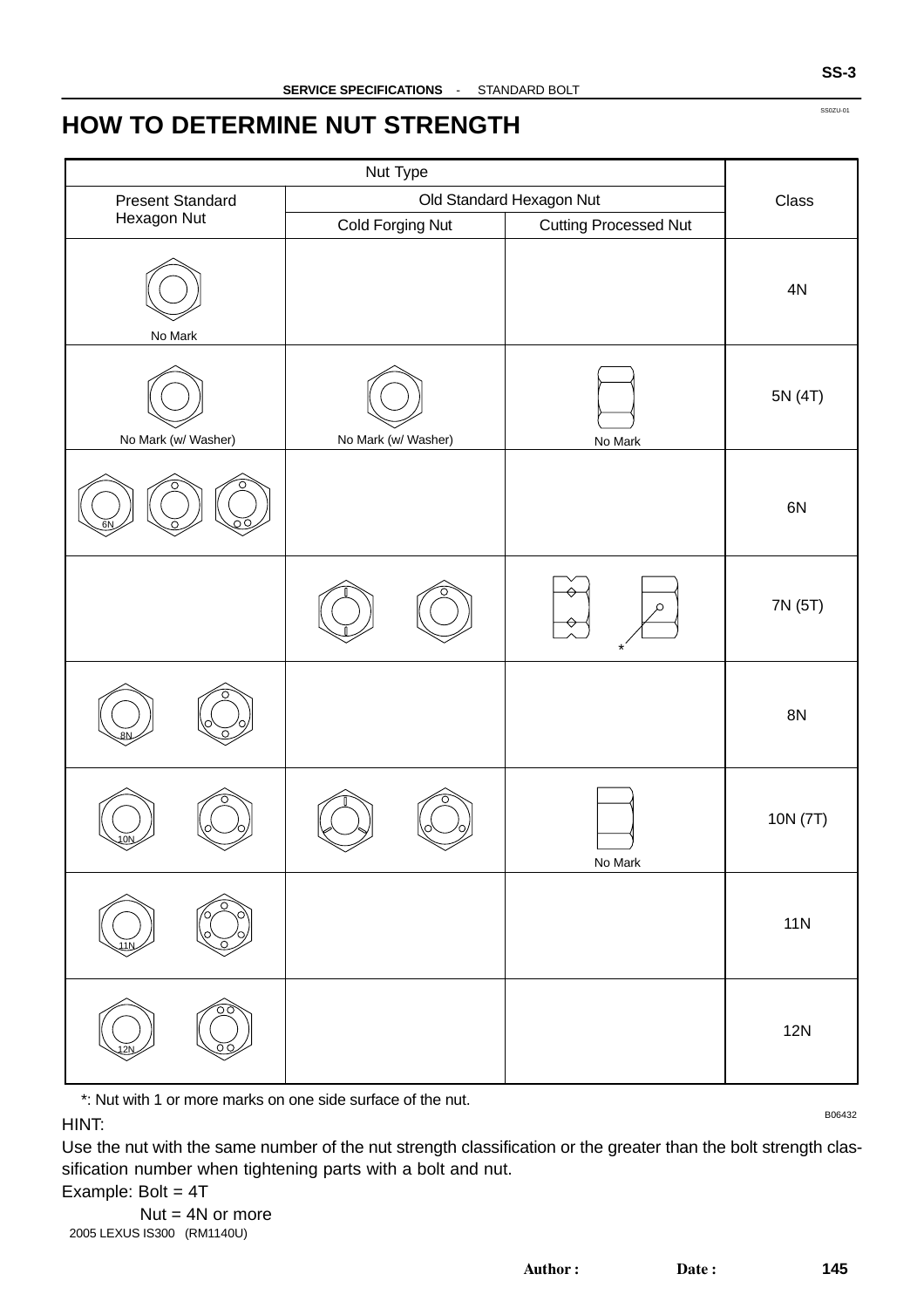## **MAINTENANCE TORQUE SPECIFICATION**

| Part tightened                 | N·m | kgf-cm | ft Ibf |
|--------------------------------|-----|--------|--------|
| Front seat mount bolts         | 37  | 375    | 27     |
| Front suspension member x Body | 98  | 000.1  | 72     |
| Rear suspension member x Body  | 127 | ,300   | 94     |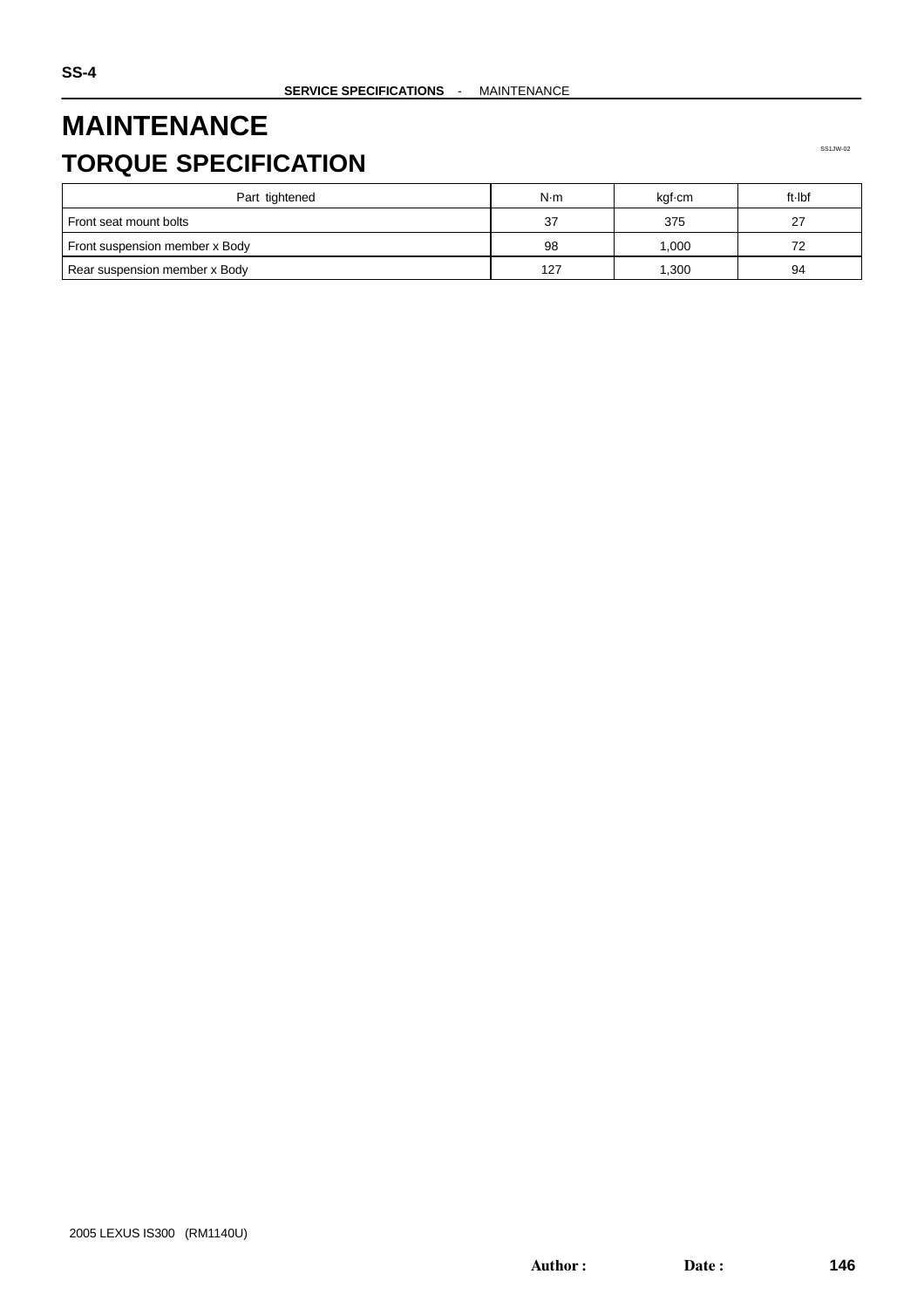# **ENGINE MECHANICAL SERVICE DATA**

| Compression     |                                    | at 250 rpm STD                               | 1,324 kPa (13.5 kgf/cm <sup>2</sup> , 192 psi) or more |
|-----------------|------------------------------------|----------------------------------------------|--------------------------------------------------------|
| pressure        |                                    | Minimum                                      | 1,079 kPa (11.0 kgf/cm <sup>2</sup> , 156 psi)         |
|                 |                                    | Difference of pressure between each cylinder | 98 kPa (1.0 kgf/cm <sup>2</sup> , 14 psi) or less      |
| Valve clearance |                                    | at cold Intake                               | $0.15 - 0.25$ mm (0.006 - 0.010 in.)                   |
|                 |                                    | Exhaust                                      | $0.25 - 0.35$ mm (0.010 - 0.014 in.)                   |
|                 | Adjusting shim (for repair part)   | Mark 2.500                                   | 2.500 mm (0.0984 in.)                                  |
|                 |                                    | 2.550                                        | 2.550 mm (0.1004 in.)                                  |
|                 |                                    | 2.600                                        | 2.600 mm (0.1024 in.)                                  |
|                 |                                    | 2.650                                        | 2.650 mm (0.1043 in.)                                  |
|                 |                                    | 2.700                                        | 2.700 mm (0.1063 in.)                                  |
|                 |                                    | 2.750                                        | 2.750 mm (0.1083 in.)                                  |
|                 |                                    | 2.800                                        | 2.800 mm (0.1102 in.)                                  |
|                 |                                    | 2.850                                        | 2.850 mm (0.1122 in.)                                  |
|                 |                                    | 2.900                                        | 2.900 mm (0.1142 in.)                                  |
|                 |                                    | 2.950                                        | 2.950 mm (0.1161 in.)                                  |
|                 |                                    | 3.000                                        | 3.000 mm (0.1181 in.)                                  |
|                 |                                    | 3.050                                        | 3.050 mm (0.1201 in.)                                  |
|                 |                                    | 3.100                                        |                                                        |
|                 |                                    | 3.150                                        | 3.100 mm (0.1220 in.)                                  |
|                 |                                    |                                              | 3.150 mm (0.1240 in.)                                  |
|                 |                                    | 3.200                                        | 3.200 mm (0.1260 in.)                                  |
|                 |                                    | 3.250                                        | 3.250 mm (0.1280 in.)                                  |
|                 |                                    | 3.300                                        | 3.300 mm (0.1299 in.)                                  |
| Ignition timing |                                    | w/Terminals TE and E1 connected of DLC1      | $10^{\circ}$ ± 2° BTDC @ idle                          |
| Idle speed      |                                    |                                              | $700 \pm 50$ rpm                                       |
| Timing belt     | Protrusion (from housing side)     |                                              | 8.0 - 8.8 mm (0.315 - 0.346 in.)                       |
| tensioner       |                                    |                                              |                                                        |
| Cylinder head   | Warpage                            |                                              |                                                        |
|                 | Cylinder block side                | Maximum                                      | 0.10 mm (0.0039 in.)                                   |
|                 | Intake manifold side               | Maximum                                      | 0.10 mm (0.0039 in.)                                   |
|                 | Exhaust manifold side              | Maximum                                      | 0.10 mm (0.0039 in.)                                   |
|                 | Valve guide bore diameter          | <b>STD</b>                                   | 10.985 - 11.006 mm (0.4325 - 0.4333 in.)               |
|                 |                                    | O/S 0.05                                     | 11.035 - 11.056 mm (0.4344 - 0.4353 in.)               |
|                 | Valve seat                         |                                              |                                                        |
|                 | Refacing angle                     |                                              | 15°, 45°, 75°                                          |
|                 | Contacting angle                   |                                              | $45^{\circ}$                                           |
|                 | Contacting width                   | Intake                                       | 1.0 - 1.4 mm (0.039 - 0.055 in.)                       |
|                 |                                    | Exhaust                                      | 1.2 - 1.6 mm (0.047 - 0.063 in.)                       |
|                 | Cylinder head bolt diameter        | STD                                          | 10.8 - 11.0 mm (0.425 - 0.433 in.)                     |
|                 |                                    | Minimum                                      | 10.7 mm (0.421 in.)                                    |
| Valve guide     | Inside diameter                    |                                              | $6.010 - 6.030$ mm $(0.2366 - 0.2374$ in.)             |
| bushing         | Outside diameter (for repair part) | STD                                          | 11.033 - 11.044 mm (0.4344 - 0.4348 in.)               |
|                 |                                    | $O/S$ 0.05                                   | 11.083 - 11.094 mm (0.4363 - 0.4368 in.)               |
|                 |                                    |                                              |                                                        |
| Valve           | Valve overall length               | STD Intake                                   | 98.29 - 98.79 mm (3.8697 - 3.8894 in.)                 |
|                 |                                    | Exhaust                                      | 98.84 - 99.34 mm (3.8913 - 3.9110 in.)                 |
|                 |                                    | Minimum Intake                               | 98.19 mm (3.8657 in.)                                  |
|                 |                                    | Exhaust                                      | 98.74 mm (3.8874 in.)                                  |
|                 | Valve face angle                   |                                              | $44.5^\circ$                                           |
|                 | Stem diameter                      | Intake                                       | 5.970 - 5.985 mm (0.2350 - 0.2356 in.)                 |
|                 |                                    | Exhaust                                      | 5.965 - 5.980 mm (0.2348 - 0.2354 in.)                 |

**SS-5**

SS0FH-11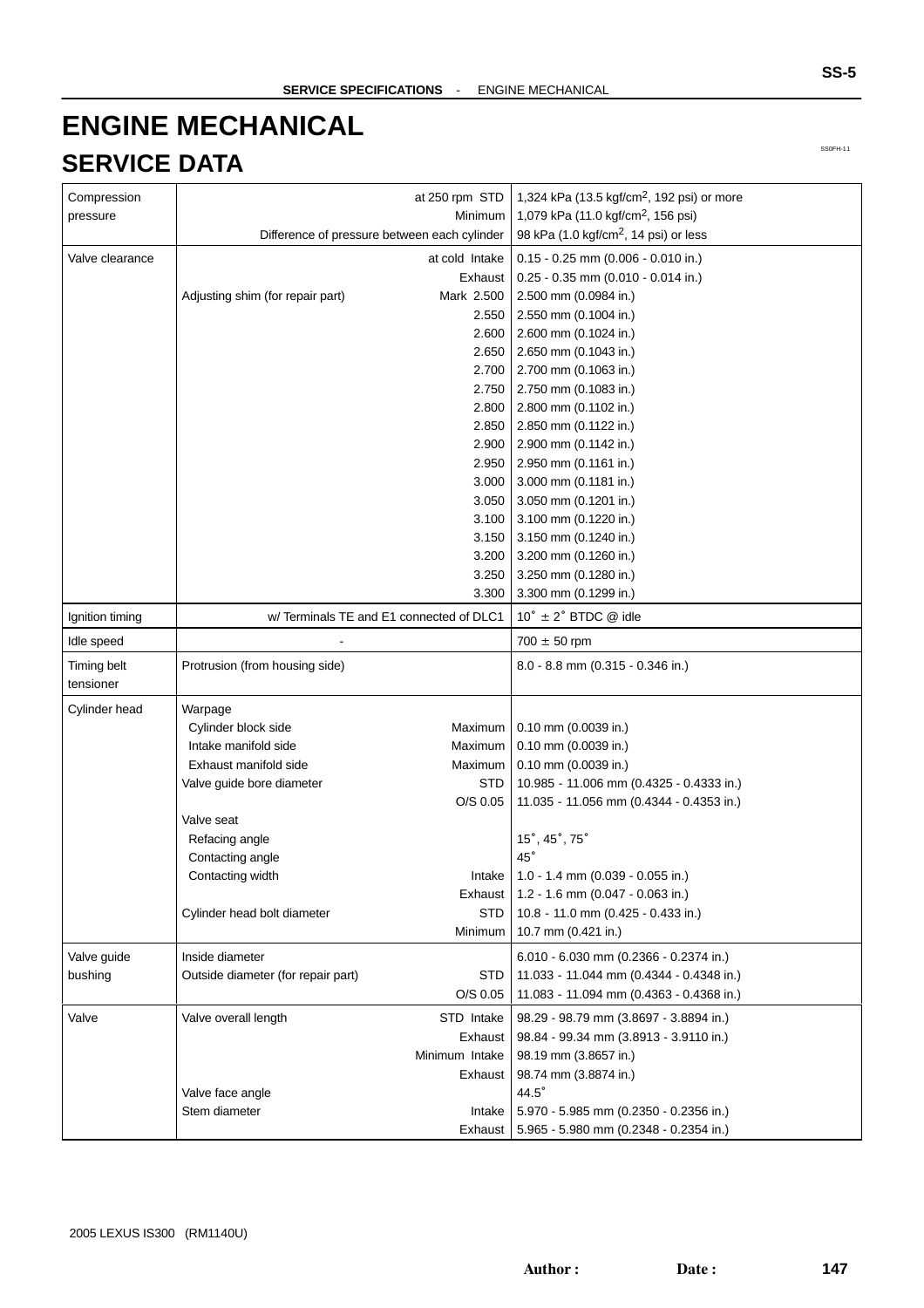| Valve (cont'd)     | Stem oil clearance                       | STD Intake                                                             | $0.025 - 0.060$ mm (0.0010 - 0.0024 in.)                                         |
|--------------------|------------------------------------------|------------------------------------------------------------------------|----------------------------------------------------------------------------------|
|                    |                                          | Exhaust                                                                | 0.030 - 0.065 mm (0.0012 - 0.0026 in.)                                           |
|                    |                                          | Maximum Intake                                                         | $0.08$ mm $(0.0031$ in.)                                                         |
|                    |                                          | Exhaust                                                                | $0.10$ mm (0.0039 in.)                                                           |
|                    | Margin thickness                         | <b>STD</b>                                                             | $0.8 - 1.2$ mm (0.031 - 0.047 in.)                                               |
|                    |                                          | Minimum                                                                | 0.5 mm (0.020 in.)                                                               |
| Valve spring       | Deviation                                | Maximum                                                                | 2.0 mm (0.079 in.)                                                               |
|                    | Free length                              | Pink painted mark                                                      | 43.71 mm (1.7209 in.)                                                            |
|                    |                                          | Yellow painted mark                                                    | 44.10 mm (1.7362 in.)                                                            |
|                    | Installed tension at 34.5 mm (1.358 in.) |                                                                        | 186.2 - 205.8 N (19.0 - 21.0 kgf, 41.9 - 46.3 lbf)                               |
| Valve lifter       | Lifter diameter                          |                                                                        | 30.966 - 30.976 mm (1.2191 - 1.2195 in.)                                         |
|                    | Lifter bore diameter                     |                                                                        | 31.000 - 31.016 mm (1.2205 - 1.2211 in.)                                         |
|                    | Oil clearance                            | <b>STD</b>                                                             | $0.024 - 0.050$ mm $(0.0009 - 0.0020$ in.)                                       |
|                    |                                          | Maximum                                                                | 0.07 mm (0.0028 in.)                                                             |
| Camshaft           | Thrust clearance                         | STD                                                                    | 0.080 - 0.190 mm (0.0031 - 0.0075 in.)                                           |
|                    |                                          | Maximum                                                                | $0.30$ mm $(0.0118$ in.)                                                         |
|                    | Cam lobe height                          | STD Intake                                                             | 44.310 - 44.360 mm (1.7445 - 1.7465 in.)                                         |
|                    |                                          | Exhaust                                                                | 44.250 - 44.350 mm (1.7421 - 1.7461 in.)                                         |
|                    |                                          | Maximum Intake                                                         | 44.16 mm (1.7386 in.)                                                            |
|                    |                                          | Exhaust                                                                | 44.10 mm (1.7362 in.)                                                            |
|                    | Journal diameter                         |                                                                        | 28.949 - 28.965 mm (1.1397 - 1.1404 in.)                                         |
|                    | Journal oil clearance                    | <b>STD</b>                                                             | 0.035 - 0.072 mm (0.0014 - 0.0028 in.)                                           |
|                    |                                          | Maximum                                                                | 0.10 mm (0.0039 in.)                                                             |
|                    | Circle runout                            | Maximum                                                                | 0.08 mm (0.0031 in.)                                                             |
| Air intake chamber | Warpage                                  | Maximum                                                                | $0.15$ mm $(0.0059$ in.)                                                         |
| Manifold           | Warpage                                  | Maximum Intake                                                         | $0.15$ mm $(0.0059$ in.)                                                         |
|                    |                                          | Exhaust                                                                | 0.50 mm (0.0196 in.)                                                             |
|                    |                                          |                                                                        |                                                                                  |
| Cylinder block     | Cylinder head surface warpage            | Maximum                                                                | 0.07 mm (0.0028 in.)                                                             |
|                    | Cylinder bore diameter                   | STD                                                                    | 86.000 - 86.013 mm (3.3858 - 3.3863 in.)                                         |
|                    |                                          | Maximum                                                                | 86.02 mm (3.3866 in.)                                                            |
|                    | Main bearing bolt diameter               | STD                                                                    | 9.96 - 9.97 mm (0.3921 - 0.3925 in.)<br>9.7 mm (0.382 in.)                       |
|                    |                                          | Minimum                                                                |                                                                                  |
| Connecting rod     | Thrust clearance                         | STD                                                                    | 0.250 - 0.402 mm (0.0098 - 0.0158 in.)                                           |
|                    |                                          | Maximum                                                                | 0.50 mm (0.0197 in.)                                                             |
|                    | Connecting bolt diameter                 |                                                                        | STD   8.1 - 8.3 mm (0.319 - 0.327 in.)                                           |
|                    |                                          | Minimum                                                                | 8.0 mm (0.315 in.)                                                               |
|                    | Connecting rod oil clearance             | STD STD                                                                | 0.023 - 0.041 mm (0.0009 - 0.0016 in.)                                           |
|                    |                                          | U/S 0.25                                                               | 0.028 - 0.066 mm (0.0011 - 0.0026 in.)                                           |
|                    |                                          | Maximum STD                                                            | 0.07 mm (0.0027 in.)                                                             |
|                    |                                          | U/S 0.25                                                               | 0.08 mm (0.0031 in.)                                                             |
|                    |                                          | Connecting rod bearing center wall thickness (Reference)<br>STD Mark 1 |                                                                                  |
|                    |                                          | 2                                                                      | 1.498 - 1.501 mm (0.0590 - 0.0591 in.)<br>1.501 - 1.504 mm (0.0591 - 0.0592 in.) |
|                    |                                          | 3                                                                      | $1.504 - 1.507$ mm (0.0592 - 0.0593 in.)                                         |
|                    |                                          | 4                                                                      | 1.507 - 1.510 mm (0.0593 - 0.0594 in.)                                           |
|                    |                                          | 5                                                                      | 1.510 - 1.513 mm (0.0594 - 0.0596 in.)                                           |
|                    | Bushing inside diameter                  |                                                                        | 22.005 - 22.014 mm (0.8663 - 0.8667 in.)                                         |
|                    | Piston pin diameter                      |                                                                        | 21.997 - 22.006 mm (0.8660 - 0.8664 in.)                                         |
|                    | Piston pin oil clearance                 | STD                                                                    | 0.005 - 0.011 mm (0.0002 - 0.0004 in.)                                           |
|                    |                                          | Maximum                                                                | 0.05 mm (0.0020 in.)                                                             |
|                    | Rod out-of alignment                     | Maximum per 100 mm (3.94 in.)                                          | 0.05 mm (0.0020 in.)                                                             |
|                    | Rod twist                                | Maximum per 100 mm (3.94 in.)                                          | $0.15$ mm (0.0059 in.)                                                           |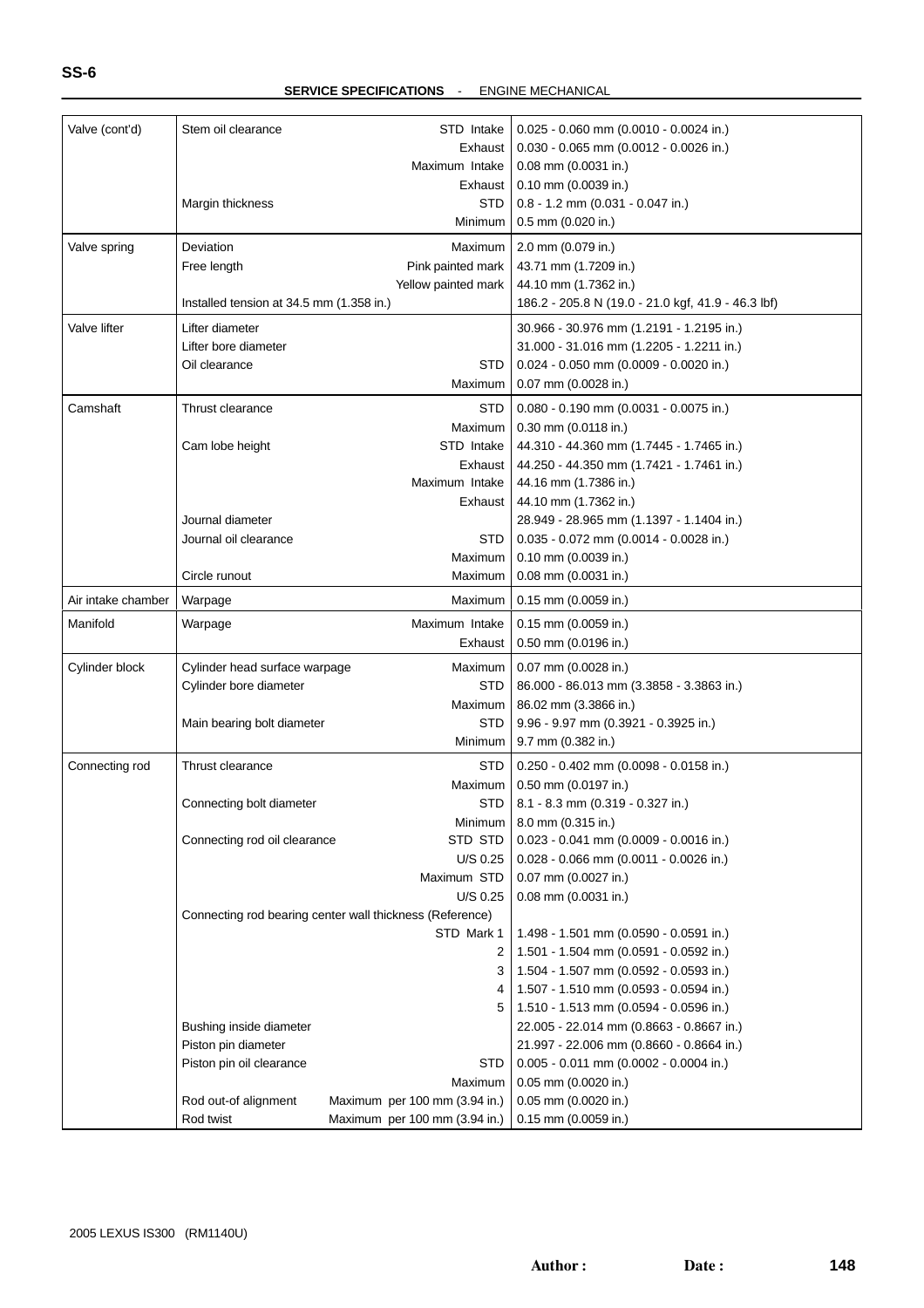**SERVICE SPECIFICATIONS** - ENGINE MECHANICAL

| Piston and Piston | Piston diameter                                |                | 85.935 - 85.945 mm (3.3833 - 3.3837 in.)   |
|-------------------|------------------------------------------------|----------------|--------------------------------------------|
| ring              | Piston oil clearance                           | <b>STD</b>     | $0.055 - 0.078$ mm (0.0022 - 0.0031 in.)   |
|                   |                                                | Maximum        | 0.10 mm (0.0039 in.)                       |
|                   | Piston ring groove clearance                   | No. 1          | $0.011 - 0.070$ mm $(0.0004 - 0.0028$ in.) |
|                   |                                                | No. 2          | $0.030 - 0.070$ mm (0.0012 - 0.0028 in.)   |
|                   | Piston ring end gap                            | STD No. 1      | $0.300 - 0.470$ mm (0.0118 - 0.0185 in.)   |
|                   |                                                | No. 2          | $0.350 - 0.520$ mm $(0.0138 - 0.0205$ in.) |
|                   |                                                | Oil            | $0.130 - 0.450$ mm (0.0051 - 0.0177 in.)   |
|                   |                                                | Maximum No. 1  | 1.07 mm (0.0421 in.)                       |
|                   |                                                | No. 2          | 1.12 mm (0.0441 in.)                       |
|                   |                                                | Oil            | 1.05 mm (0.0413 in.)                       |
| Crankshaft        | Thrust clearance                               | <b>STD</b>     | $0.020 - 0.220$ mm $(0.0008 - 0.0087$ in.) |
|                   |                                                | Maximum        | $0.30$ mm $(0.0118$ in.)                   |
|                   | Thrust washer thickness                        | <b>STD</b>     | 1.940 - 1.990 mm (0.0764 - 0.0783 in.)     |
|                   | Main journal oil clearance                     | STD STD        | $0.026 - 0.040$ mm (0.0010 - 0.0016 in.)   |
|                   |                                                | U/S 0.25       | $0.025 - 0.061$ mm (0.0010 - 0.0024 in.)   |
|                   |                                                | Maximum STD    | $0.06$ mm $(0.0024$ in.)                   |
|                   |                                                | $U/S$ 0.25     | $0.08$ mm $(0.0031$ in.)                   |
|                   | Main journal diameter                          | <b>STD</b>     | 61.984 - 62.000 mm (2.4403 - 2.4409 in.)   |
|                   |                                                | U/S 0.25       | 61.745 - 61.755 mm (2.4309 - 2.4313 in.)   |
|                   | Main bearing center wall thickness (Reference) | Mark 1         | 1.994 - 1.997 mm (0.0785 - 0.0786 in.)     |
|                   |                                                | 2              | 1.997 - 2.000 mm (0.0786 - 0.0787 in.)     |
|                   |                                                | 3              | 2.000 - 2.003 mm (0.0787 - 0.0789 in.)     |
|                   |                                                | 4              | 2.003 - 2.006 mm (0.0789 - 0.0790 in.)     |
|                   |                                                | 5              | 2.006 - 2.009 mm (0.0790 - 0.0791 in.)     |
|                   | Crank pin diameter                             | <b>STD</b>     | 51.982 - 52.000 mm (2.0465 - 2.0472 in.)   |
|                   |                                                | U/S 0.25       | 51.745 - 51.755 mm (2.0372 - 2.0376 in.)   |
|                   | Circle runout                                  | Maximum        | 0.06 mm (0.0024 in.)                       |
|                   | Main journal taper and out-of-round            | Maximum        | 0.02 mm (0.0008 in.)                       |
|                   | Crank pin taper and out-of-round               | <b>Maximum</b> | $0.02$ mm $(0.0008$ in.)                   |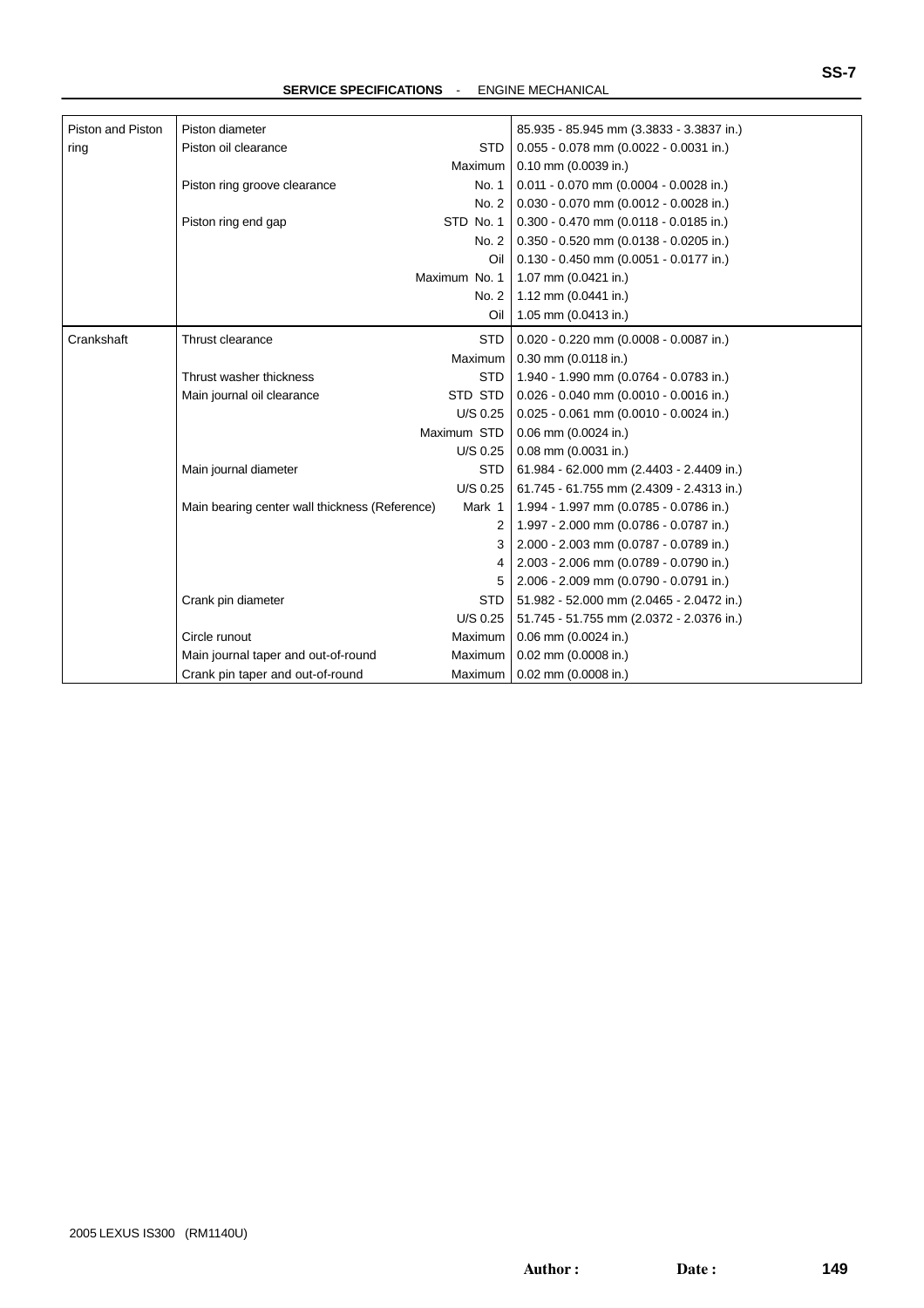SS0FI-11

| Part tightened                                                                     | N·m                  | kgf-cm               | ft-Ibf         |
|------------------------------------------------------------------------------------|----------------------|----------------------|----------------|
| Timing belt plate x Oil pump                                                       | 8.0                  | 80                   | 71 in. Ibf     |
| Idler pulley x Oil pump                                                            | 35                   | 350                  | 26             |
| No. 1 timing belt cover x Oil pump                                                 | 8.0                  | 80                   | 71 in. Ibf     |
| Camshaft timing pulley x Camshaft                                                  | 81                   | 810                  | 60             |
| Straight screw plug x Camshaft timing pulley                                       | 15                   | 150                  | 11             |
| No. 1 oil pipe x No. 3 camshaft bearing cap                                        | 55                   | 550                  | 41             |
| Cylinder head cover x Cylinder head                                                | 8.5                  | 85                   | 75 in. Ibf     |
| High-tension cord x Cylinder head cover                                            | 8.0                  | 80                   | 71 in. Ibf     |
| Timing belt tensioner x Oil pump                                                   | 27                   | 270                  | 20             |
| Crankshaft pulley x Crankshaft                                                     | 330                  | 3,300                | 243            |
| Drive belt tensioner x Cylinder head                                               | 21                   | 210                  | 15             |
|                                                                                    | 8.0                  | 80                   | 71 in. Ibf     |
| No. 2 timing belt cover x Cylinder head<br>No. 3 timing belt cover x Cylinder head | 8.0                  | 80                   | 71 in.-lbf     |
|                                                                                    |                      |                      |                |
| PS pump front bracket x PS vane pump                                               | 58                   | 590                  | 43             |
| PS pump front bracket x Cylinder block                                             | 52                   | 530                  | 38             |
| Drive belt tensioner absorber x Drive belt tensioner arm                           | 20                   | 200                  | 14             |
| Drive belt tensioner absorber x Drive belt tensioner bracket                       | 20                   | 200                  | 14             |
| Drive belt tensioner Arm x Drive belt tensioner                                    | 21                   | 210                  | 15             |
| Drive belt tensioner bracket x Oil pump                                            | 28                   | 280                  | 21             |
| ECT sensor x Cylinder head                                                         | 19.6                 | 200                  | 14             |
| Engine hanger x Cylinder head                                                      | 40                   | 400                  | 30             |
| Water outlet x Cylinder head                                                       | 28                   | 280                  | 21             |
| Cylinder head x Cylinder head<br>1st                                               | 35                   | 350                  | 26<br>Turn 90° |
| 2nd<br>3rd                                                                         | Turn 90°<br>Turn 90° | Turn 90°<br>Turn 90° | Turn 90°       |
| Camshaft bearing cap x Cylinder head                                               | 20                   | 200                  | 14             |
| No. 3 camshaft bearing cap x Cylinder head<br>Hexagon bolt                         | 5.0                  | 50                   | 44 in. Ibf     |
| No. 4 timing belt cover x Cylinder head                                            | 8.0                  | 80                   | 71 in. Ibf     |
| Intake manifold x Cylinder head                                                    | 28                   | 280                  | 21             |
| Manifold stay x Intake manifold                                                    | 40                   | 400                  | 30             |
| Manifold stay x Cylinder block                                                     | 40                   | 400                  | 30             |
| Vacuum control valve set x Intake manifold                                         | 21                   | 210                  | 15             |
| Exhaust manifold x Cylinder head                                                   | 40                   | 410                  | 30             |
| Front exhaust pipe x Exhaust manifold                                              | 43                   | 438                  | 32             |
| PS vane pump x Cylinder block                                                      | 58                   | 590                  | 43             |
| PS vane pump x A/C compressor                                                      | 58                   | 590                  | 43             |
| PS pump rear stay x PS pump bracket                                                | 39.2                 | 400                  | 29             |
| PS pump rear stay x Manifold stay                                                  | 39.2                 | 400                  | 29             |
| Drive plate x Torque converter clutch                                              | 48                   | 490                  | 35             |
| Engine hanger x Cylinder head                                                      | 40                   | 400                  | 30             |
| Rear support member x Body                                                         | 25.5                 | 260                  | 19             |
| Drive plate x Crankshaft                                                           | 83                   | 850                  | 61             |
| Transmission x Cylinder block                                                      | 72                   | 730                  | 53             |
| Starter x Transmission                                                             | 37                   | 380                  | 27             |
|                                                                                    |                      |                      |                |

2005 LEXUS IS300 (RM1140U)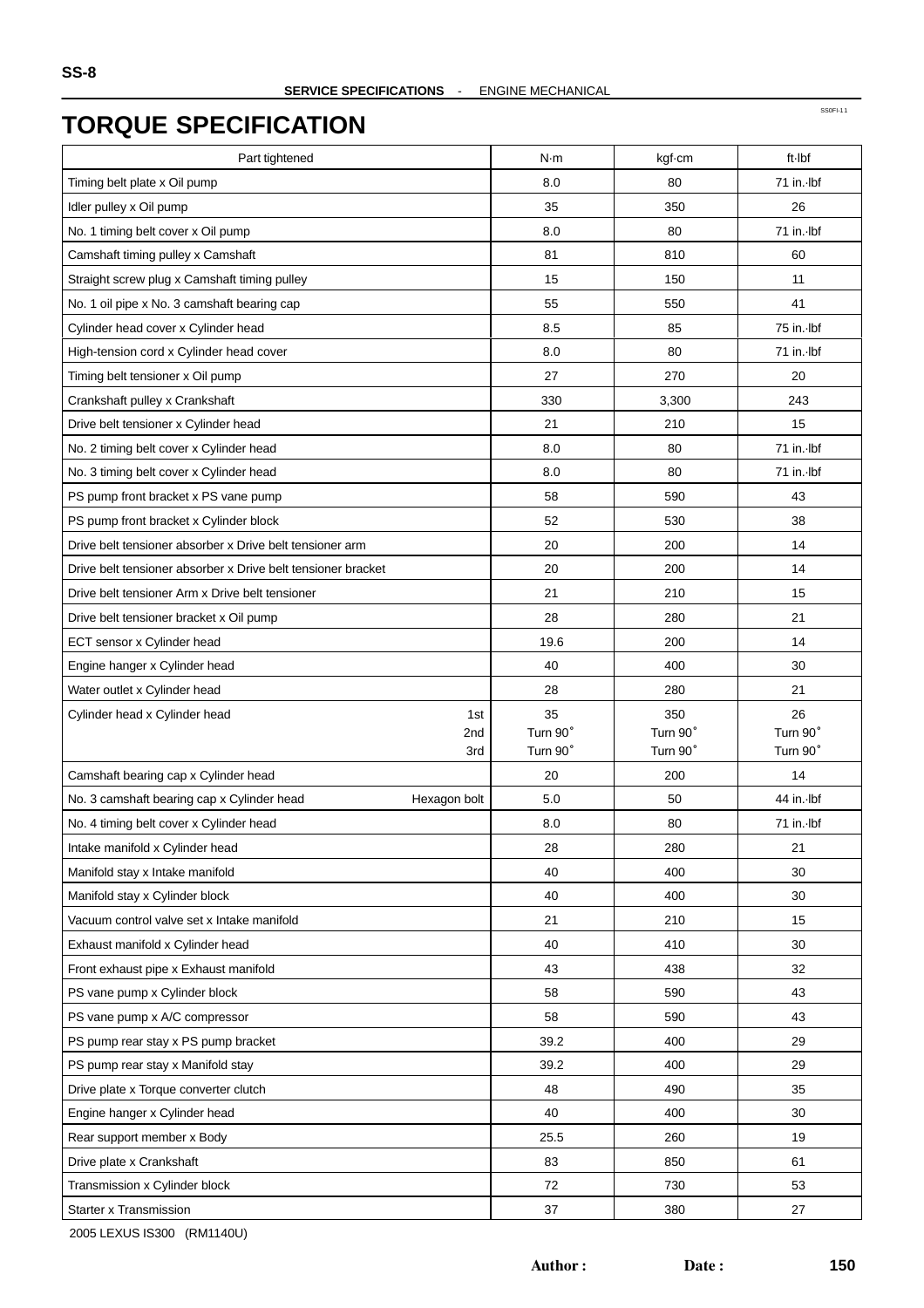#### **SERVICE SPECIFICATIONS** - ENGINE MECHANICAL

| No. 1 oil pan x Transmission                            | 37       | 380      | 27       |
|---------------------------------------------------------|----------|----------|----------|
| Torque converter clutch x Drive plate                   | 48       | 490      | 35       |
| Suspension member x Body                                | 70       | 714      | 52       |
| Engine rear mounting member x Transmission              | 13.5     | 135      | 10       |
| Engine rear mounting member x Body                      | 25.5     | 260      | 19       |
| Lower arm x Steering knuckle                            | 245      | 2,500    | 181      |
| Shock absorber x Steering knuckle                       | 64       | 650      | 47       |
| <b>Bolt</b><br>Stabilizer bar x Body                    | 18       | 180      | 13       |
| Nut                                                     | 49       | 500      | 30       |
| Sliding yoke x Steering intermediate shaft              | 35       | 360      | 26       |
| Transmission control rod x Shift lever                  | 13       | 130      | 9        |
| Transmission control rod x Transmission                 | 13       | 130      | 9        |
| Stud bolt<br>A/C compressor x Cylinder block            | 26       | 265      | 19       |
| Bolt and nut                                            | 52       | 530      | 38       |
| Fuel inlet hose x Fuel pipe support                     | 29       | 300      | 22       |
| Front suspension member brace x Front suspension member | 119      | 1,120    | 88       |
| Front suspension member brace x Body                    | 58       | 590      | 43       |
| Main bearing cap x Cylinder block<br>1st                | 45       | 450      | 33       |
| 2nd                                                     | Turn 90° | Turn 90° | Turn 90° |
| Connecting rod cap x Connecting rod<br>1st              | 30       | 300      | 22       |
| 2 <sub>nd</sub>                                         | Turn 90° | Turn 90° | Turn 90° |
| Rear oil seal retainer x Cylinder block                 | 6.0      | 60       | 53       |
| Engine mounting bracket x Cylinder block                | 59       | 590      | 44       |
|                                                         |          |          |          |
| Fuel inlet pipe x Cylinder block                        | 29       | 290      | 21       |
| No. 1 oil pipe x Cylinder block                         | 55       | 550      | 41       |
| Oil filter bracket x Cylinder block                     | 90       | 900      | 66       |
| No. 2 water bypass pipe x Water pump                    | 21       | 210      | 15       |
| No. 2 water bypass pipe x Cylinder block                | 21       | 210      | 15       |
| Generator x Water pump                                  | 40       | 400      | 30       |
| Generator x Cylinder block                              | 40       | 400      | 30       |
| Front exhaust pipe x Exhaust manifold                   | 43       | 438      | 32       |
| Front exhaust pipe x Center exhaust pipe                | 43       | 438      | 32       |
| Center exhaust pipe x Tailpipe                          | 43       | 438      | 32       |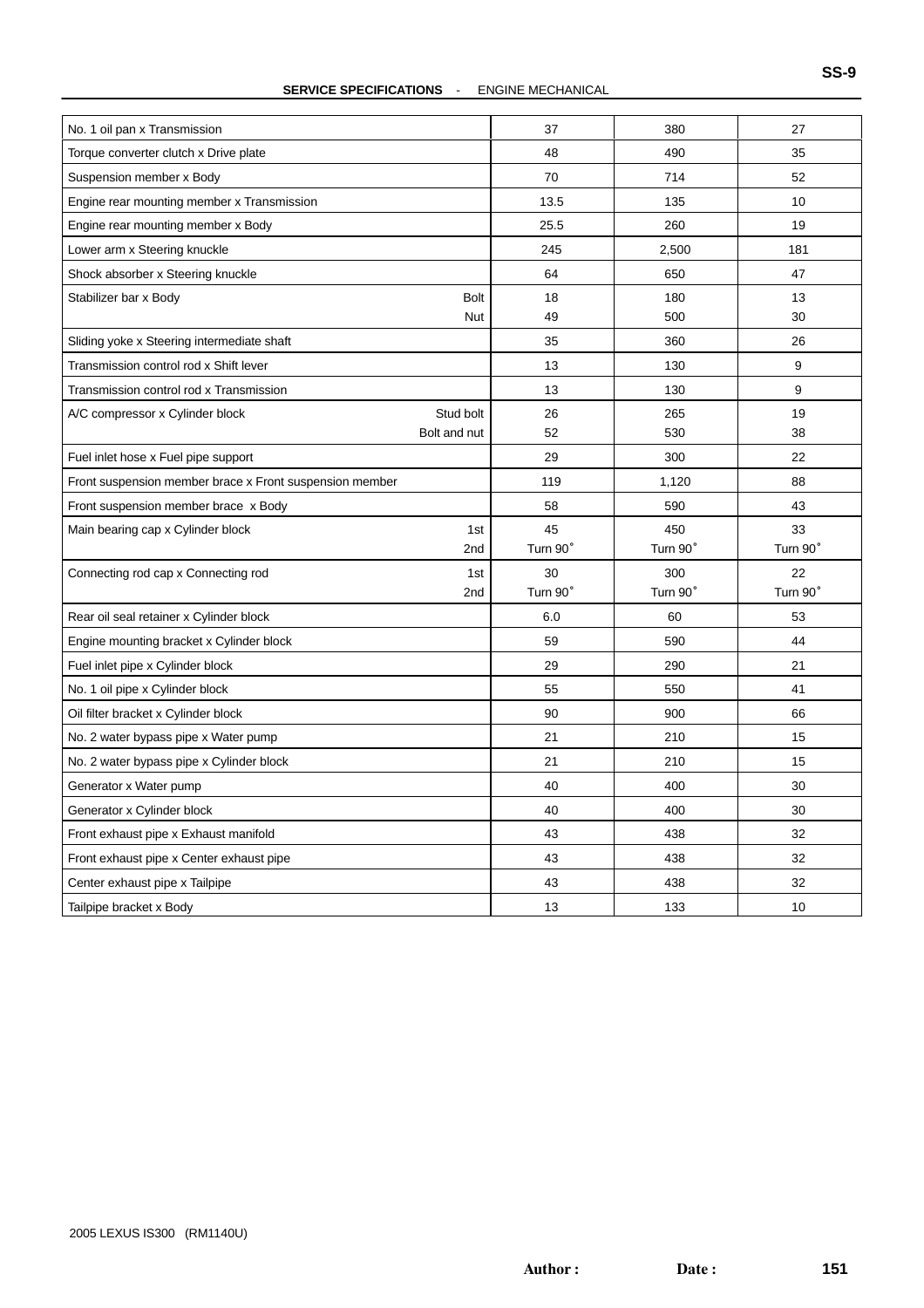# **EMISSION CONTROL TORQUE SPECIFICATION**

| Part tightened                                           | N·m | kgf-cm | ft Ibf       |
|----------------------------------------------------------|-----|--------|--------------|
| Protector for charcoal canister x Body                   | 5.5 | 56     | $49$ in. Ibf |
| Charcoal canister x Protector                            | 5.0 | 51     | 44 in. Ibf   |
| RH rear drive shaft x Differential                       | 83  | 850    | 61           |
| Heated oxygen sensor x Exhaust manifold                  | 45  | 450    | 33           |
| Exhaust manifold x Cylinder head                         | 40  | 408    | 30           |
| Front exhaust pipe (with rear TWC) x Exhaust manifold    | 44  | 440    | 32           |
| Front exhaust pipe (with rear TWC) x Center exhaust pipe | 44  | 440    | 32           |
| Pipe support bracket x Transmission                      | 44  | 440    | 32           |

SS0FJ-12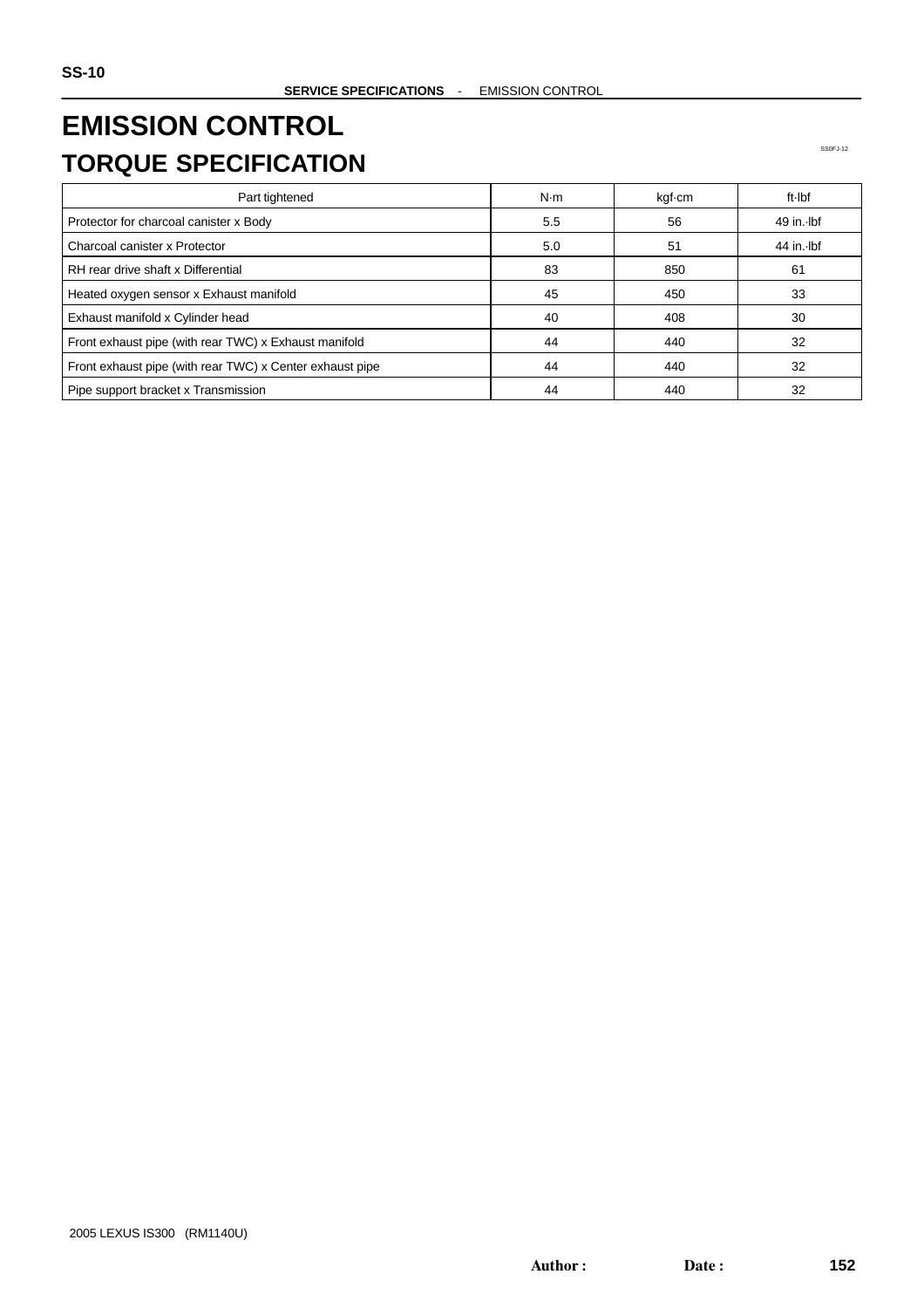# **SFI SERVICE DATA**

SS0FK-15

**SS-1 1**

| Fuel pump                            | Resistance                                                                         | at 20 $^{\circ}$ C (68 $^{\circ}$ F)                                                                                                    | $0.2 - 3.0 \Omega$                                                                                                                            |
|--------------------------------------|------------------------------------------------------------------------------------|-----------------------------------------------------------------------------------------------------------------------------------------|-----------------------------------------------------------------------------------------------------------------------------------------------|
| Fuel pressure<br>regulator           | Fuel pressure                                                                      |                                                                                                                                         | 304 - 343 kPa (3.1 - 3.5 kgf/cm <sup>2</sup> , 44 - 50 psi)                                                                                   |
| Injector                             | Resistance<br>Injection volume<br>Difference between each cylinder<br>Fuel leakage | at 20°C (68°F)                                                                                                                          | 13.4 - 14.2 $\Omega$<br>60 - 73 cm <sup>3</sup> (3.7 - 4.5 cu in.) per 15 sec.<br>13 $cm3$ (0.8 cu in.) or less<br>1 drop or less per 12 min. |
| <b>MAF</b> meter                     | Resistance (THA - E2)                                                              | at -20 $^{\circ}$ C (-4 $^{\circ}$ F)<br>at 20 $^{\circ}$ C (68 $^{\circ}$ F)<br>at 60°C (140°F)                                        | $13.6 - 18.4k\Omega$<br>$2.21 - 2.69$ k $\Omega$<br>0.493 - 0.667 k $\Omega$                                                                  |
| Throttle body                        | Throttle body fully closed angle                                                   |                                                                                                                                         | $3.5^\circ$                                                                                                                                   |
| Throttle control<br>motor            | Motor (M+ - M-)<br>Clutch (CL+ - CL-)                                              | at $20^{\circ}$ C (68 $^{\circ}$ F)<br>at $20^{\circ}$ C (68 $^{\circ}$ F)                                                              | 0.3 - 100 $\Omega$<br>4.2 - 5.2 $\Omega$                                                                                                      |
| Throttle position<br>sensor          | Resistance (VC - E2)<br>Throttle valve opening percentage                          | at $20^{\circ}$ C (68 $^{\circ}$ F)<br>STD                                                                                              | 1.2 - 3.2 $k\Omega$<br>$14.8 \pm 0.8$ %                                                                                                       |
| Accelerator pedal<br>position sensor | Resistance (VC - E2)<br>Accelerator pedal position voltage                         | at $20^{\circ}$ C (68 $^{\circ}$ F)<br>STD                                                                                              | $1.2 - 3.2 k\Omega$<br>$0.3 - 0.9 V$                                                                                                          |
| Camshaft timing<br>oil control valve | Resistance                                                                         | at 20°C (68°F)                                                                                                                          | $5.5 - 12 \Omega$                                                                                                                             |
| Fuel pump resister                   | Resistance                                                                         | at 20°C (68°F)                                                                                                                          | $0.30 - 0.35 \Omega$                                                                                                                          |
| VSV for EVAP                         | Resistance                                                                         | at $20^{\circ}$ C (68 $^{\circ}$ F)                                                                                                     | 27 - 33 $\Omega$                                                                                                                              |
| <b>VSV for ACIS</b>                  | Resistance                                                                         | at 20 $^{\circ}$ C (68 $^{\circ}$ F)                                                                                                    | $38.5 - 44.5 \Omega$                                                                                                                          |
| VSV for CCV                          | Resistance                                                                         | at 20 $^{\circ}$ C (68 $^{\circ}$ F)                                                                                                    | 24 - 30 $\Omega$                                                                                                                              |
| VSV for pressure<br>switching valve  | Resistance                                                                         | at 20°C (68°F)<br>at 120°C (248°F)                                                                                                      | 37 - 44 $\Omega$<br>51 - 62 $\Omega$                                                                                                          |
| <b>ECT</b> sensor                    | Resistance                                                                         | at -20 $^{\circ}$ C (-4 $^{\circ}$ F)<br>$0^{\circ}$ C (32 $^{\circ}$ F)<br>20°C (68°F)<br>40°C (104°F)<br>60°C (140°F)<br>80°C (176°F) | 10 - 20 k $\Omega$<br>4 - 7 k $\Omega$<br>$2 - 3 k\Omega$<br>$0.9 - 1.3 k\Omega$<br>$0.4 - 0.7$ k $\Omega$<br>$0.2 - 0.4$ k $\Omega$          |
| Vapor pressure<br>sensor             | Power sorce voltage                                                                |                                                                                                                                         | $4.5 - 5.5$ V                                                                                                                                 |
| Heated oxygen<br>sensor              | Heater coil resistance                                                             | at 20°C (68°F)<br>at 800°C (1,472°F)                                                                                                    | 11 - 16 $\Omega$<br>23 - 32 $\Omega$                                                                                                          |
| Fuel cut rpm                         |                                                                                    | Fuel return rpm                                                                                                                         | 1,000 rpm                                                                                                                                     |
| EFI main relay                       | Resistance<br>3 - 5 (Apply battery voltage to terminal 1 and 2)                    | $3 - 5$                                                                                                                                 | 10 k $\Omega$ or higher<br>Below 1 $\Omega$                                                                                                   |
| Circuit opening<br>relay             | Resistance<br>3 - 5 (Apply battery voltage to terminal 1 and 2)                    | $3 - 5$                                                                                                                                 | 10 k $\Omega$ or higher<br>Below 1 $\Omega$                                                                                                   |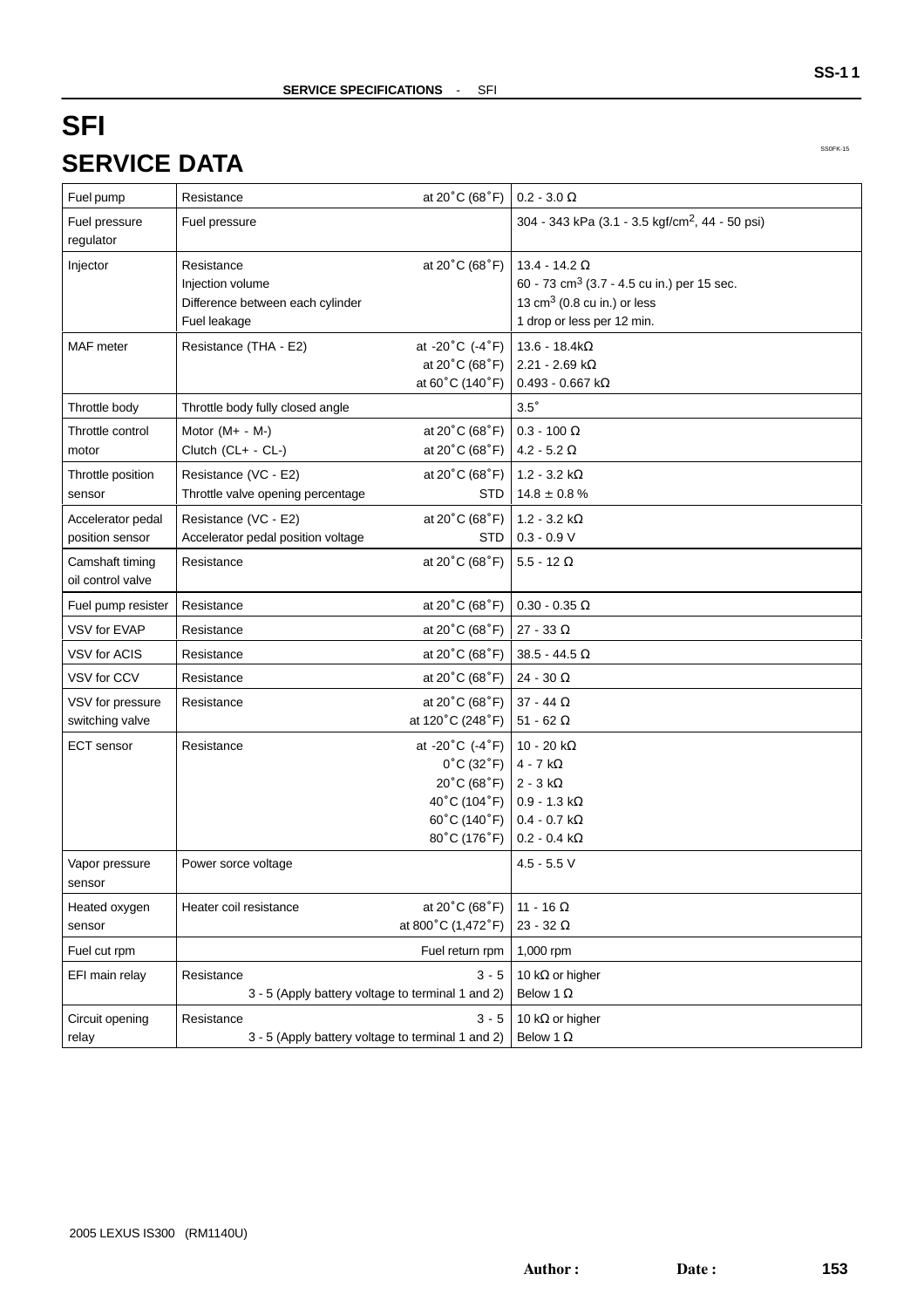| Part tightened                                                 | N·m  | kgf-cm | ft-Ibf       |
|----------------------------------------------------------------|------|--------|--------------|
| <b>Fuel line</b><br>Union bolt                                 | 29   | 300    | 22           |
| Flare nut for use with SST                                     | 30   | 310    | 22           |
| for use without SST                                            | 38   | 387    | 28           |
| Fuel tank vent tube set plate x Fuel tank                      | 3.5  | 36     | 31 in. lbf   |
| Fuel inlet hose x Body                                         | 9.0  | 90     | 80 in. Ibf   |
| Delivery pipe x Intake manifold                                | 21   | 210    | 15           |
| Fuel pressure pulsation damper x Fuel pipe support             | 32.5 | 325    | 24           |
| Fuel inlet pipe x Intake manifold                              | 9.0  | 90     | 80 in. Ibf   |
| No. 2 vacuum pipe x Intake manifold                            | 21   | 210    | 15           |
| Fuel sender gauge x Fuel tank                                  | 1.5  | 15     | 13 in. Ibf   |
| Fuel tank band x Body                                          | 39   | 400    | 29           |
| MAF meter x Air cleaner                                        | 10.7 | 109    | 8            |
| Throttle body bracket x Throttle body                          | 21   | 210    | 15           |
| Throttle body bracket x Cylinder head                          | 21   | 210    | 15           |
| Throttle position sensor x Throttle body                       | 1.7  | 17.5   | $15$ in. Ibf |
| Throttle control motor x Throttle body                         | 3.7  | 37.5   | 33 in. Ibf   |
| Throttle control motor cover x Throttle body                   | 1.7  | 17.5   | $15$ in. Ibf |
| Accelerator pedal position sensor x Throttle body              | 3.7  | 37.5   | 33 in. Ibf   |
| Camshaft timing oil control valve x No. 3 camshaft bearing cap | 8.0  | 80     | 71 in. Ibf   |
| No. 3 timing belt cover x Cylinder head cover                  | 8.0  | 80     | 71 in. Ibf   |
| Intake air connector x Air intake chamber                      | 28   | 280    | 21           |
| Air intake chamber x Intake manifold                           | 28   | 280    | 21           |
| Vacuum control valve set x Intake manifold                     | 21   | 210    | 15           |
| ECT sensor x Cylinder head                                     | 19.6 | 200    | 14           |
| Knock sensor x Cylinder block                                  | 44   | 450    | 33           |
| PS pump rear stay x Manifold stay                              | 39.2 | 400    | 29           |
| PS pump rear stay x PS pump bracket                            | 39.2 | 400    | 29           |
| Heated oxygen sensor x Exhaust manifold                        | 45   | 450    | 33           |
| Heated oxygen sensor x Front exhaust pipe                      | 45   | 450    | 33           |

SS0FL-12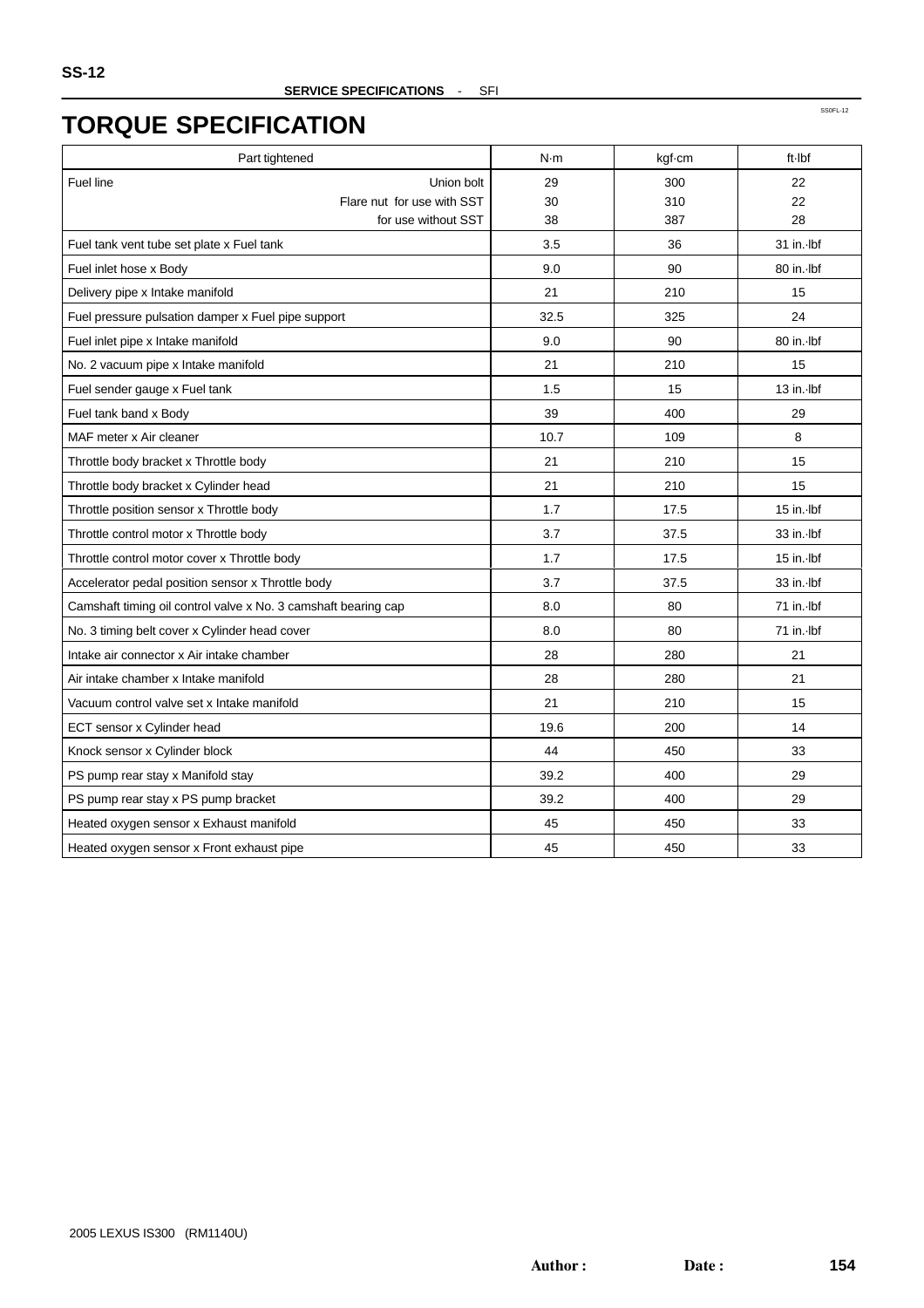# **COOLING SERVICE DATA**

SS0SD-04

| Thermostat                 | Valve opening temperature<br>at 95 $^{\circ}$ C (203 $^{\circ}$ F)  <br>Valve lift                                                         | $80 - 84^{\circ}$ C (176 - 183 $^{\circ}$ F)<br>8.5 mm (0.335 in.) or more                                      |
|----------------------------|--------------------------------------------------------------------------------------------------------------------------------------------|-----------------------------------------------------------------------------------------------------------------|
| Radiator cap               | STD.<br>Relief valve opening pressure<br>Minimum                                                                                           | 93 - 123 kPa (0.95 - 1.25 kgf/cm <sup>2</sup> , 13.5 - 17.8 psi)<br>78 kPa (0.8 kgf/cm <sup>2</sup> , 11.4 psi) |
| Electric cooling<br>fan    | at 20°C (68°F)   8.5 - 11.5 A<br>Rotating amperage                                                                                         |                                                                                                                 |
| Cooling No. 1 fan<br>relay | $3 - 5$<br>Resistance<br>3 - 5 (Apply battery voltage to terminal 1 and 2)                                                                 | 10 k $\Omega$ or higher<br>Below 1 $\Omega$                                                                     |
| Cooling No. 2 fan<br>relay | $3 - 4$<br>Resistance<br>3 - 4 (Apply battery voltage to terminal 1 and 2)<br>$3 - 5$<br>3 - 5 (Apply battery voltage to terminal 1 and 2) | Below 1 $\Omega$<br>10 k $\Omega$ or higher<br>10 k $\Omega$ or higher<br>Below 1 $\Omega$                      |
| Cooling No. 3 fan<br>relay | $3 - 5$<br>Resistance<br>3 - 5 (Apply battery voltage to terminal 1 and 2)                                                                 | 10 k $\Omega$ or higher<br>Below 1 $\Omega$                                                                     |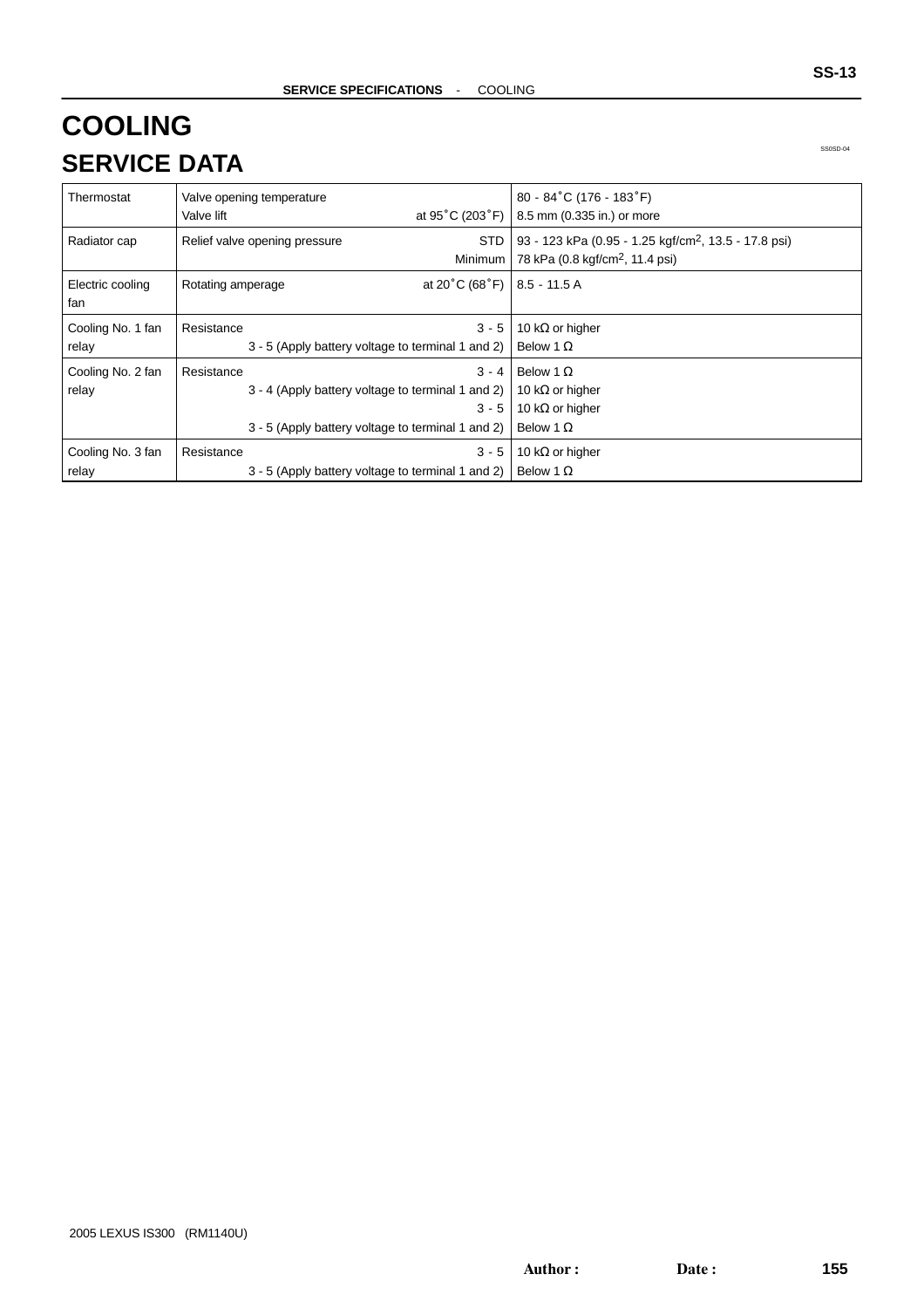SS0SE-04

### **TORQUE SPECIFICATION**

| Part tightened                                               | N·m  | kgf-cm | ft-Ibf     |
|--------------------------------------------------------------|------|--------|------------|
| Engine drain plug x Cylinder block                           | 30   | 300    | 22         |
| Water pump x Cylinder block                                  | 21   | 210    | 15         |
| Water pump x No. 2 water bypass pipe                         | 21   | 210    | 15         |
| Generator x Water pump                                       | 40   | 400    | 30         |
| Generator x Cylinder block                                   | 40   | 400    | 30         |
| Water bypass outlet x Cylinder head                          | 9.0  | 90     | 80 in. Ibf |
| Water pump pulley x Water pump                               | 14   | 140    | 10         |
| Drive belt tensioner absorber x Drive belt tensioner arm     | 20   | 200    | 14         |
| Drive belt tensioner absorber x Drive belt tensioner bracket | 20   | 200    | 14         |
| Water inlet x Water pump                                     | 9.0  | 90     | 80 in. Ibf |
| Oil cooler x Radiator lower tank                             | 8.3  | 85     | 74 in. Ibf |
| Oil cooler x Oil cooler pipe                                 | 14.7 | 150    | 11         |
| Electric cooling fan x Radiator                              | 5.0  | 50     | 44 in. Ibf |
| Upper radiator support x Body                                | 13.5 | 135    | 10         |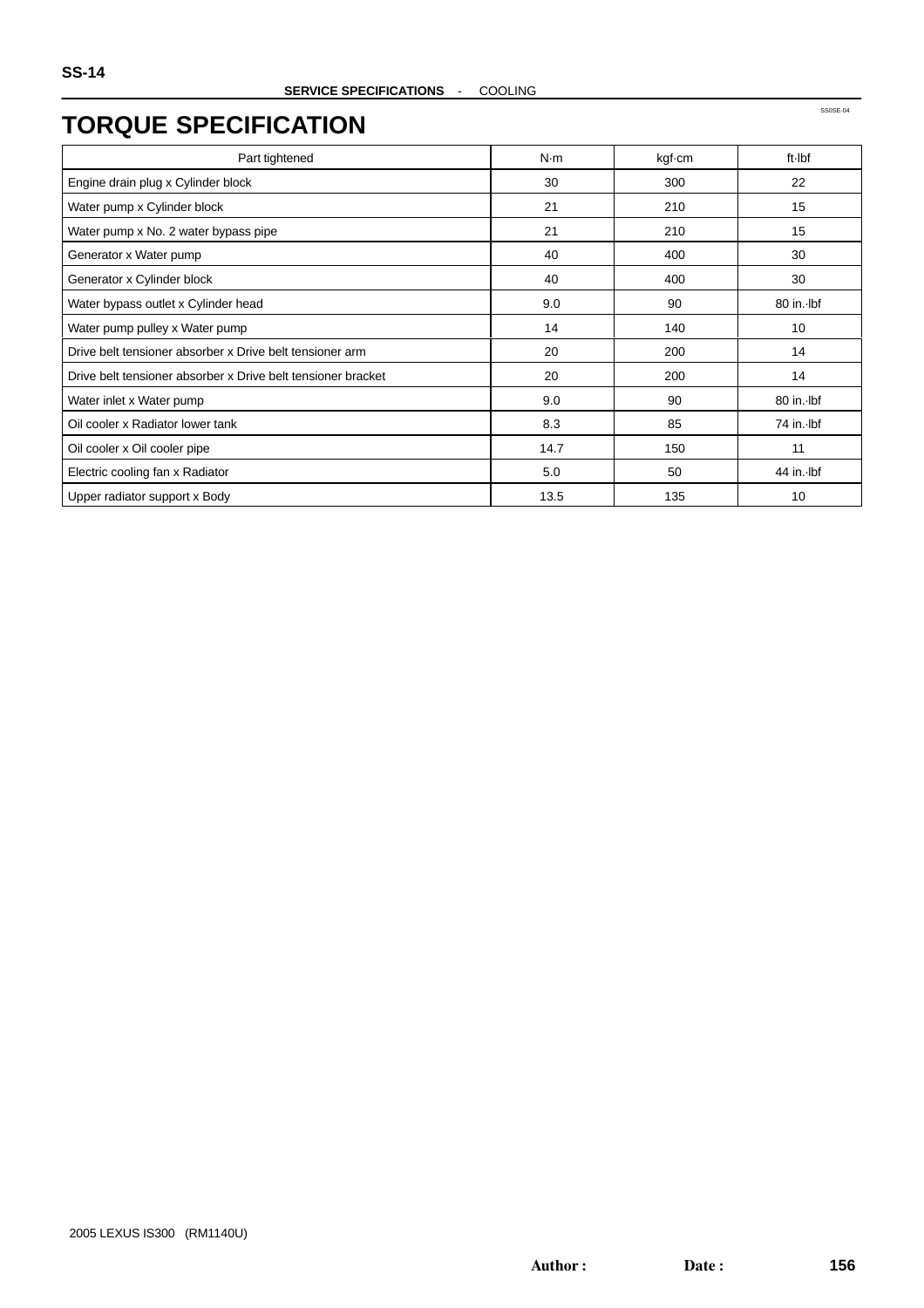## **LUBRICATION SERVICE DATA**

| Oil pressure |                | at idle speed   49 kPa (0.5 kgf/cm <sup>2</sup> , 7.3 psi) or more<br>at 3,000 rpm 324 kPa (3.3 kgf/cm <sup>2</sup> , 47 psi) or more |
|--------------|----------------|---------------------------------------------------------------------------------------------------------------------------------------|
| Oil pump     | Tip clearance  | STD   0.060 - 0.240 mm (0.0024 - 0.0094 in.)                                                                                          |
|              |                | Maximum   0.30 mm (0.0118 in.)                                                                                                        |
|              | Body clearance | STD   0.100 - 0.175 mm (0.0039 - 0.0069 in.)                                                                                          |
|              |                | Maximum   0.20 mm (0.0079 in.)                                                                                                        |
|              | Side clearance | STD   0.030 - 0.090 mm (0.0012 - 0.0035 in.)                                                                                          |
|              |                | Maximum   0.12 mm (0.0047 in.)                                                                                                        |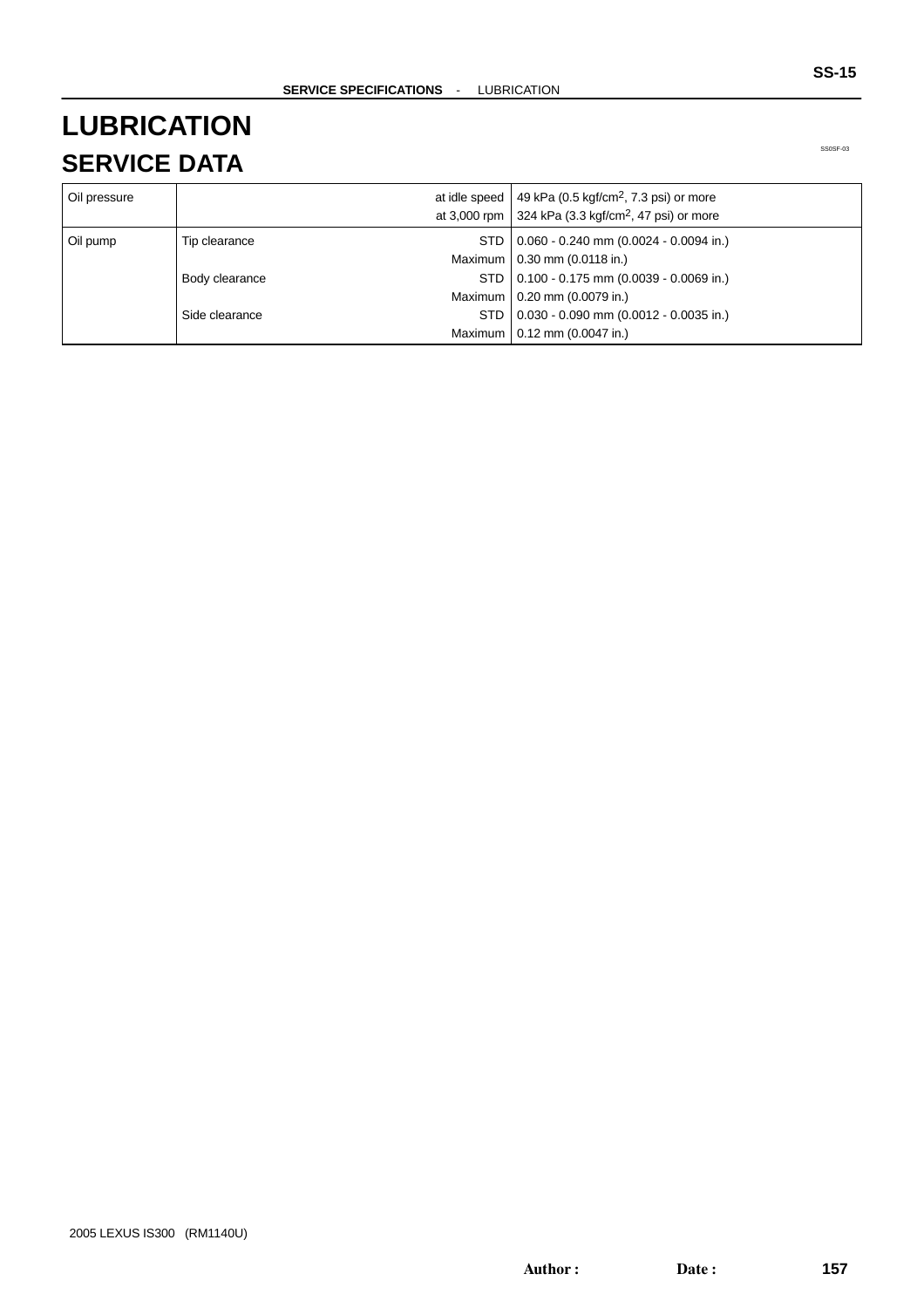| Part tightened                               | N·m | kgf-cm | ft Ibf     |
|----------------------------------------------|-----|--------|------------|
| Union bolt x Cylinder block                  | 90  | 900    | 66         |
| Oil pressure switch x Union bolt             | 15  | 150    | 11         |
| Oil drain plug x No. 2 oil pan               | 38  | 380    | 28         |
| Oil pump body cover x Oil pump body          | 10  | 105    | 8          |
| Plug x Oil pump body                         | 49  | 500    | 36         |
| Oil pump x Cylinder block                    | 21  | 210    | 15         |
| No. 1 oil pan x Cylinder block<br>12 mm head | 21  | 210    | 15         |
| 14 mm head                                   | 40  | 400    | 30         |
| Oil pan baffle plate x No. 1 oil pan         | 9.0 | 90     | 80 in. Ibf |
| Oil strainer x No. 1 oil pan                 | 9.0 | 90     | 80 in. Ibf |
| No. 2 oil pan x No. 1 oil pan                | 9.0 | 90     | 80 in. Ibf |
| Oil level sensor x No. 1 oil pan             | 5.4 | 55     | 48 in. Ibf |
| Crankshaft position sensor x Oil pump        | 9.0 | 90     | 80 in. Ibf |

SS0SG-03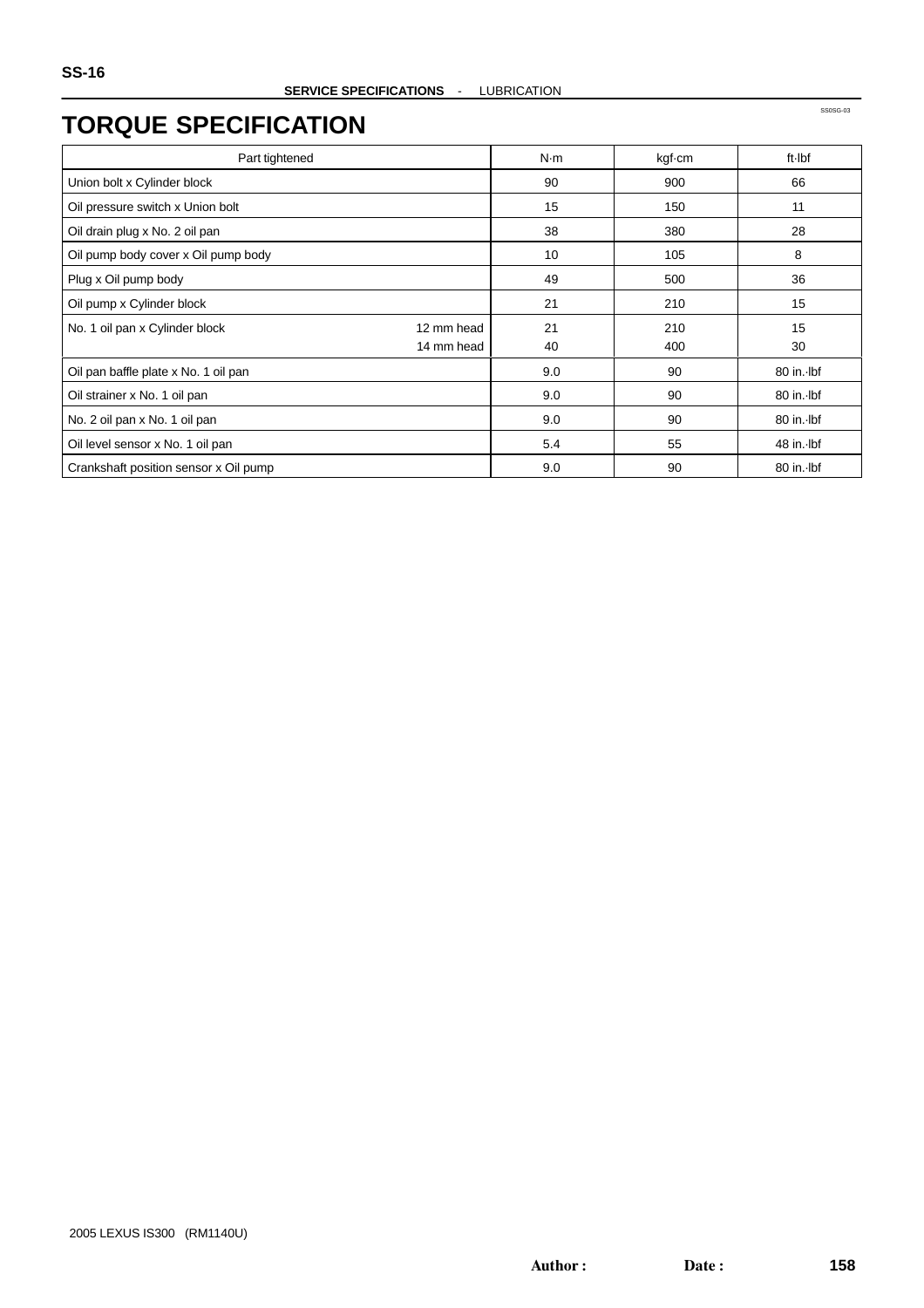## **IGNITION SERVICE DATA**

SS0IM-03

| High-tension cord             | Resistance                                                                                          | Maximum               | 25 k $\Omega$ per cord                                                                                        |
|-------------------------------|-----------------------------------------------------------------------------------------------------|-----------------------|---------------------------------------------------------------------------------------------------------------|
| Spark plug                    | Recommended spark plug<br>Correct electrode gap for new plug<br>Maximum electrode gap for used plug | DENSO made            | SK16R-P11<br>1.1 mm $(0.043$ in.)<br>1.2 mm (0.047 in.)                                                       |
| Ignition coil                 | Primary coil resistance<br>Secondary coil resistance                                                | at cold  <br>at hot I | $0.33 - 0.52 \Omega$<br>at hot $0.42 - 0.61$ Ω<br>at cold   $8.5 - 14.7$ k $\Omega$<br>10.8 - 17.2 k $\Omega$ |
| Camshaft position<br>sensor   | Resistance                                                                                          | at cold<br>at hot     | $835 - 1,400 \Omega$<br>$1,060 - 1,645 \Omega$                                                                |
| Crankshaft<br>position sensor | Resistance                                                                                          | at cold               | $1,630 - 2,740 \Omega$<br>at hot 2,065 - 3,225 $\Omega$                                                       |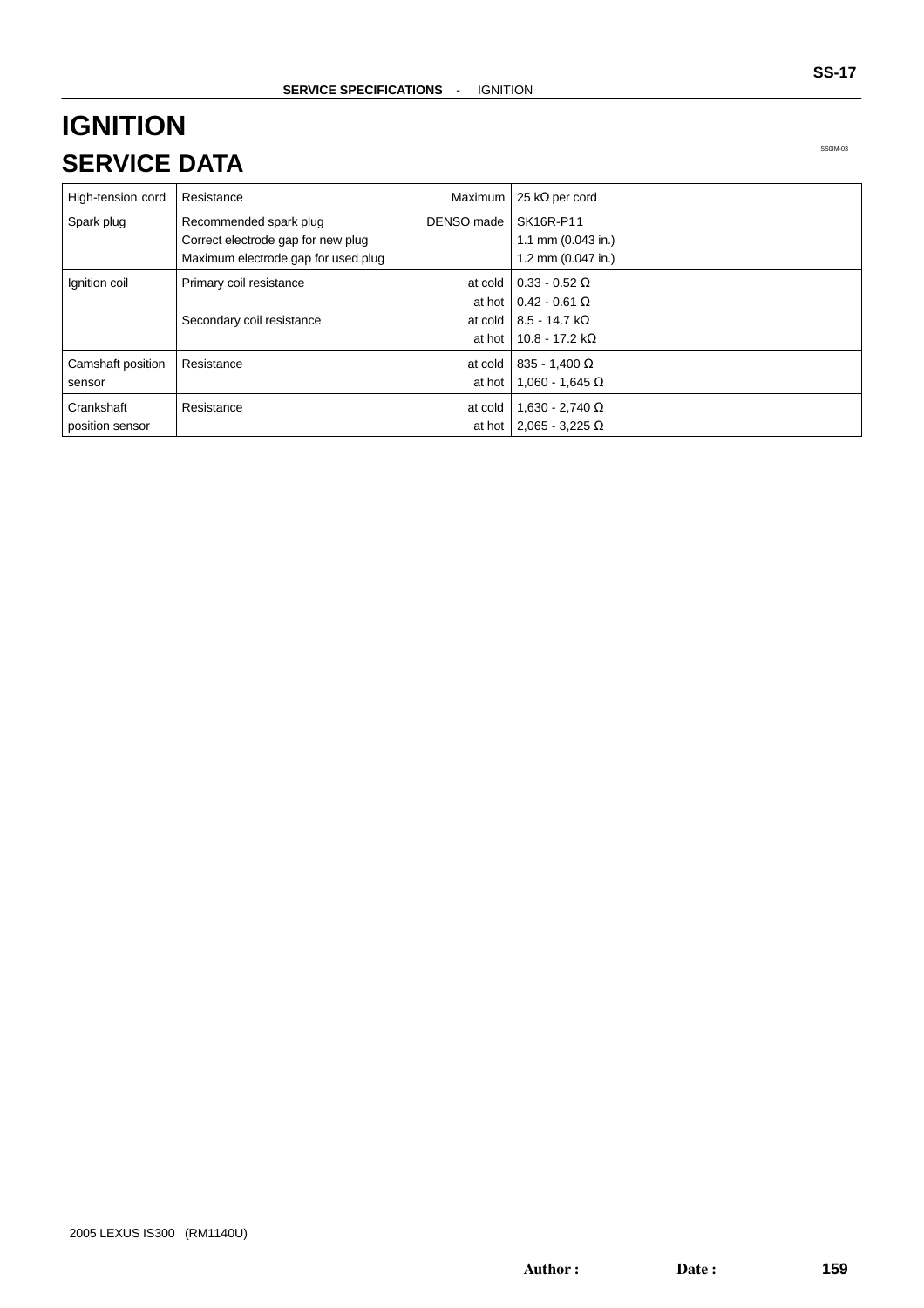SS0IN-03

#### **TORQUE SPECIFICATION**

| Part tightened                                                    | N·m  | kgf-cm | ft Ibf       |
|-------------------------------------------------------------------|------|--------|--------------|
| Spark plug x Cylinder head                                        | 18   | 180    | 13           |
| Throttle body x Intake air connector                              | 21   | 210    | 15           |
| Throttle body bracket x Cylinder head                             | 21   | 210    | 15           |
| Throttle body bracket x Throttle body                             | 21   | 210    | 15           |
| Throttle body gasket x Intake air connector                       | 21   | 210    | 15           |
| Ignition coils and high-tension cord set assembly x Cylinder head | 8.0  | 80     | $71$ in. Ibf |
| PS pump rear stay x Manifold stay                                 | 39.2 | 400    | 29           |
| PS pump rear stay x PS pump bracket                               | 39.2 | 400    | 29           |
| Camshaft position sensor x Cylinder head                          | 9.0  | 90     | 80 in. Ibf   |
| Crankshaft position sensor x Oil pump                             | 9.0  | 90     | 80 in. Ibf   |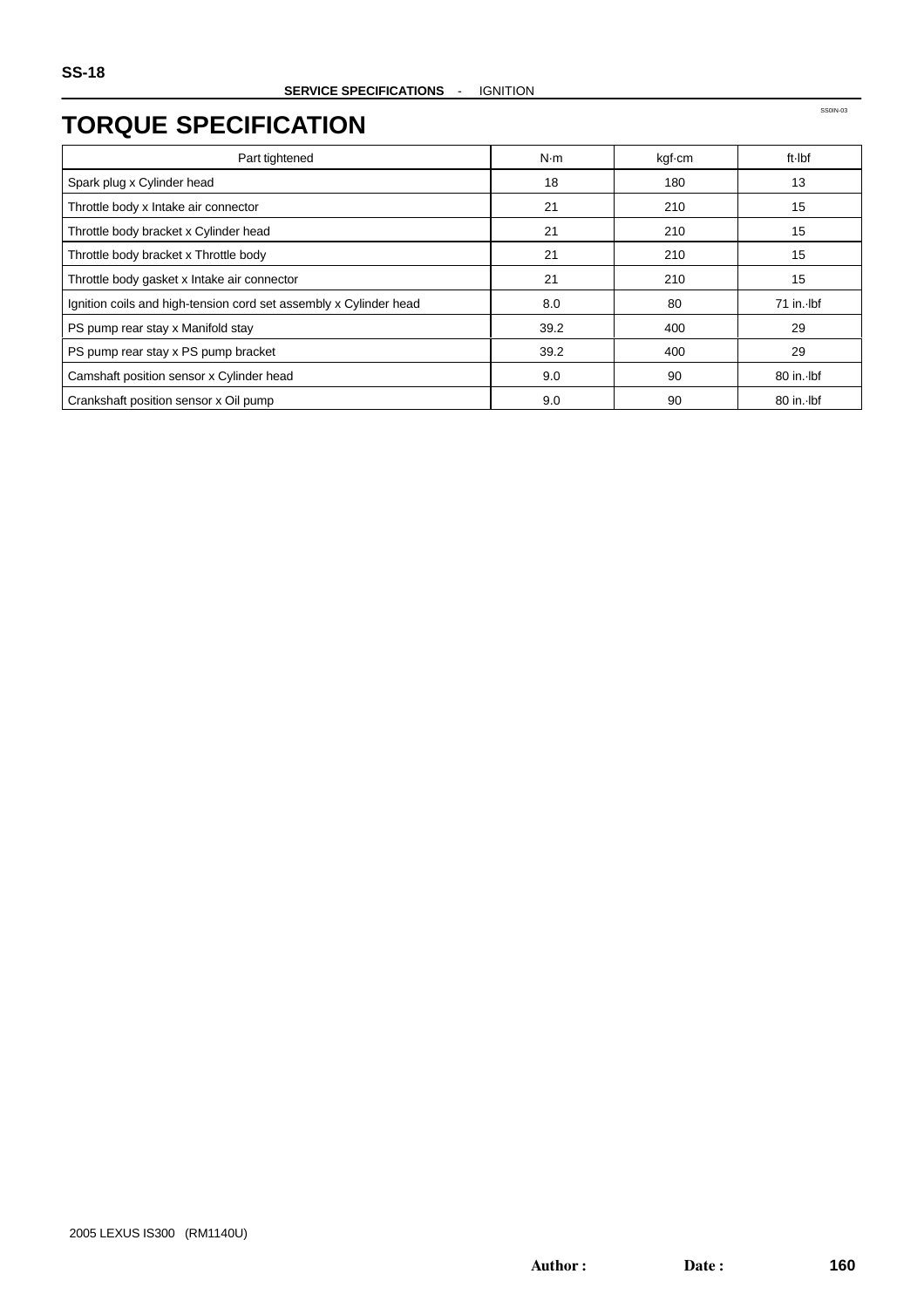# **STARTING SERVICE DATA**

| <b>Starter</b> | Rated voltage and output power                    |            | 12 V 1.4 kW                                    |
|----------------|---------------------------------------------------|------------|------------------------------------------------|
|                | No-load characteristics                           |            | Current   90 A or less at 11.5 V               |
|                |                                                   | rpm        | $\vert$ 3,000 rpm or more                      |
|                | Brush length                                      | <b>STD</b> | 15.5 mm (0.610 in.)                            |
|                |                                                   | Minimum    | 10.0 mm (0.394 in.)                            |
|                | Spring installed load                             | <b>STD</b> | $17.6 - 23.5 N (1.8 - 2.4 kgf, 3.9 - 5.3 lbf)$ |
|                |                                                   |            | Minimum   11.8 N (1.2 kgf, 2.6 lbf)            |
|                | Commutator                                        |            |                                                |
|                | Diameter                                          | STD.       | $30.0$ mm $(1.181$ in.)                        |
|                |                                                   |            | Minimum   29.0 mm (1.412 in.)                  |
|                | Undercut depth                                    | <b>STD</b> | $0.6$ mm $(0.024$ in.)                         |
|                |                                                   |            | Minimum   0.2 mm (0.008 in.)                   |
|                | Circle runout                                     |            | Maximum   0.05 mm (0.0020 in.)                 |
|                | Magnetic switch                                   |            |                                                |
|                | Contact plate for wear                            | Maximum    | $0.9$ mm (0.035 in.)                           |
| Starter relay  | Resistance                                        | $3 - 5$    | 10 k $\Omega$ or higher                        |
|                | 3 - 5 (Apply battery voltage to terminal 1 and 2) |            | Below 1 $\Omega$                               |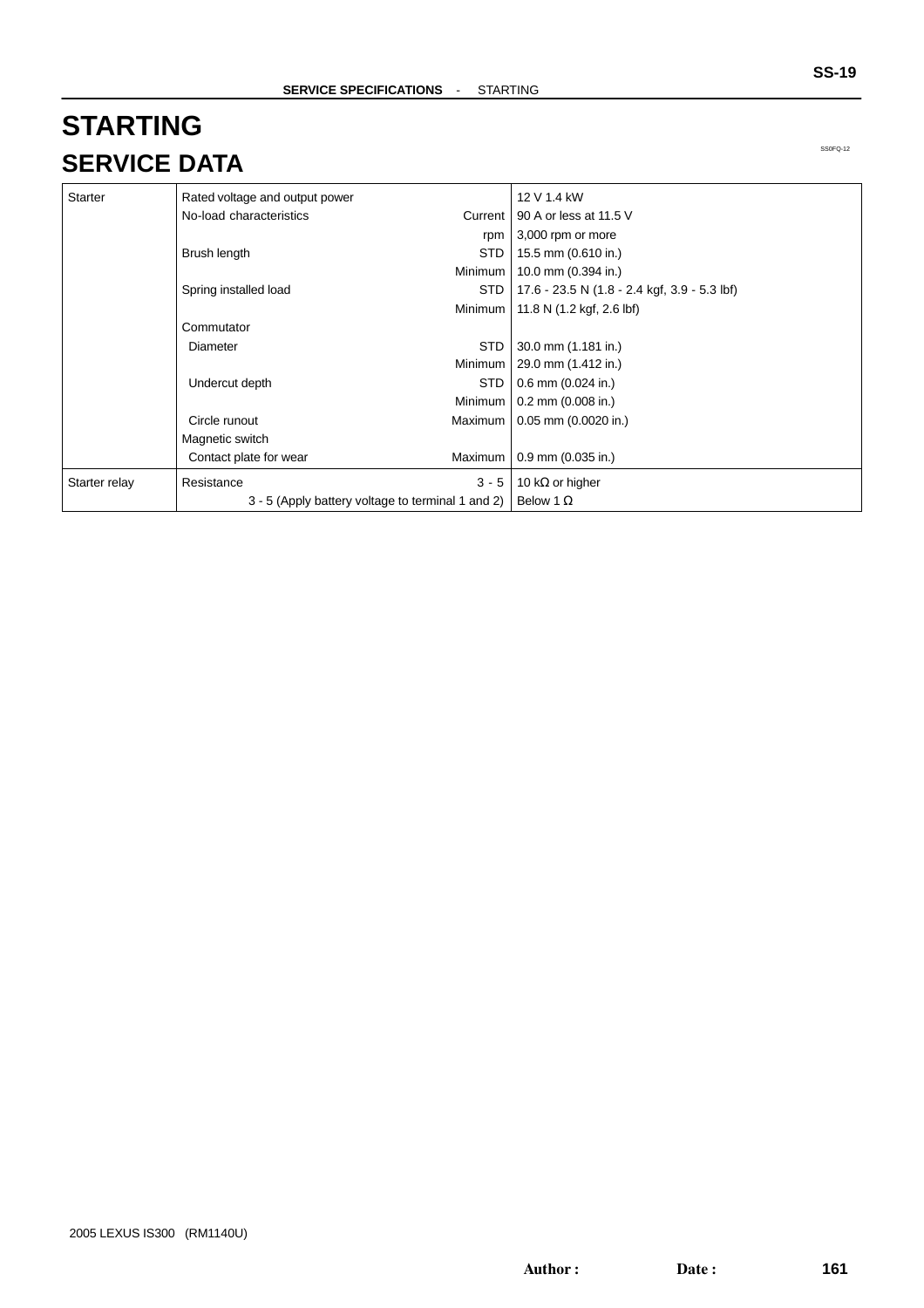SS0FR-11

### **TORQUE SPECIFICATION**

| Part tightened                              | N·m | kgf-cm | ft-Ibf       |
|---------------------------------------------|-----|--------|--------------|
| Starter x Transmission                      | 37  | 380    | 27           |
| Lead wire x Terminal C of starter           | 5.9 | 60     | 52 in. Ibf   |
| Field frame x Armature assembly             | 5.9 | 60     | 52 in. Ibf   |
| Starter housing x Magnetic switch           | 5.9 | 60     | 52 in. lbf   |
| End cover x Field frame                     | 1.5 | 15     | $13$ in. Ibf |
| Terminal nut x Terminal 30 of starter       | 17  | 173    | 13           |
| Terminal nut x Terminal C of starter        | 17  | 173    | 13           |
| Magnetic switch end cover x Magnetic switch | 2.5 | 26     | 22 in. Ibf   |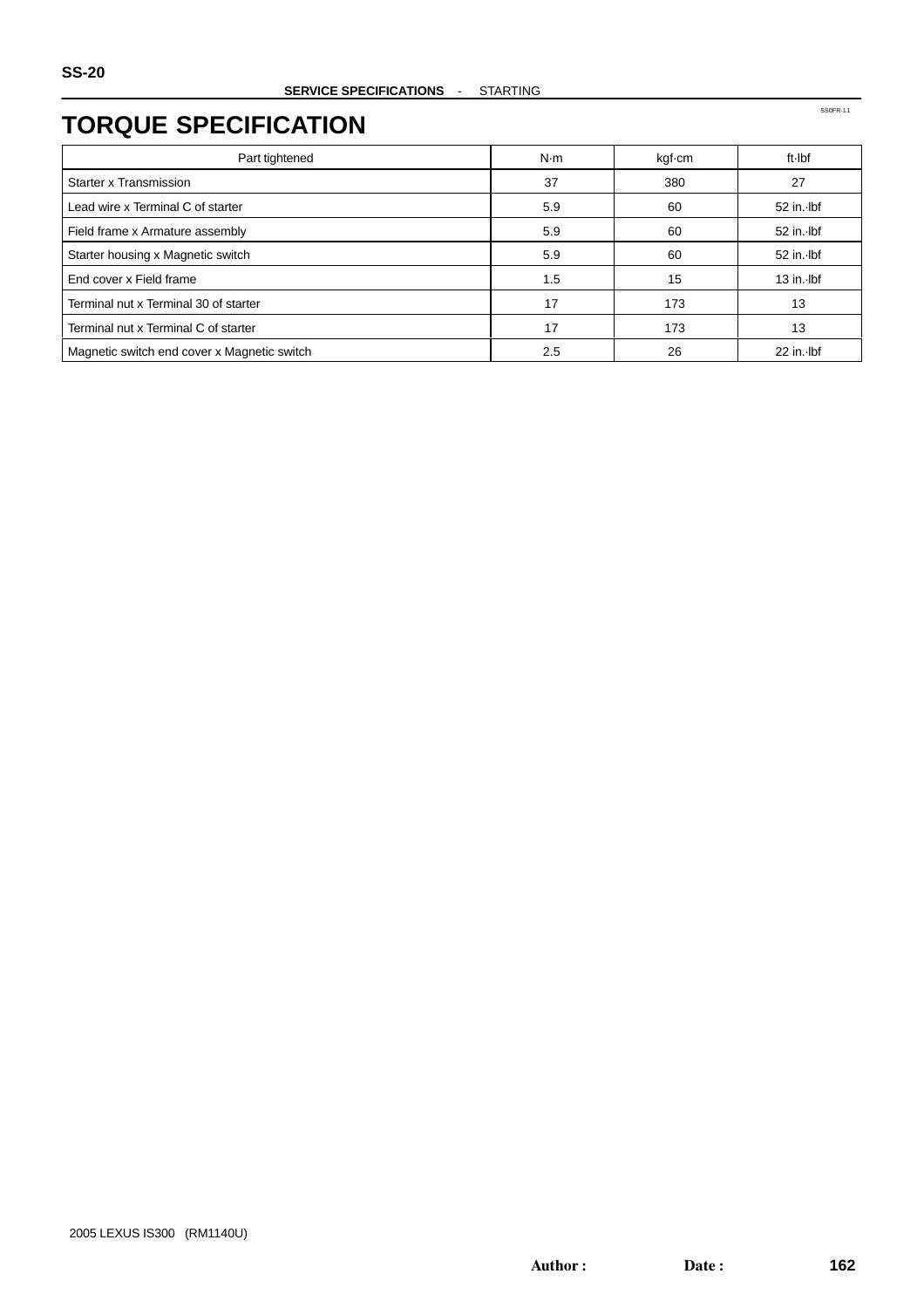# **CHARGING SERVICE DATA**

| Battery           | Voltage (Maintenance-free battery)                 | at 20°C (68°F)   12.5 - 12.9 V      |                                    |
|-------------------|----------------------------------------------------|-------------------------------------|------------------------------------|
|                   | Specific gravity (Except maintenance-free battery) |                                     |                                    |
|                   |                                                    | at $20^{\circ}$ C (68 $^{\circ}$ F) | $1.25 - 1.29$                      |
| Alternator        | Rated output                                       |                                     | 12 V 80 A                          |
|                   | Rotor coil resistance                              | at 20°C (68°C)   2.1 - 2.5 $\Omega$ |                                    |
|                   | Slip ring diameter                                 | STD.                                | 14.2 - 14.4 mm (0.559 - 0.567 in.) |
|                   |                                                    |                                     | Minimum   12.8 mm (0.504 in.)      |
|                   | Brush exposed length                               | <b>STD</b>                          | 9.5 -11.5 mm (0.374 -0.453 in.)    |
|                   |                                                    | <b>Minimum</b>                      | 1.5 mm $(0.059$ in.)               |
| Voltage regulator | Regulating voltage                                 |                                     | 13.2 - 14.8 V                      |

SS0E6-10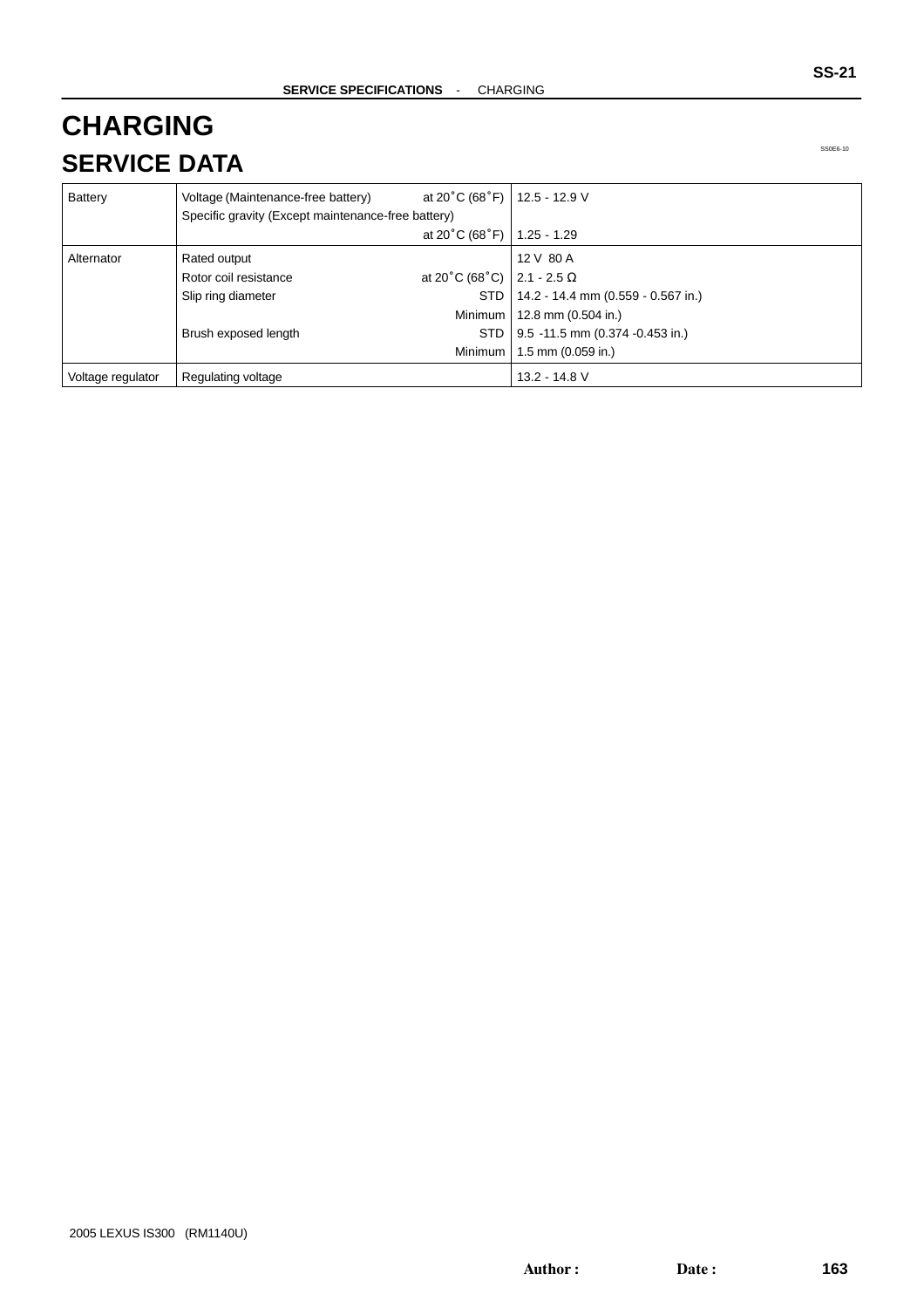| Part tightened                                               | N·m   | kgf-cm | ft-Ibf       |
|--------------------------------------------------------------|-------|--------|--------------|
| Drive belt tensioner absorber x Drive belt tensioner arm     | 20    | 200    | 14           |
| Drive belt tensioner absorber x Drive belt tensioner bracket | 20    | 200    | 14           |
| Generator x Water pump                                       | 40    | 400    | 30           |
| Generator x Cylinder block                                   | 40    | 400    | 30           |
| Bearing retainer x Drive end frame                           | 3.0   | 31     | 27 in. lbf   |
| Rectifier end frame x Drive end frame                        | 4.5   | 46     | $40$ in. Ibf |
| Rectifier end frame with wire clip x Rectifier end frame     | 5.4   | 55     | 48 in. Ibf   |
| Generator pully x Rotor                                      | 110.5 | 1,125  | 81           |
| Rectifier holder x Coil lesd on rectifier end frame          | 2.9   | 30     | $26$ in. Ibf |
| Voltage regulator x Rectifier end frame                      | 2.0   | 20     | 18 in. Ibf   |
| Voltage regulator x Rectifier holder                         | 2.0   | 20     | 18 in. Ibf   |
| Brush holder x Rectifier holder                              | 2.0   | 20     | 18 in. Ibf   |
| Brush holder x Voltage regulator                             | 2.0   | 20     | 18 in. Ibf   |
| Rear end cover x Rectifier holder                            | 4.4   | 45     | 39 in. Ibf   |
| Plate terminal x Rectifier holder<br>Nut                     | 4.4   | 45     | 39 in. lbf   |
| <b>Bolt</b>                                                  | 3.9   | 40     | 35 in. lbf   |
| Terminal insulator x Rectifier holder                        | 6.5   | 67     | 58 in. Ibf   |

SS0E7-14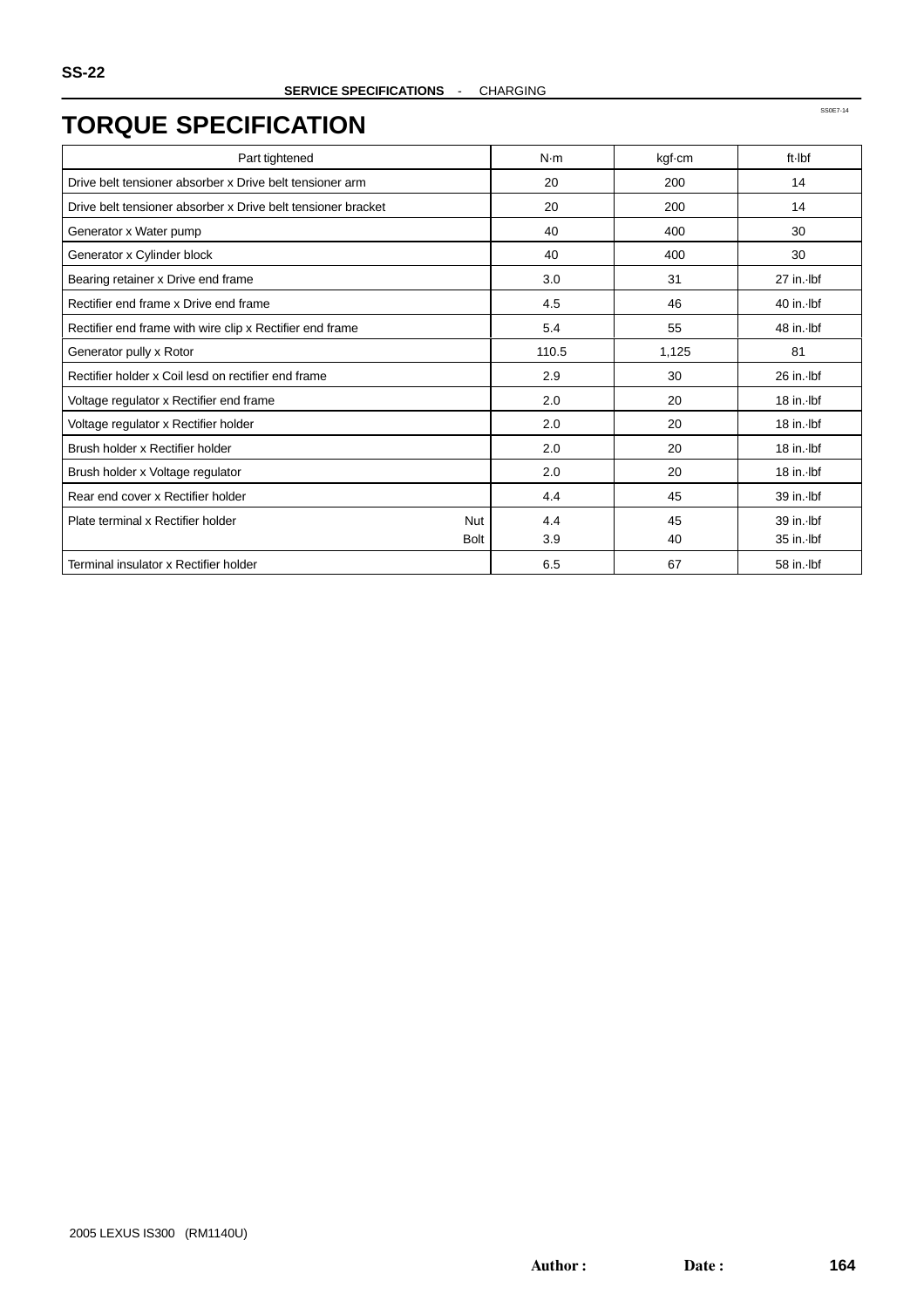## **CLUTCH SERVICE DATA**

SS1JS-01

| Pedal height from asphalt sheet                          |                | 162 - 172 mm (6.38 - 6.77 in.)               |
|----------------------------------------------------------|----------------|----------------------------------------------|
| Pedal free play                                          |                | 5.0 - 15.0 mm (0.197 - 0.591 in.)            |
| Push rod play at pedal top                               |                | 1.0 - 5.0 mm (0.039 - 0.197 in.)             |
| Full pedal stroke                                        |                | 142.0 - 147.5 mm (5.591 - 5.807 in.) or more |
| Clutch release point from pedal full stroke end position |                | 25 mm (0.98 in.) or more                     |
| Clutch start switch ON-OFF Stroke                        |                | $8.0 \pm 0.5$ mm (0.315 $\pm$ 0.020 in.)     |
| Slotted spring pin protrusion                            |                | 1.5 - 3.5 mm (0.059 - 0.138 in.)             |
| Disc rivet head depth                                    | <b>Minimum</b> | $0.3$ mm $(0.012$ in.)                       |
| Disc runout                                              | Maximum        | $0.8$ mm $(0.031$ in.)                       |
| Flywheel runout                                          | Maximum        | $0.1$ mm $(0.004$ in.)                       |
| Diaphragm spring finger wear                             | Maximum depth  | $0.6$ mm $(0.024$ in.)                       |
| Diaphragm spring finger wear                             | Maximum width  | 5.0 mm (0.197 in.)                           |
| Diaphragm spring tip non-alignment                       | Maximum        | $0.5$ mm $(0.020$ in.)                       |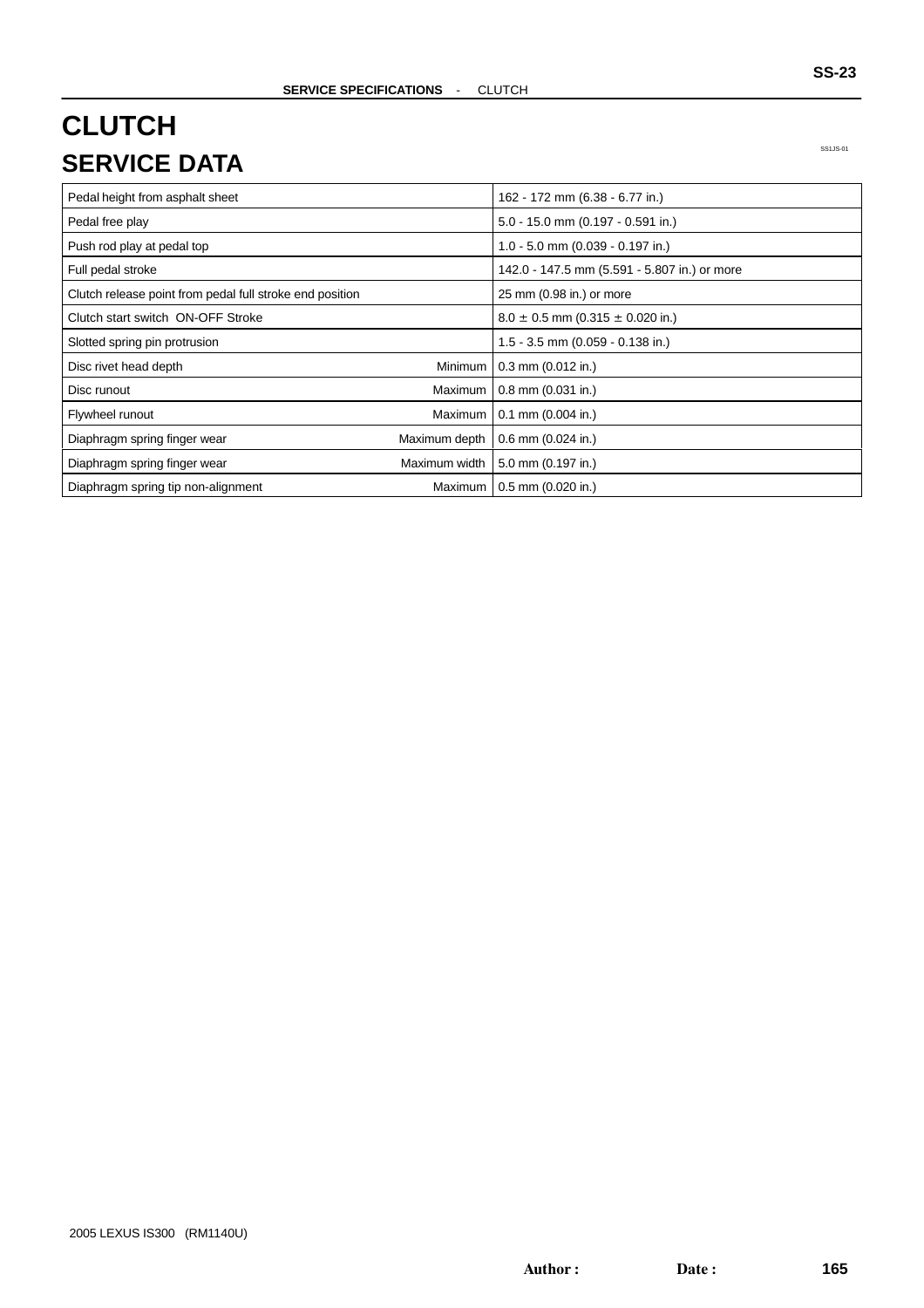SS1JT-01

### **TORQUE SPECIFICATION**

| Part tightened                     | N·m  | kgf-cm | ft Ibf |
|------------------------------------|------|--------|--------|
| Pedal hight lock nut               | 15.7 | 160    | 12     |
| Push rod lock nut                  | 12   | 120    | 9      |
| Clutch line union                  | 15.2 | 155    | 11     |
| Master cylinder installation nut   | 12   | 120    | 9      |
| Release cylinder installation bolt | 12   | 120    | 9      |
| Bleeder plug                       | 10.7 | 109    | 8      |
| Clutch cover x Flywheel            | 19.1 | 195    | 14     |
| Release fork suppor                | 39.2 | 400    | 29     |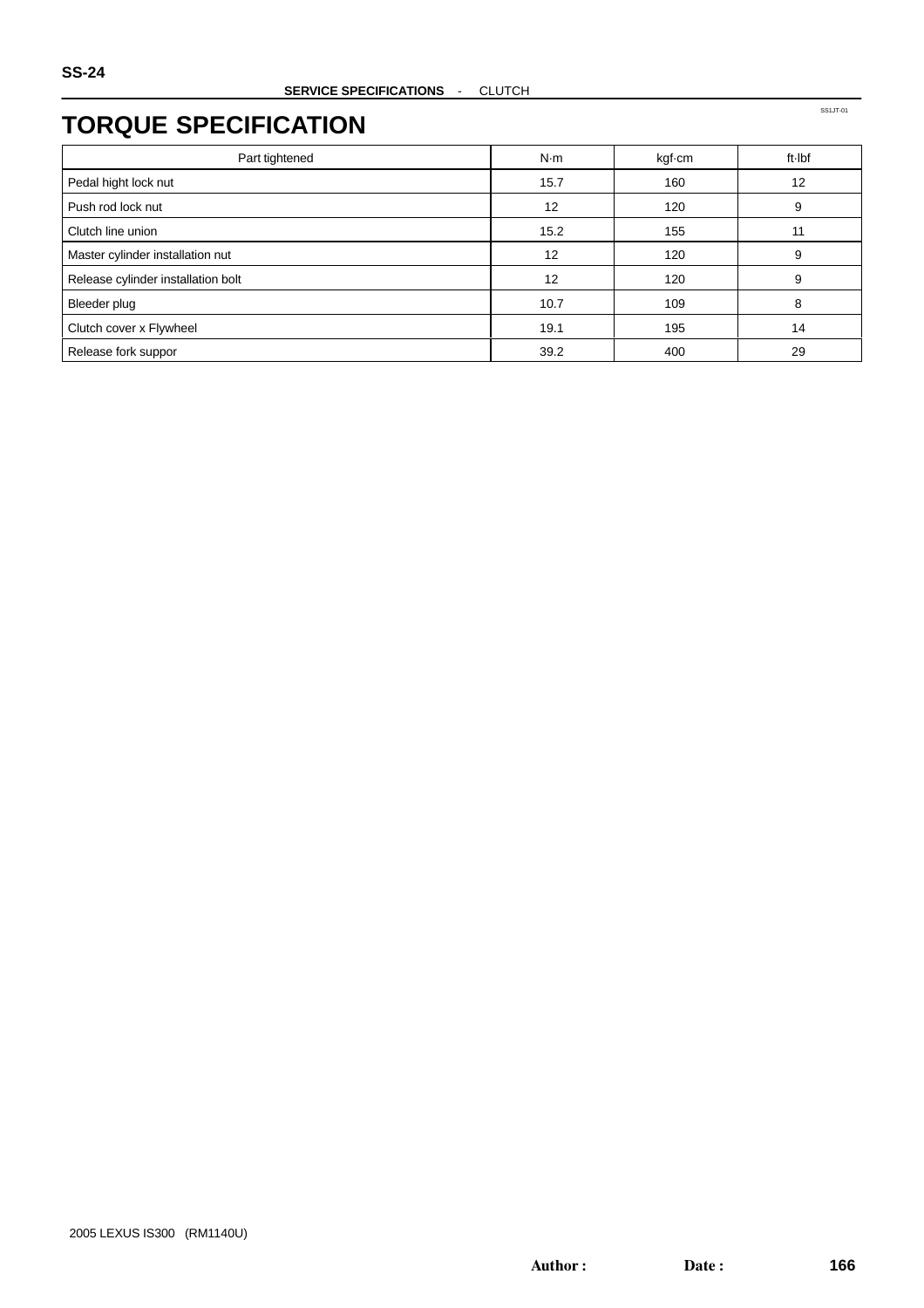# **MANUAL TRANSMISSION SERVICE DATA**

Output shaft 2nd gear journal diameter  $\blacksquare$  Minimum  $\big|$  42.975 mm

|                | SS1JU-01 |
|----------------|----------|
| $(1.6919$ in.) |          |
| (1.2586 in.)   |          |
| 2244 in.)      |          |
| 0012 in.)      |          |
| 1881 in.)      |          |
| $(1.6919$ in.) |          |
| $(1.1791$ in.) |          |
| (1.0620 in.)   |          |

| Output shaft flange thickness<br>Minimum<br>5.70 mm (0.2244 in.)<br>Output shaft runout<br>Maximum<br>$0.03$ mm $(0.0012$ in.)<br>1st gear inner race flange thickness<br>Minimum<br>4.78 mm (0.1881 in.)<br>1st gear inner race outer diameter<br>Minimum<br>42.975 mm (1.6919 in.)<br>Counter gear bearing journal diameter<br>Minimum<br>29.950 mm (1.1791 in.)<br>Counter 5th gear journal diameter<br>26.975 mm (1.0620 in.)<br>Minimum<br>1st, 2nd and 3rd gear thrust clearance<br>Standard<br>$0.10 - 0.25$ mm (0.0039 - 0.0098 in.)<br>Maximum<br>0.25 mm (0.0098 in.)<br>Counter 5th gear thrust clearance<br>$0.10 - 0.41$ mm (0.0039 - 0.0161 in.)<br>Standard<br>Maximum<br>$0.41$ mm $(0.0161$ in.)<br>Standard<br>$0.009 - 0.060$ mm $(0.0004 - 0.0024$ in.)<br>1st, 2nd and counter 5th gear radial clearance<br>0.060 mm (0.0024 in.)<br>Maximum<br>0.015 - 0.066 mm (0.0006 - 0.0026 in.)<br>3rd gear radial clearance<br>Standard<br>0.066 mm (0.0026 in.)<br>Maximum<br>$0.041 - 0.074$ mm (0.0016 - 0.0029 in.)<br>Reverse idler gear radial clearance<br>Standard<br>0.074 mm (0.0029 in.)<br>Maximum<br>No. 1 and No. 2 shift fork to hub sleeve clearance<br>Maximum<br>0.5 mm (0.020 in.)<br>No. 3 shift fork to hub sleeve clearance<br>Maximum<br>0.84 mm (0.0331 in.)<br>Minimum<br>0.70 mm (0.0276 in.)<br>Synchronizer ring to 1st, 3rd and 4th gear clearance<br>Synchronizer ring to 2nd and 3rd gear clearance<br>Minimum<br>$0.74$ mm $(0.0291$ in.)<br>Input shaft snap ring thickness<br>Mark 1<br>$2.05 - 2.10$ mm (0.0807 - 0.0827 in.)<br>2.10 - 2.15 mm (0.0827 - 0.0846 in.)<br>Mark 2<br>2.15 - 2.20 mm (0.0846 - 0.0866 in.)<br>Mark 3<br>2.20 - 2.25 mm (0.0866 - 0.0886 in.)<br>Mark 4<br>Mark 5<br>2.25 - 2.30 mm (0.0886 - 0.0906 in.)<br>Mark 11<br>2.30 - 2.35 mm (0.0906 - 0.0925 in.)<br>Mark 12<br>2.35 - 2.40 mm (0.0925 - 0.0945 in.)<br>Output shaft snap ring thickness<br>No.2 clutch hub<br>1.75 - 1.80 mm (0.0689 - 0.0709 in.)<br>Mark C-1<br>1.80 - 1.85 mm (0.0709 - 0.0728 in.)<br>Mark D<br>Mark 11<br>1.86 - 1.91 mm (0.0732 - 0.0752 in.)<br>Mark 12<br>1.92 - 1.97 mm (0.0756 - 0.0776 in.)<br>Mark 13<br>1.98 - 2.03 mm (0.0780 - 0.0799 in.)<br>Mark 14<br>2.04 - 2.09 mm (0.0803 - 0.0823 in.)<br>Mark 15<br>$2.10 - 2.15$ mm (0.0827 - 0.0846 in.)<br>Output shaft snap ring thickness<br>Rear bearing<br>Mark 8<br>2.31 - 2.36 mm (0.0909 - 0.0929 in.)<br>Mark 9<br>2.37 - 2.42 mm (0.0933 - 0.0953 in.)<br>Mark 10<br>$2.43 - 2.48$ mm (0.0957 - 0.0976 in.)<br>Mark 11<br>2.49 - 2.54 mm (0.0980 - 0.1000 in.)<br>Mark 12<br>2.55 - 2.60 mm (0.1004 - 0.1024 in.)<br>Mark 13<br>2.61 - 2.66 mm (0.1028 - 0.1047 in.)<br>Mark 14<br>2.68 - 2.73 mm (0.1055 - 0.1075 in.)<br>Mark 15<br>2.74 - 2.79 mm (0.1079 - 0.1098 in.) | Output shaft 3rd gear journal diameter | Minimum | 31.969 mm (1.2586 in.) |
|-------------------------------------------------------------------------------------------------------------------------------------------------------------------------------------------------------------------------------------------------------------------------------------------------------------------------------------------------------------------------------------------------------------------------------------------------------------------------------------------------------------------------------------------------------------------------------------------------------------------------------------------------------------------------------------------------------------------------------------------------------------------------------------------------------------------------------------------------------------------------------------------------------------------------------------------------------------------------------------------------------------------------------------------------------------------------------------------------------------------------------------------------------------------------------------------------------------------------------------------------------------------------------------------------------------------------------------------------------------------------------------------------------------------------------------------------------------------------------------------------------------------------------------------------------------------------------------------------------------------------------------------------------------------------------------------------------------------------------------------------------------------------------------------------------------------------------------------------------------------------------------------------------------------------------------------------------------------------------------------------------------------------------------------------------------------------------------------------------------------------------------------------------------------------------------------------------------------------------------------------------------------------------------------------------------------------------------------------------------------------------------------------------------------------------------------------------------------------------------------------------------------------------------------------------------------------------------------------------------------------------------------------------------------------------------------------------------------------------------------------------------------------------------------------------|----------------------------------------|---------|------------------------|
|                                                                                                                                                                                                                                                                                                                                                                                                                                                                                                                                                                                                                                                                                                                                                                                                                                                                                                                                                                                                                                                                                                                                                                                                                                                                                                                                                                                                                                                                                                                                                                                                                                                                                                                                                                                                                                                                                                                                                                                                                                                                                                                                                                                                                                                                                                                                                                                                                                                                                                                                                                                                                                                                                                                                                                                                       |                                        |         |                        |
|                                                                                                                                                                                                                                                                                                                                                                                                                                                                                                                                                                                                                                                                                                                                                                                                                                                                                                                                                                                                                                                                                                                                                                                                                                                                                                                                                                                                                                                                                                                                                                                                                                                                                                                                                                                                                                                                                                                                                                                                                                                                                                                                                                                                                                                                                                                                                                                                                                                                                                                                                                                                                                                                                                                                                                                                       |                                        |         |                        |
|                                                                                                                                                                                                                                                                                                                                                                                                                                                                                                                                                                                                                                                                                                                                                                                                                                                                                                                                                                                                                                                                                                                                                                                                                                                                                                                                                                                                                                                                                                                                                                                                                                                                                                                                                                                                                                                                                                                                                                                                                                                                                                                                                                                                                                                                                                                                                                                                                                                                                                                                                                                                                                                                                                                                                                                                       |                                        |         |                        |
|                                                                                                                                                                                                                                                                                                                                                                                                                                                                                                                                                                                                                                                                                                                                                                                                                                                                                                                                                                                                                                                                                                                                                                                                                                                                                                                                                                                                                                                                                                                                                                                                                                                                                                                                                                                                                                                                                                                                                                                                                                                                                                                                                                                                                                                                                                                                                                                                                                                                                                                                                                                                                                                                                                                                                                                                       |                                        |         |                        |
|                                                                                                                                                                                                                                                                                                                                                                                                                                                                                                                                                                                                                                                                                                                                                                                                                                                                                                                                                                                                                                                                                                                                                                                                                                                                                                                                                                                                                                                                                                                                                                                                                                                                                                                                                                                                                                                                                                                                                                                                                                                                                                                                                                                                                                                                                                                                                                                                                                                                                                                                                                                                                                                                                                                                                                                                       |                                        |         |                        |
|                                                                                                                                                                                                                                                                                                                                                                                                                                                                                                                                                                                                                                                                                                                                                                                                                                                                                                                                                                                                                                                                                                                                                                                                                                                                                                                                                                                                                                                                                                                                                                                                                                                                                                                                                                                                                                                                                                                                                                                                                                                                                                                                                                                                                                                                                                                                                                                                                                                                                                                                                                                                                                                                                                                                                                                                       |                                        |         |                        |
|                                                                                                                                                                                                                                                                                                                                                                                                                                                                                                                                                                                                                                                                                                                                                                                                                                                                                                                                                                                                                                                                                                                                                                                                                                                                                                                                                                                                                                                                                                                                                                                                                                                                                                                                                                                                                                                                                                                                                                                                                                                                                                                                                                                                                                                                                                                                                                                                                                                                                                                                                                                                                                                                                                                                                                                                       |                                        |         |                        |
|                                                                                                                                                                                                                                                                                                                                                                                                                                                                                                                                                                                                                                                                                                                                                                                                                                                                                                                                                                                                                                                                                                                                                                                                                                                                                                                                                                                                                                                                                                                                                                                                                                                                                                                                                                                                                                                                                                                                                                                                                                                                                                                                                                                                                                                                                                                                                                                                                                                                                                                                                                                                                                                                                                                                                                                                       |                                        |         |                        |
|                                                                                                                                                                                                                                                                                                                                                                                                                                                                                                                                                                                                                                                                                                                                                                                                                                                                                                                                                                                                                                                                                                                                                                                                                                                                                                                                                                                                                                                                                                                                                                                                                                                                                                                                                                                                                                                                                                                                                                                                                                                                                                                                                                                                                                                                                                                                                                                                                                                                                                                                                                                                                                                                                                                                                                                                       |                                        |         |                        |
|                                                                                                                                                                                                                                                                                                                                                                                                                                                                                                                                                                                                                                                                                                                                                                                                                                                                                                                                                                                                                                                                                                                                                                                                                                                                                                                                                                                                                                                                                                                                                                                                                                                                                                                                                                                                                                                                                                                                                                                                                                                                                                                                                                                                                                                                                                                                                                                                                                                                                                                                                                                                                                                                                                                                                                                                       |                                        |         |                        |
|                                                                                                                                                                                                                                                                                                                                                                                                                                                                                                                                                                                                                                                                                                                                                                                                                                                                                                                                                                                                                                                                                                                                                                                                                                                                                                                                                                                                                                                                                                                                                                                                                                                                                                                                                                                                                                                                                                                                                                                                                                                                                                                                                                                                                                                                                                                                                                                                                                                                                                                                                                                                                                                                                                                                                                                                       |                                        |         |                        |
|                                                                                                                                                                                                                                                                                                                                                                                                                                                                                                                                                                                                                                                                                                                                                                                                                                                                                                                                                                                                                                                                                                                                                                                                                                                                                                                                                                                                                                                                                                                                                                                                                                                                                                                                                                                                                                                                                                                                                                                                                                                                                                                                                                                                                                                                                                                                                                                                                                                                                                                                                                                                                                                                                                                                                                                                       |                                        |         |                        |
|                                                                                                                                                                                                                                                                                                                                                                                                                                                                                                                                                                                                                                                                                                                                                                                                                                                                                                                                                                                                                                                                                                                                                                                                                                                                                                                                                                                                                                                                                                                                                                                                                                                                                                                                                                                                                                                                                                                                                                                                                                                                                                                                                                                                                                                                                                                                                                                                                                                                                                                                                                                                                                                                                                                                                                                                       |                                        |         |                        |
|                                                                                                                                                                                                                                                                                                                                                                                                                                                                                                                                                                                                                                                                                                                                                                                                                                                                                                                                                                                                                                                                                                                                                                                                                                                                                                                                                                                                                                                                                                                                                                                                                                                                                                                                                                                                                                                                                                                                                                                                                                                                                                                                                                                                                                                                                                                                                                                                                                                                                                                                                                                                                                                                                                                                                                                                       |                                        |         |                        |
|                                                                                                                                                                                                                                                                                                                                                                                                                                                                                                                                                                                                                                                                                                                                                                                                                                                                                                                                                                                                                                                                                                                                                                                                                                                                                                                                                                                                                                                                                                                                                                                                                                                                                                                                                                                                                                                                                                                                                                                                                                                                                                                                                                                                                                                                                                                                                                                                                                                                                                                                                                                                                                                                                                                                                                                                       |                                        |         |                        |
|                                                                                                                                                                                                                                                                                                                                                                                                                                                                                                                                                                                                                                                                                                                                                                                                                                                                                                                                                                                                                                                                                                                                                                                                                                                                                                                                                                                                                                                                                                                                                                                                                                                                                                                                                                                                                                                                                                                                                                                                                                                                                                                                                                                                                                                                                                                                                                                                                                                                                                                                                                                                                                                                                                                                                                                                       |                                        |         |                        |
|                                                                                                                                                                                                                                                                                                                                                                                                                                                                                                                                                                                                                                                                                                                                                                                                                                                                                                                                                                                                                                                                                                                                                                                                                                                                                                                                                                                                                                                                                                                                                                                                                                                                                                                                                                                                                                                                                                                                                                                                                                                                                                                                                                                                                                                                                                                                                                                                                                                                                                                                                                                                                                                                                                                                                                                                       |                                        |         |                        |
|                                                                                                                                                                                                                                                                                                                                                                                                                                                                                                                                                                                                                                                                                                                                                                                                                                                                                                                                                                                                                                                                                                                                                                                                                                                                                                                                                                                                                                                                                                                                                                                                                                                                                                                                                                                                                                                                                                                                                                                                                                                                                                                                                                                                                                                                                                                                                                                                                                                                                                                                                                                                                                                                                                                                                                                                       |                                        |         |                        |
|                                                                                                                                                                                                                                                                                                                                                                                                                                                                                                                                                                                                                                                                                                                                                                                                                                                                                                                                                                                                                                                                                                                                                                                                                                                                                                                                                                                                                                                                                                                                                                                                                                                                                                                                                                                                                                                                                                                                                                                                                                                                                                                                                                                                                                                                                                                                                                                                                                                                                                                                                                                                                                                                                                                                                                                                       |                                        |         |                        |
|                                                                                                                                                                                                                                                                                                                                                                                                                                                                                                                                                                                                                                                                                                                                                                                                                                                                                                                                                                                                                                                                                                                                                                                                                                                                                                                                                                                                                                                                                                                                                                                                                                                                                                                                                                                                                                                                                                                                                                                                                                                                                                                                                                                                                                                                                                                                                                                                                                                                                                                                                                                                                                                                                                                                                                                                       |                                        |         |                        |
|                                                                                                                                                                                                                                                                                                                                                                                                                                                                                                                                                                                                                                                                                                                                                                                                                                                                                                                                                                                                                                                                                                                                                                                                                                                                                                                                                                                                                                                                                                                                                                                                                                                                                                                                                                                                                                                                                                                                                                                                                                                                                                                                                                                                                                                                                                                                                                                                                                                                                                                                                                                                                                                                                                                                                                                                       |                                        |         |                        |
|                                                                                                                                                                                                                                                                                                                                                                                                                                                                                                                                                                                                                                                                                                                                                                                                                                                                                                                                                                                                                                                                                                                                                                                                                                                                                                                                                                                                                                                                                                                                                                                                                                                                                                                                                                                                                                                                                                                                                                                                                                                                                                                                                                                                                                                                                                                                                                                                                                                                                                                                                                                                                                                                                                                                                                                                       |                                        |         |                        |
|                                                                                                                                                                                                                                                                                                                                                                                                                                                                                                                                                                                                                                                                                                                                                                                                                                                                                                                                                                                                                                                                                                                                                                                                                                                                                                                                                                                                                                                                                                                                                                                                                                                                                                                                                                                                                                                                                                                                                                                                                                                                                                                                                                                                                                                                                                                                                                                                                                                                                                                                                                                                                                                                                                                                                                                                       |                                        |         |                        |
|                                                                                                                                                                                                                                                                                                                                                                                                                                                                                                                                                                                                                                                                                                                                                                                                                                                                                                                                                                                                                                                                                                                                                                                                                                                                                                                                                                                                                                                                                                                                                                                                                                                                                                                                                                                                                                                                                                                                                                                                                                                                                                                                                                                                                                                                                                                                                                                                                                                                                                                                                                                                                                                                                                                                                                                                       |                                        |         |                        |
|                                                                                                                                                                                                                                                                                                                                                                                                                                                                                                                                                                                                                                                                                                                                                                                                                                                                                                                                                                                                                                                                                                                                                                                                                                                                                                                                                                                                                                                                                                                                                                                                                                                                                                                                                                                                                                                                                                                                                                                                                                                                                                                                                                                                                                                                                                                                                                                                                                                                                                                                                                                                                                                                                                                                                                                                       |                                        |         |                        |
|                                                                                                                                                                                                                                                                                                                                                                                                                                                                                                                                                                                                                                                                                                                                                                                                                                                                                                                                                                                                                                                                                                                                                                                                                                                                                                                                                                                                                                                                                                                                                                                                                                                                                                                                                                                                                                                                                                                                                                                                                                                                                                                                                                                                                                                                                                                                                                                                                                                                                                                                                                                                                                                                                                                                                                                                       |                                        |         |                        |
|                                                                                                                                                                                                                                                                                                                                                                                                                                                                                                                                                                                                                                                                                                                                                                                                                                                                                                                                                                                                                                                                                                                                                                                                                                                                                                                                                                                                                                                                                                                                                                                                                                                                                                                                                                                                                                                                                                                                                                                                                                                                                                                                                                                                                                                                                                                                                                                                                                                                                                                                                                                                                                                                                                                                                                                                       |                                        |         |                        |
|                                                                                                                                                                                                                                                                                                                                                                                                                                                                                                                                                                                                                                                                                                                                                                                                                                                                                                                                                                                                                                                                                                                                                                                                                                                                                                                                                                                                                                                                                                                                                                                                                                                                                                                                                                                                                                                                                                                                                                                                                                                                                                                                                                                                                                                                                                                                                                                                                                                                                                                                                                                                                                                                                                                                                                                                       |                                        |         |                        |
|                                                                                                                                                                                                                                                                                                                                                                                                                                                                                                                                                                                                                                                                                                                                                                                                                                                                                                                                                                                                                                                                                                                                                                                                                                                                                                                                                                                                                                                                                                                                                                                                                                                                                                                                                                                                                                                                                                                                                                                                                                                                                                                                                                                                                                                                                                                                                                                                                                                                                                                                                                                                                                                                                                                                                                                                       |                                        |         |                        |
|                                                                                                                                                                                                                                                                                                                                                                                                                                                                                                                                                                                                                                                                                                                                                                                                                                                                                                                                                                                                                                                                                                                                                                                                                                                                                                                                                                                                                                                                                                                                                                                                                                                                                                                                                                                                                                                                                                                                                                                                                                                                                                                                                                                                                                                                                                                                                                                                                                                                                                                                                                                                                                                                                                                                                                                                       |                                        |         |                        |
|                                                                                                                                                                                                                                                                                                                                                                                                                                                                                                                                                                                                                                                                                                                                                                                                                                                                                                                                                                                                                                                                                                                                                                                                                                                                                                                                                                                                                                                                                                                                                                                                                                                                                                                                                                                                                                                                                                                                                                                                                                                                                                                                                                                                                                                                                                                                                                                                                                                                                                                                                                                                                                                                                                                                                                                                       |                                        |         |                        |
|                                                                                                                                                                                                                                                                                                                                                                                                                                                                                                                                                                                                                                                                                                                                                                                                                                                                                                                                                                                                                                                                                                                                                                                                                                                                                                                                                                                                                                                                                                                                                                                                                                                                                                                                                                                                                                                                                                                                                                                                                                                                                                                                                                                                                                                                                                                                                                                                                                                                                                                                                                                                                                                                                                                                                                                                       |                                        |         |                        |
|                                                                                                                                                                                                                                                                                                                                                                                                                                                                                                                                                                                                                                                                                                                                                                                                                                                                                                                                                                                                                                                                                                                                                                                                                                                                                                                                                                                                                                                                                                                                                                                                                                                                                                                                                                                                                                                                                                                                                                                                                                                                                                                                                                                                                                                                                                                                                                                                                                                                                                                                                                                                                                                                                                                                                                                                       |                                        |         |                        |
|                                                                                                                                                                                                                                                                                                                                                                                                                                                                                                                                                                                                                                                                                                                                                                                                                                                                                                                                                                                                                                                                                                                                                                                                                                                                                                                                                                                                                                                                                                                                                                                                                                                                                                                                                                                                                                                                                                                                                                                                                                                                                                                                                                                                                                                                                                                                                                                                                                                                                                                                                                                                                                                                                                                                                                                                       |                                        |         |                        |
|                                                                                                                                                                                                                                                                                                                                                                                                                                                                                                                                                                                                                                                                                                                                                                                                                                                                                                                                                                                                                                                                                                                                                                                                                                                                                                                                                                                                                                                                                                                                                                                                                                                                                                                                                                                                                                                                                                                                                                                                                                                                                                                                                                                                                                                                                                                                                                                                                                                                                                                                                                                                                                                                                                                                                                                                       |                                        |         |                        |
|                                                                                                                                                                                                                                                                                                                                                                                                                                                                                                                                                                                                                                                                                                                                                                                                                                                                                                                                                                                                                                                                                                                                                                                                                                                                                                                                                                                                                                                                                                                                                                                                                                                                                                                                                                                                                                                                                                                                                                                                                                                                                                                                                                                                                                                                                                                                                                                                                                                                                                                                                                                                                                                                                                                                                                                                       |                                        |         |                        |
|                                                                                                                                                                                                                                                                                                                                                                                                                                                                                                                                                                                                                                                                                                                                                                                                                                                                                                                                                                                                                                                                                                                                                                                                                                                                                                                                                                                                                                                                                                                                                                                                                                                                                                                                                                                                                                                                                                                                                                                                                                                                                                                                                                                                                                                                                                                                                                                                                                                                                                                                                                                                                                                                                                                                                                                                       |                                        |         |                        |
|                                                                                                                                                                                                                                                                                                                                                                                                                                                                                                                                                                                                                                                                                                                                                                                                                                                                                                                                                                                                                                                                                                                                                                                                                                                                                                                                                                                                                                                                                                                                                                                                                                                                                                                                                                                                                                                                                                                                                                                                                                                                                                                                                                                                                                                                                                                                                                                                                                                                                                                                                                                                                                                                                                                                                                                                       |                                        |         |                        |
|                                                                                                                                                                                                                                                                                                                                                                                                                                                                                                                                                                                                                                                                                                                                                                                                                                                                                                                                                                                                                                                                                                                                                                                                                                                                                                                                                                                                                                                                                                                                                                                                                                                                                                                                                                                                                                                                                                                                                                                                                                                                                                                                                                                                                                                                                                                                                                                                                                                                                                                                                                                                                                                                                                                                                                                                       |                                        |         |                        |
|                                                                                                                                                                                                                                                                                                                                                                                                                                                                                                                                                                                                                                                                                                                                                                                                                                                                                                                                                                                                                                                                                                                                                                                                                                                                                                                                                                                                                                                                                                                                                                                                                                                                                                                                                                                                                                                                                                                                                                                                                                                                                                                                                                                                                                                                                                                                                                                                                                                                                                                                                                                                                                                                                                                                                                                                       |                                        |         |                        |
|                                                                                                                                                                                                                                                                                                                                                                                                                                                                                                                                                                                                                                                                                                                                                                                                                                                                                                                                                                                                                                                                                                                                                                                                                                                                                                                                                                                                                                                                                                                                                                                                                                                                                                                                                                                                                                                                                                                                                                                                                                                                                                                                                                                                                                                                                                                                                                                                                                                                                                                                                                                                                                                                                                                                                                                                       |                                        |         |                        |
|                                                                                                                                                                                                                                                                                                                                                                                                                                                                                                                                                                                                                                                                                                                                                                                                                                                                                                                                                                                                                                                                                                                                                                                                                                                                                                                                                                                                                                                                                                                                                                                                                                                                                                                                                                                                                                                                                                                                                                                                                                                                                                                                                                                                                                                                                                                                                                                                                                                                                                                                                                                                                                                                                                                                                                                                       |                                        |         |                        |
|                                                                                                                                                                                                                                                                                                                                                                                                                                                                                                                                                                                                                                                                                                                                                                                                                                                                                                                                                                                                                                                                                                                                                                                                                                                                                                                                                                                                                                                                                                                                                                                                                                                                                                                                                                                                                                                                                                                                                                                                                                                                                                                                                                                                                                                                                                                                                                                                                                                                                                                                                                                                                                                                                                                                                                                                       |                                        |         |                        |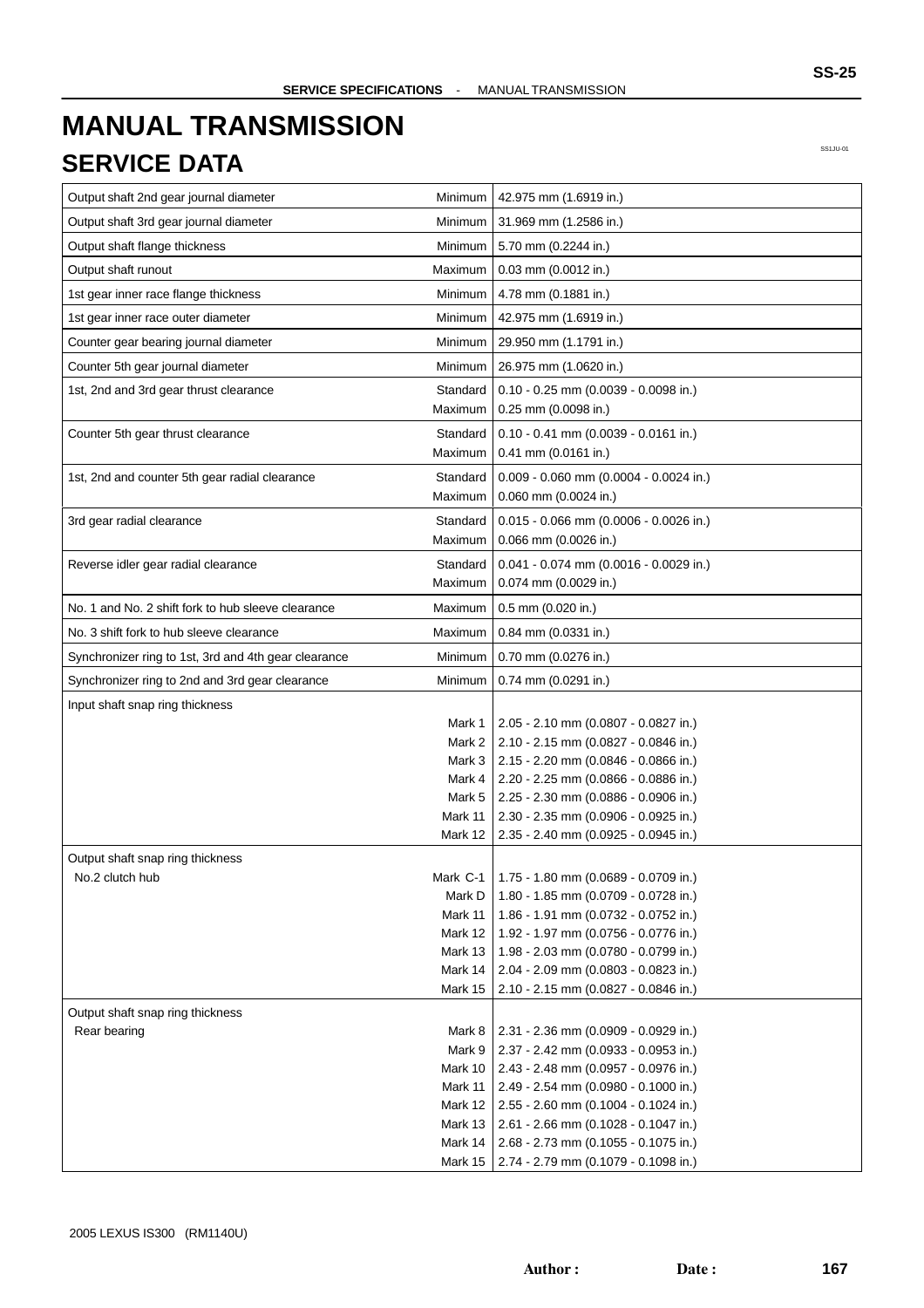| Output shaft snap ring thickness           |                                                  |
|--------------------------------------------|--------------------------------------------------|
| Reverse gear                               | Mark 5<br>$2.25 - 2.30$ mm (0.0886 - 0.0906 in.) |
| Mark 11                                    | $2.30 - 2.35$ mm (0.0906 - 0.0925 in.)           |
| Mark 12                                    | $2.35 - 2.40$ mm (0.0925 - 0.0945 in.)           |
| Mark 13                                    | 2.40 - 2.45 mm (0.0945 - 0.0965 in.)             |
| Mark 14                                    | $2.45 - 2.50$ mm (0.0965 - 0.0984 in.)           |
| Mark 15                                    | $2.50 - 2.55$ mm (0.0984 - 0.1004 in.)           |
| Mark 16                                    | 2.55 - 2.60 mm (0.1004 - 0.1024 in.)             |
| Mark 17                                    | 2.61 - 2.66 mm (0.1028 - 0.1047 in.)             |
| Mark 18                                    | 2.67 - 2.72 mm (0.1051 - 0.1071 in.)             |
| Mark 19                                    | 2.73 - 2.78 mm (0.1075 - 0.1094 in.)             |
| Mark 20                                    | $2.79 - 2.84$ mm (0.1098 - 0.1118 in.)           |
| Mark 21                                    | 2.85 - 2.90 mm (0.1122 - 0.1142 in.)             |
| Mark 22                                    | 2.91 - 2.96 mm (0.1146 - 0.1165 in.)             |
| Mark 23                                    | $2.97 - 3.02$ mm (0.1169 - 0.1189 in.)           |
| Coutner gear snap ring thickness           |                                                  |
| Front bearing                              | 2.05 - 2.10 mm (0.0807 - 0.0827 in.)<br>Mark A   |
|                                            | Mark B<br>$2.10 - 2.15$ mm (0.0827 - 0.0846 in.) |
|                                            | Mark C<br>2.15 - 2.20 mm (0.0846 - 0.0866 in.)   |
|                                            | Mark D<br>2.20 - 2.25 mm (0.0866 - 0.0886 in.)   |
|                                            | Mark E<br>2.25 - 2.30 mm (0.0886 - 0.0906 in.)   |
|                                            | Mark F<br>2.30 - 2.35 mm (0.0906 - 0.0925 in.)   |
|                                            |                                                  |
| Counter gear snap ring thickness           |                                                  |
| No.3 clutch hub                            | 2.06 - 2.11 mm (0.0811 - 0.0831 in.)<br>Mark 2   |
|                                            | Mark 3<br>$2.12 - 2.17$ mm (0.0835 - 0.0854 in.) |
|                                            | Mark 4<br>2.18 - 2.23 mm (0.0858 - 0.0878 in.)   |
|                                            | Mark 5<br>2.24 - 2.29 mm (0.0882 - 0.0902 in.)   |
| Counter gear snap ring thickness           |                                                  |
| Rear bearing                               | Mark 1<br>1.90 - 1.95 mm (0.0748 - 0.0768 in.)   |
|                                            | Mark 2<br>1.96 - 2.01 mm (0.0772 - 0.0791 in.)   |
|                                            | Mark 3<br>2.02 - 2.07 mm (0.0795 - 0.0815 in.)   |
|                                            | Mark 4<br>2.08 - 2.13 mm (0.0819 - 0.0839 in.)   |
|                                            | Mark 5<br>2.14 - 2.19 mm (0.0843 - 0.0862 in.)   |
|                                            | Mark 6<br>2.20 - 2.25 mm (0.0866 - 0.0886 in.)   |
|                                            | Mark 7<br>2.26 - 2.31 mm (0.0890 - 0.0909 in.)   |
|                                            |                                                  |
| Oil seal drive in depth                    |                                                  |
| Front bearing retainer (from retainer end) | $12.2 \pm 0.5$ mm (0.480 $\pm$ 0.020 in.)        |
| <b>Extension housing</b>                   | $0 \pm 0.5$ mm (0 $\pm$ 0.020 in.)               |
| Reverse restrict pin drive in depth        | 16 - 17 mm (0.63 - 0.67 in.)                     |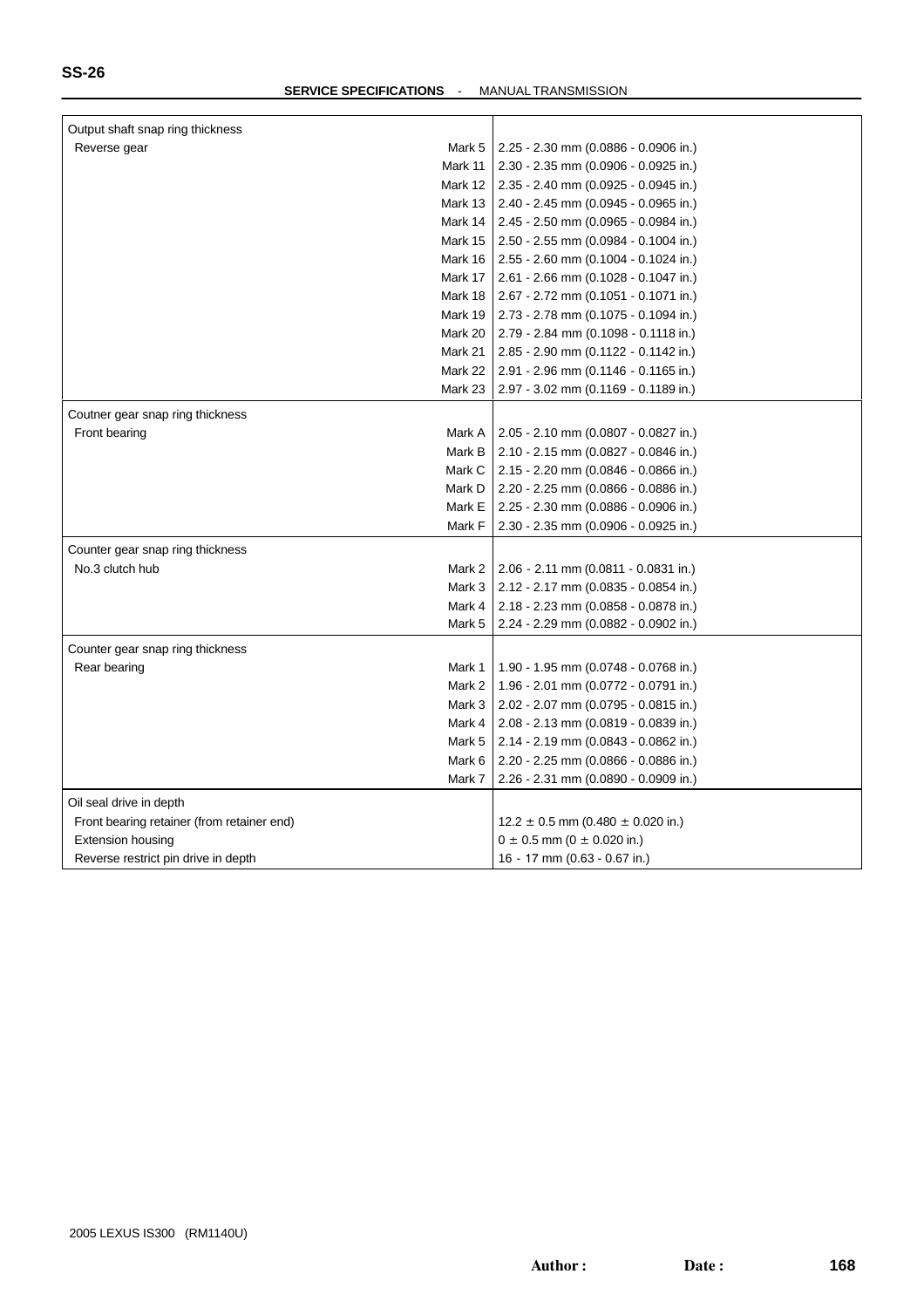| Part tightened                                     | N·m                | kgf-cm | ft-Ibf         |
|----------------------------------------------------|--------------------|--------|----------------|
| <b>Transmission x Engine</b><br>12 mm bolt         | 71.6               | 730    | 53             |
| 10 mm bolt                                         | 37.3               | 380    | 27             |
| Engine rear mounting x Transmission                | 25.5               | 260    | 19             |
| Rear engine mounting member                        | <b>Nut</b><br>13.5 | 138    | 10             |
|                                                    | 25<br><b>Bolt</b>  | 255    | 18             |
| <b>Transmission x Starter</b>                      | 37.3               | 380    | 28             |
| Starter wire set nut                               | 9.8                | 10     | $\overline{7}$ |
| Clutch release cylinder set bolt                   | 11.7               | 119    | 9              |
| Propeller shaft x Differential                     | 74                 | 750    | 54             |
| Propeller shaft center bearing                     | 49                 | 500    | 36             |
| Exhaust manifold x Front exhaust pipe              | 62                 | 630    | 46             |
| Front exhaust pipe x Pipe support bracket          | 43                 | 438    | 32             |
| Center exhaust pipe x Tailpipe                     | 43                 | 438    | 32             |
| Drain and filler plugs                             | 38                 | 387    | 28             |
| Exhaust manifold x Engine                          | 40                 | 408    | 29             |
| Engine cover No. 1 set nut                         | 5.0                | 51     | 44 in. Ibf     |
| Shift lever x Control shift lever arm              | 8.0                | 82     | 71 in. Ibf     |
| Back-up light switch clamp set bolt                | 5.8                | 59     | $51$ in. Ibf   |
| Back-up light switch                               | 41                 | 410    | 30             |
| Vehicle speed sensor drain gear set bolt           | 13                 | 130    | 9              |
| Clutch housing x Transmission case                 | 38                 | 387    | 28             |
| Control shift lever retainer x Extension housing   | 18.5               | 189    | 14             |
| Straight screw plug x Control shift lever retainer | 24.5               | 250    | 18             |
| Restrict pin                                       | 41                 | 418    | 30             |
| Inner lever x Shift and select lever               | 33                 | 337    | 24             |
| Extension housing x Intermediate plate             | 38                 | 387    | 28             |
| Front bearing retainer x Transmission case         | 25                 | 255    | 18             |
| Oil separator x Intermediate plate                 | 18.5               | 189    | 14             |
| Straight screw plug x Intermediate plate           | 25                 | 255    | 18             |
| No. 1 and No. 2 shift fork set bolt                | 20                 | 203    | 15             |
| Reverse idler gear shaft stopper set bolt          | 25                 | 255    | 18             |
| Straight screw plug x Reverse shift head           | 25                 | 255    | 18             |
| Rear bearing retainer x Intermediate plate         | 18.5               | 189    | 14             |
| Straight screw plug x Extension housing            | 25                 | 25.5   | 18             |

SS1JV-02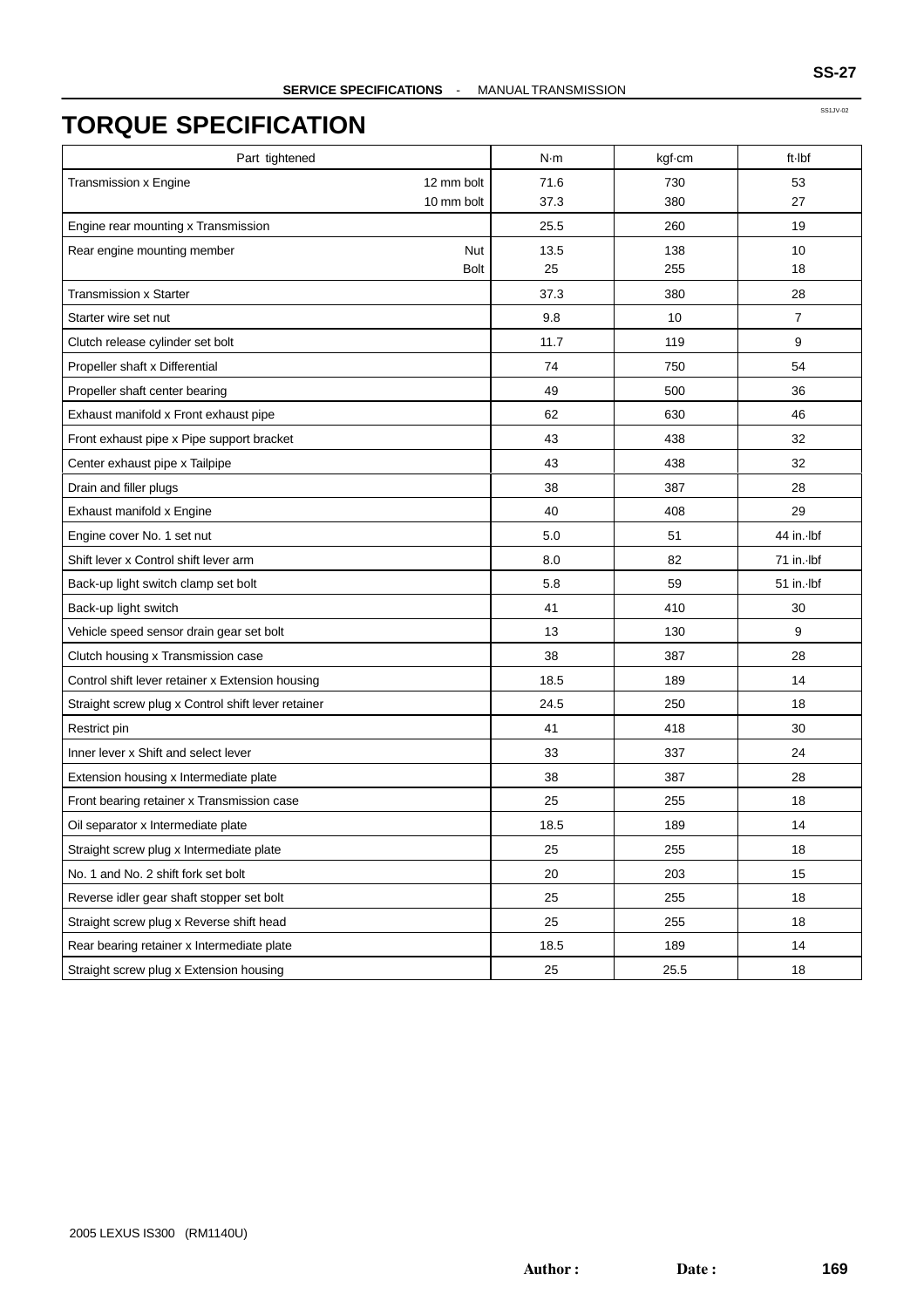# **AUTOMATIC TRANSMISSION SERVICE DATA**

| Line pressure (Wheel locked)                            |                            |                                                                     |
|---------------------------------------------------------|----------------------------|---------------------------------------------------------------------|
|                                                         | Idling                     |                                                                     |
|                                                         | D position                 | 390 - 460 kPa (4.0 - 4.7 kgf·cm <sup>2</sup> , 57 - 67 psi)         |
|                                                         | R position                 | 0                                                                   |
|                                                         | Stall                      |                                                                     |
|                                                         | D position                 | 1,200 - 1,360 kPa (12.2 - 13.8 kgf cm <sup>2</sup> , 174 - 196 psi) |
|                                                         | R position                 | 1,640 - 1,960 kPa (16.7 - 19.8 kgf·cm <sup>2</sup> , 238 - 282 psi) |
| Engine stall revolution (D position)                    |                            | $2,700 \pm 150$ rpm                                                 |
| Time lag                                                | $N \rightarrow D$ position | Less than 1.2 seconds                                               |
|                                                         | $N \rightarrow R$ position | Less than 1.5 seconds                                               |
| Engine idle speed (N position and A/C OFF)              |                            | $700 \pm 50$ rpm                                                    |
| Drive plate runout                                      | Max.                       | 0.20 mm (0.0079 in.)                                                |
| Torque converter clutch sleeve runout                   | Max.                       | $0.30$ mm $(0.0118$ in.)                                            |
| Torque converter clutch installation (Correct distance) |                            | More than 0.1 mm (0.004 in.)                                        |
| Shift schedule (NORM and PWR mode)                      |                            |                                                                     |
| Differential gear ratio 3.909                           |                            |                                                                     |
| D, 4 position                                           |                            |                                                                     |
| (Throttle valve fully opened)                           |                            | $1 \rightarrow 2$ 47 - 59 km/h (29 - 37 mph)                        |
|                                                         |                            | $2 \rightarrow 3$ 77 - 88 km/h (48 - 55 mph)                        |
|                                                         |                            | $3 \rightarrow 4$   118 - 133 km/h (73 - 83 mph)                    |
|                                                         | $4 \rightarrow 5$          | 168 - 185 km/h (104 - 115 mph)                                      |
|                                                         | $5 \rightarrow 4$          | 163 - 176 km/h (101 - 109 mph)                                      |
|                                                         | $4 \rightarrow 3$          | 107 - 118 km/h (66 - 73 mph)                                        |
|                                                         | $3 \rightarrow 2$          | 60 - 66 km/h (37 - 41 mph)                                          |
|                                                         | $2 \rightarrow 1$          | 32 - 38 km/h (20 - 24 mph)                                          |
| (Throttle valve fully closed)                           |                            | $4 \rightarrow 5$ 37 - 43 km/h (23 - 27 mph)                        |
|                                                         | $5 \rightarrow 4$          | 21 - 26 km/h (13 - 16 mph)                                          |
| 3 position                                              |                            |                                                                     |
| (Throttle valve fully opened)                           |                            | $1 \rightarrow 2$ 47 - 59 km/h (29 - 37 mph)                        |
|                                                         |                            | $2 \rightarrow 3$   77 - 87 km/h (48 - 54 mph)                      |
|                                                         |                            | $4 \rightarrow 3$   123 - 134 km/h (76 - 83 mph)                    |
|                                                         | $3 \rightarrow 2$          | 60 - 66 km/h (37 - 41 mph)                                          |
|                                                         | $2 \rightarrow 1$          | 32 - 38 km/h (20 - 24 mph)                                          |
| 2 position                                              |                            |                                                                     |
| (Throttle valve fully opened)                           |                            | $1 \rightarrow 2$ 47 - 59 km/h (29 - 37 mph)                        |
|                                                         |                            | $3 \rightarrow 2$ 82 - 90 km/h (51 - 56 mph)                        |
|                                                         | $2 \rightarrow 1$          | 32 - 38 km/h (20 - 24 mph)                                          |
| L position                                              |                            |                                                                     |
| (Throttle valve fully opened)                           |                            | $2 \rightarrow 1$   17 - 22 km/h (11 - 14 mph)                      |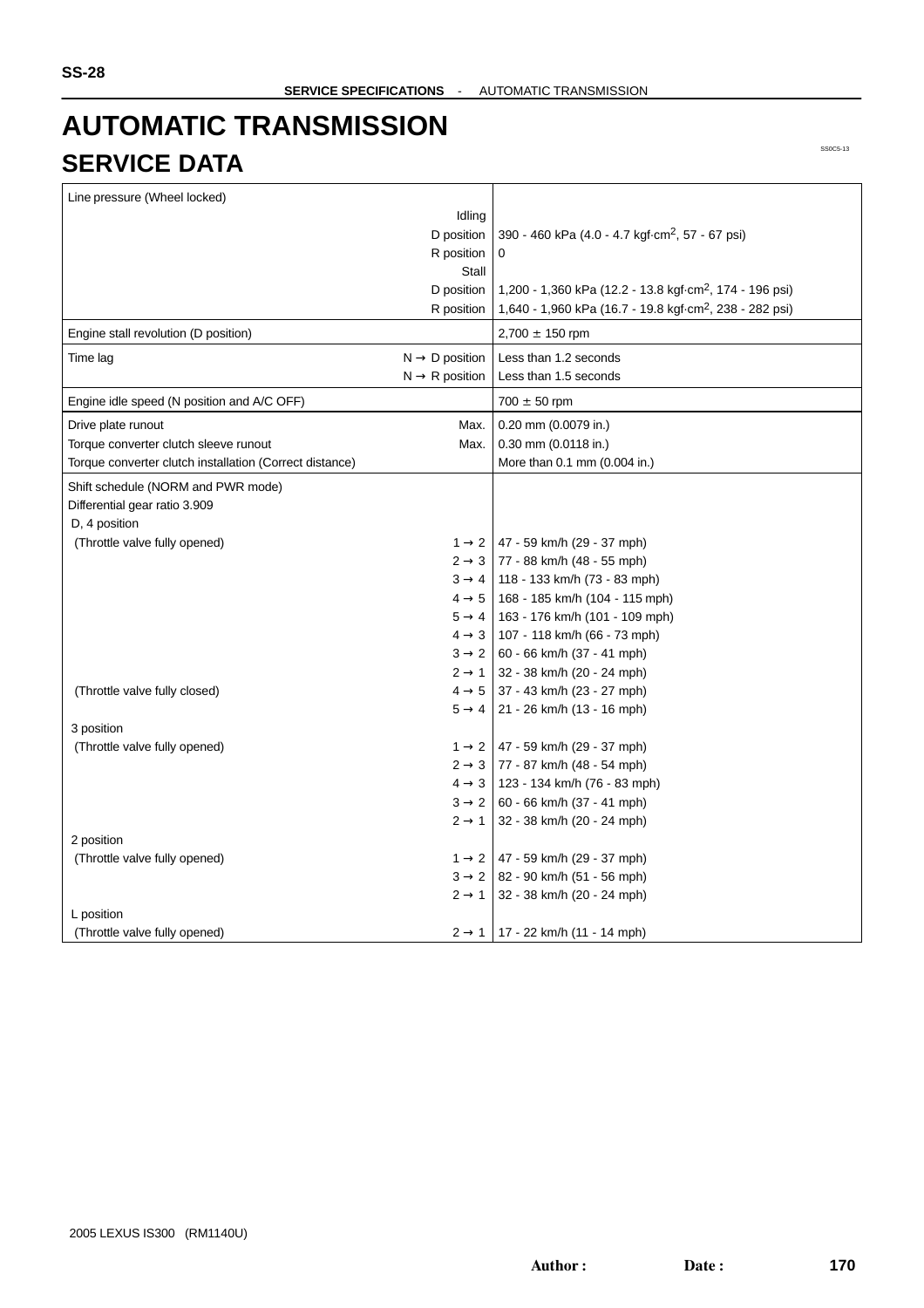| Shift schedule (SNOW mode)     |                              |                                                  |
|--------------------------------|------------------------------|--------------------------------------------------|
| Differential gear ratio 3.916  |                              |                                                  |
| D, 4 position                  |                              |                                                  |
| (Throttle valve fully opened)  |                              | $1 \rightarrow 2$ 35 - 49 km/h (22 - 30 mph)     |
|                                |                              | $2 \rightarrow 3$ 55 - 73 km/h (34 - 45 mph)     |
|                                |                              | $3 \rightarrow 4$   84 - 109 km/h (52 - 68 mph)  |
|                                |                              | $4 \rightarrow 5$   121 - 151 km/h (75 - 94 mph) |
|                                |                              | $5 \rightarrow 4$ 64 - 88 km/h (40 - 55 mph)     |
|                                |                              | $4 \rightarrow 3$ 38 - 54 km/h (24 - 34 mph)     |
|                                |                              | $3 \rightarrow 2$   17 - 31 km/h (11 - 19 mph)   |
| (Throttle valve fully closed)  |                              | $4 \rightarrow 5$ 37 - 43 km/h (23 - 27 mph)     |
|                                |                              | $5 \rightarrow 4$   21 - 26 km/h (13 - 16 mph)   |
| 3 position                     |                              |                                                  |
| (Throttle valve fully opened)  |                              | $1 \rightarrow 2$ 35 - 49 km/h (22 - 30 mph)     |
|                                |                              | $2 \rightarrow 3$ 55 - 73 km/h (34 - 45 mph)     |
|                                |                              | $4 \rightarrow 3$   123 - 134 km/h (76 - 83 mph) |
|                                |                              | $3 \rightarrow 2$   17 - 31 km/h (11 - 19 mph)   |
| 2 position                     |                              |                                                  |
| (Throttle valve fully opened)  |                              | $1 \rightarrow 2$   47 - 59 km/h (29 - 37 mph)   |
|                                |                              | $3 \rightarrow 2$   82 - 90 km/h (51 - 56 mph)   |
| L position                     |                              |                                                  |
| (Throttle valve fully opened)  | $2 \rightarrow 1$            | 17 - 22 km/h (11 - 14 mph)                       |
| Lock-up point                  | (Throttle valve opening 5 %) |                                                  |
| 5th gear (D position)          | Lock-up ON                   | 53 - 59 km/h (33 - 37 mph)                       |
|                                | Lock-up OFF                  | 52 - 58 km/h (32 - 36 mph)                       |
| 4th gear (4 position)          | Lock-up ON                   | 53 - 59 km/h (33 - 37 mph)                       |
|                                | Lock-up OFF                  | 52 - 58 km/h (32 - 36 mph)                       |
| Flex lock-up point             |                              |                                                  |
| (Throttle valve opening 3 %)   |                              |                                                  |
| D position (When accelerating) |                              |                                                  |
| 5th gear                       |                              | Lock-up ON   37 - 43 km/h (23 - 27 mph)          |
|                                | Lock-up OFF                  | 36 - 41 km/h (22 - 25 mph)                       |
| 4th gear                       | Lock-up ON                   | 28 - 33 km/h (17 - 32 mph)                       |
|                                | Lock-up OFF                  | 27 - 32 km/h (18 - 20 mph)                       |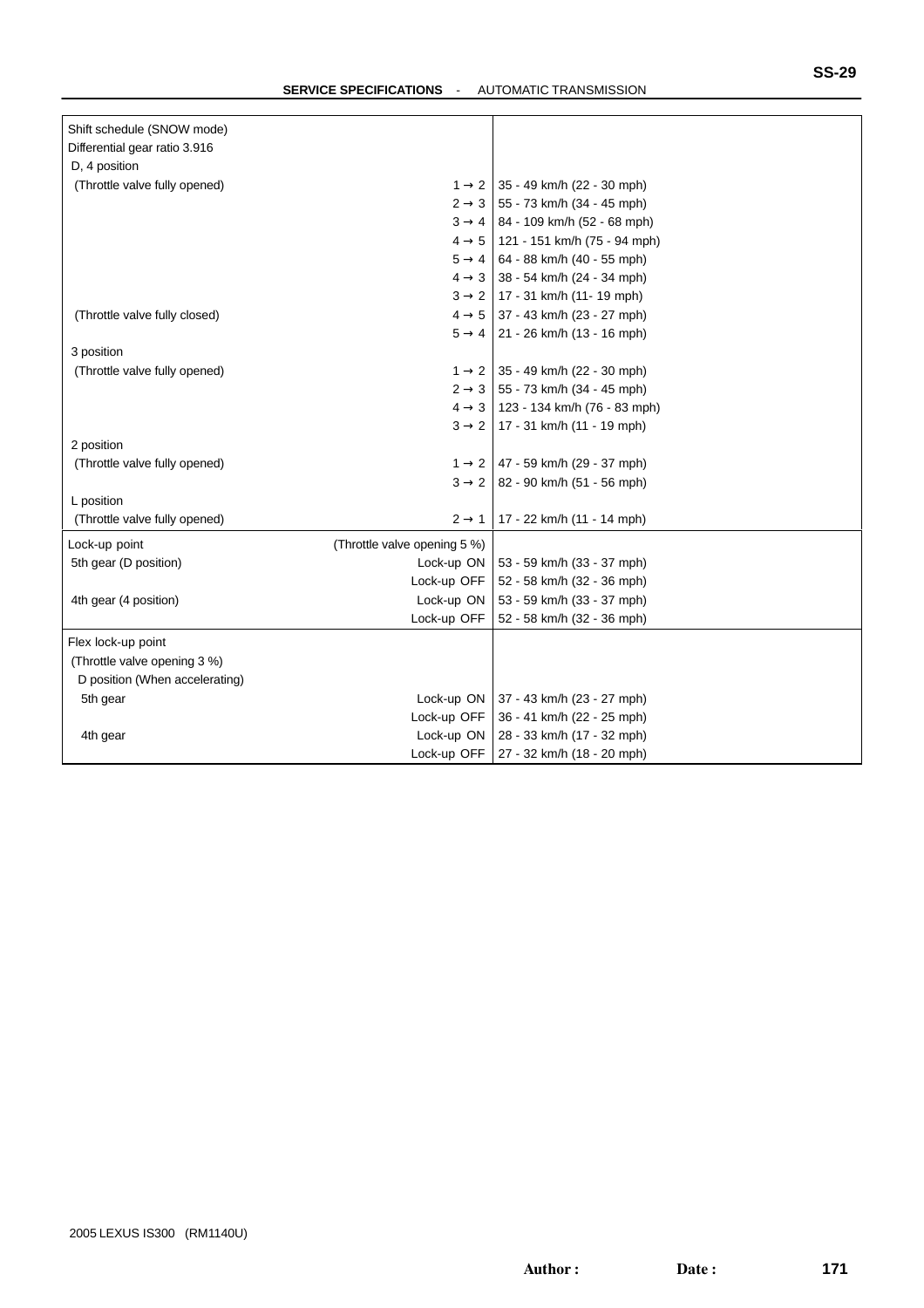| Part tightened                                             | N·m | kgf-cm | ft Ibf         |
|------------------------------------------------------------|-----|--------|----------------|
| Extension housing x Transmission case                      | 34  | 345    | 25             |
| Transmission mounting bracket x Extension housing          | 12  | 120    | 9              |
| Engine rear support member x Frame                         | 25  | 260    | 19             |
| Engine rear support member x Transmission mounting bracket | 12  | 120    | 9              |
| Vehicle speed sensor set bolt                              | 5.4 | 55     | 48 in. Ibf     |
| O/D direct clutch speed sensor set bolt                    | 5.4 | 55     | 48 in. Ibf     |
| AFT temperature sensor connector set bolt                  | 5.4 | 55     | 48 in. Ibf     |
| Drain plug                                                 | 20  | 205    | 15             |
| Shift solenoid valve SLU and SLT set bolt                  | 6.4 | 65     | 56 in. Ibf     |
| Shift solenoid valve SLN and No. 4 set bolt                | 10  | 100    | 7              |
| Shift solenoid valve clamp set bolt                        | 6.4 | 65     | 56 in. lbf     |
| Shift solenoid valve No. 1 and No. 3                       | 6.4 | 65     | 56             |
| Shift solenoid valve No. 2                                 | 10  | 100    | $\overline{7}$ |
| Shift control rod set nut                                  | 13  | 130    | 9              |
| Valve body x Transmission case                             | 10  | 100    | $\overline{7}$ |
| Oil pan x Transmission case                                | 7.4 | 75     | 65 in. Ibf     |
| Oil strainer x Valve body                                  | 10  | 100    | $\overline{7}$ |
| Parking lock pawl bracket x Transmission case              | 7.4 | 75     | 65 in. Ibf     |
| Control shaft lever set nut                                | 13  | 130    | 9              |
| Shift lever guide housing assembly x Shift lever plate     | 4.9 | 50     | 43 in. Ibf     |
| Floor shift lever assembly set bolt                        | 8.3 | 85     | 73 in. Ibf     |
| Oil cooler pipe clamp bolt                                 | 5.4 | 55     | 48 in. Ibf     |
| Oil cooler pipe union nut                                  | 44  | 450    | 33             |
| 14 mm head<br>Transmission x Engine                        | 37  | 380    | 27             |
| 17 mm head                                                 | 72  | 730    | 53             |
| <b>Starter x Transmission</b>                              | 37  | 380    | 27             |
| Exhaust pipe assembly x Exhaust manifold                   | 62  | 632    | 46             |
| Exhaust manifold with TWC x Engine                         | 39  | 400    | 29             |
| Pipe support bracket x Transmission                        | 43  | 438    | 32             |
| Torque converter clutch x Drive plate                      | 48  | 490    | 35             |
| Propeller shaft x Differential                             | 74  | 750    | 54             |
| Propeller shaft x Body                                     | 49  | 500    | 36             |
| Drive plate x Crankshaft                                   | 83  | 850    | 61             |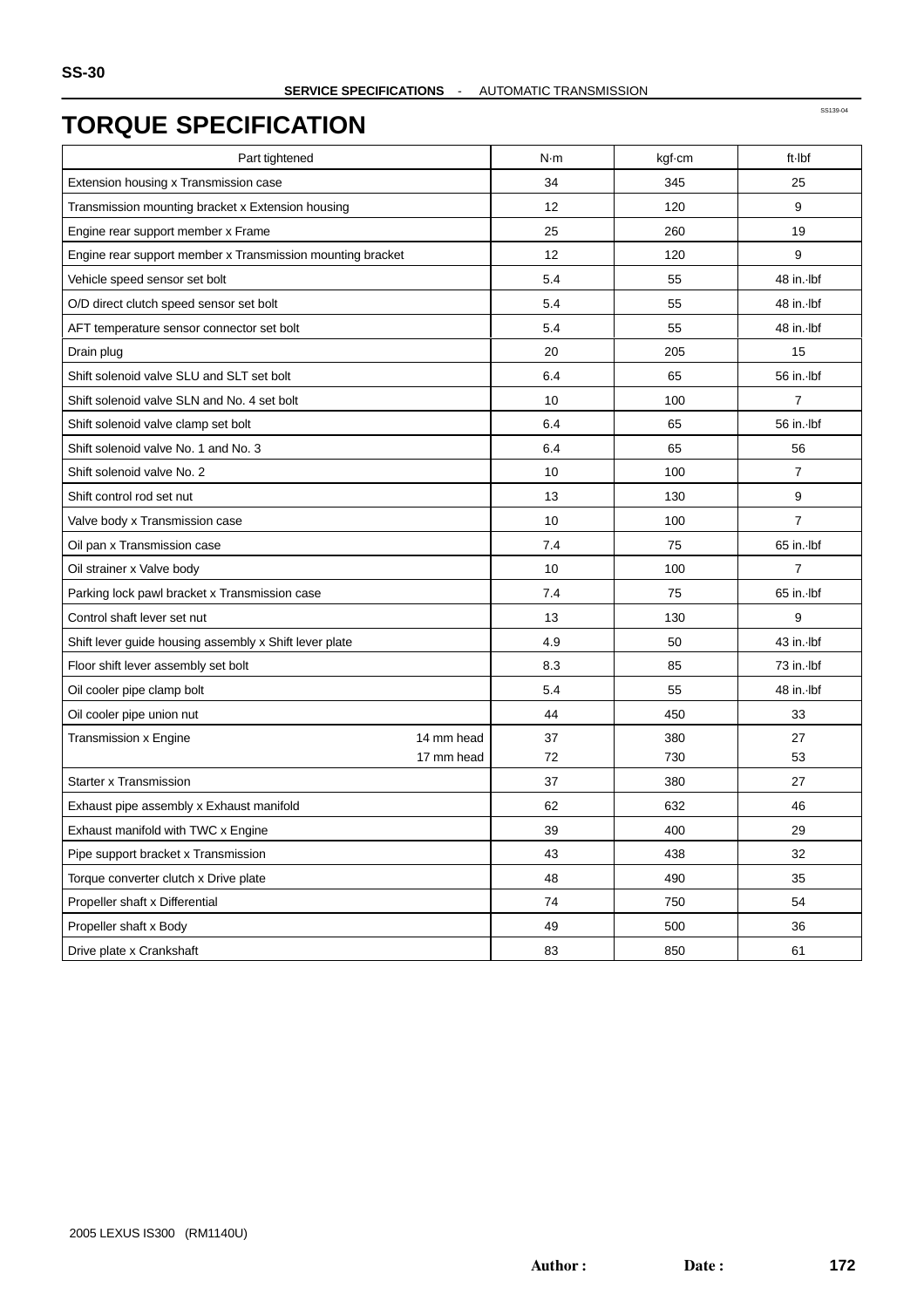## **PROPELLER SHAFT SERVICE DATA**

| Max.<br>Shaft runout                              | $0.8$ mm $(0.031$ in.)    |
|---------------------------------------------------|---------------------------|
| Joint angle (No. 2 joint)                         | $-1^{\circ} 21' \pm 30'$  |
| Joint angle (No. 3 joint)                         | $2^{\circ}$ 18' $\pm$ 30' |
| Center support bearing adjusting washer thickness | 2.0 mm (0.079 in.)        |
|                                                   | 4.5 mm (0.177 in.)        |
|                                                   | 6.5 mm (0.256 in.)        |
|                                                   | 9.0 mm (0.354 in.)        |
|                                                   | 11.0 mm (0.433 in.)       |
|                                                   | 13.5 mm (0.531 in.)       |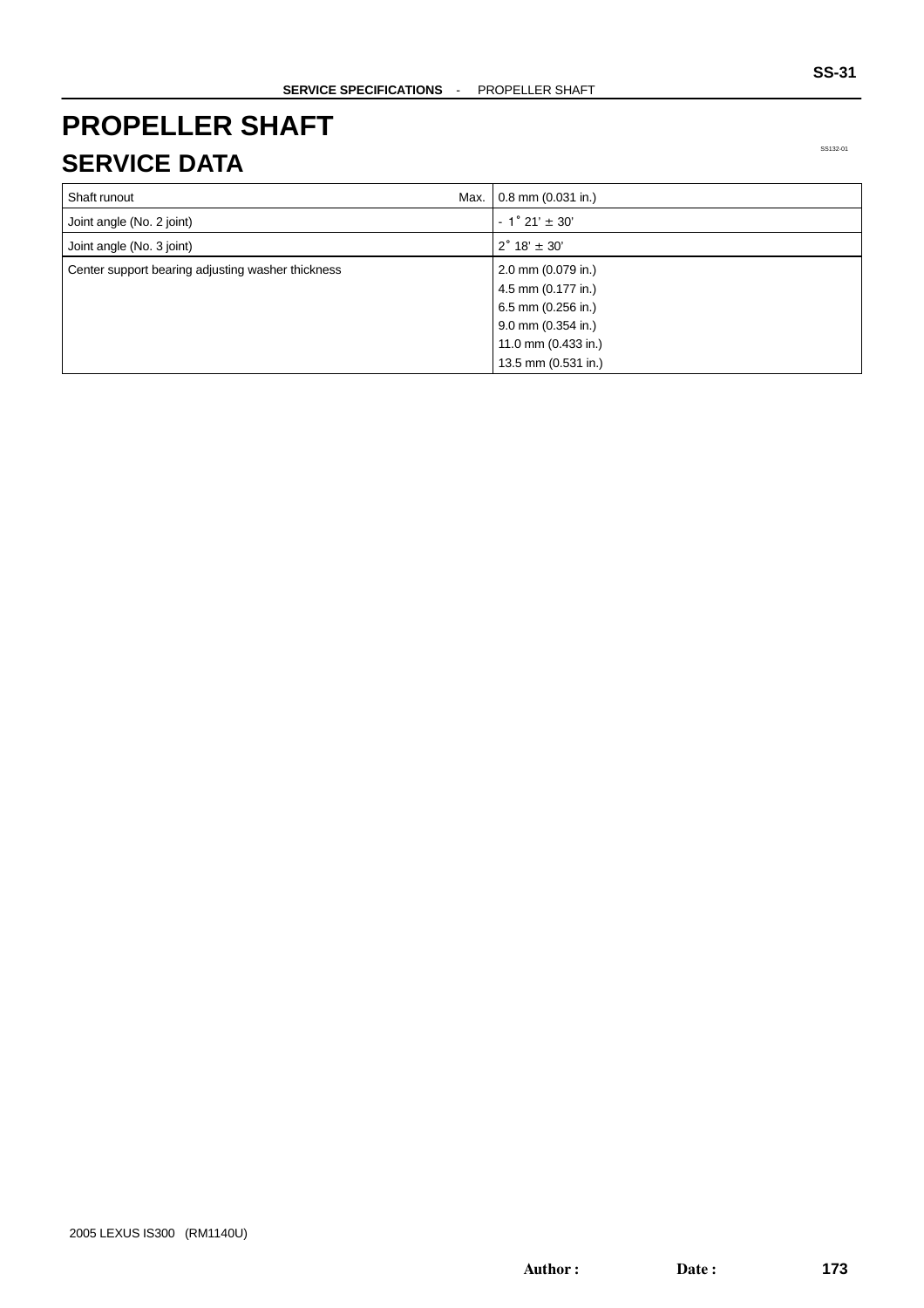| Part tightened                                                              | N·m | kgf-cm     | ft Ibf |
|-----------------------------------------------------------------------------|-----|------------|--------|
| Propeller shaft x Differential                                              | 74  | 750        | 54     |
| Propeller shaft x Intermediate shaft                                        | 74  | 750        | 54     |
| Intermediate shaft x Center support bearing x Universal joint flange<br>1st | 181 | 1,850      | 134    |
| 2nd                                                                         |     | Loosen nut |        |
| 3rd                                                                         | 69  | 700        | 51     |
| Center support bearing x Body                                               | 49  | 500        | 36     |
| Exhaust pipe assembly x Exhaust manifold                                    | 62  | 632        | 46     |
| Heated oxygen sensor x Exhaust pipe assembly                                | 44  | 450        | 33     |
| Pipe support bracket x Transmission                                         | 43  | 438        | 32     |

SS133-03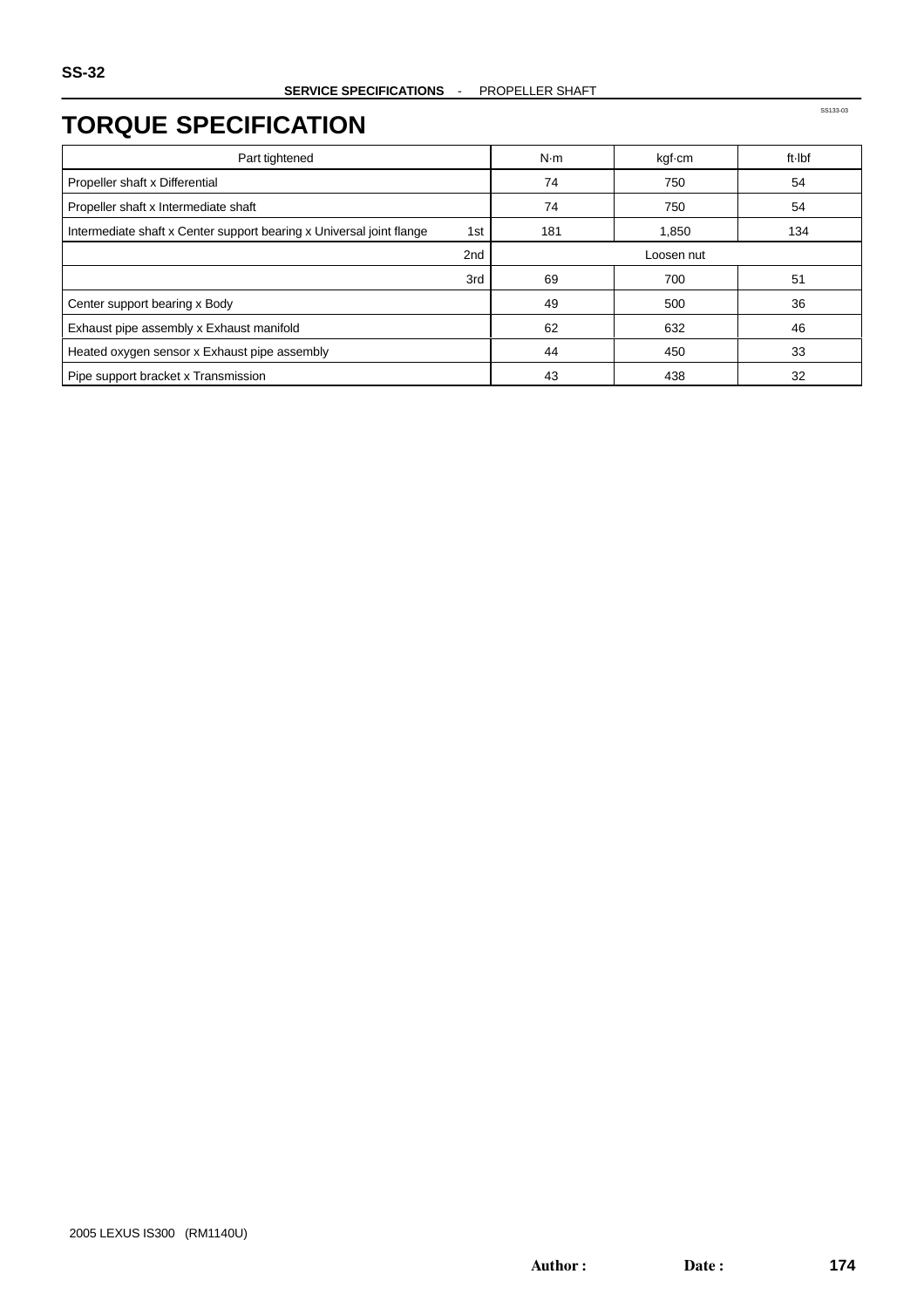# **SUSPENSION AND AXLE SERVICE DATA**

|                     | Tire size: 215/45ZR17 or P205/55R16 89V |                                         |                                                                                      |
|---------------------|-----------------------------------------|-----------------------------------------|--------------------------------------------------------------------------------------|
| Cold tire inflation |                                         | Front <sup>*1</sup>                     | 230 kPa (2.3 kgf/cm <sup>2</sup> , 33 psi)                                           |
| pressure            |                                         | Rear <sup>*1</sup>                      | 230 kPa (2.3 kgf/cm <sup>2</sup> , 33 psi)                                           |
| (SEDAN)             |                                         | Front <sup>*2</sup>                     | 300 kPa (3.0 kgf/cm <sup>2</sup> , 44 psi)                                           |
|                     |                                         | Rear <sup>*2</sup>                      | 300 kPa (3.0 kgf/cm <sup>2</sup> , 44 psi)                                           |
|                     | Tire size: 215/45ZR17                   |                                         |                                                                                      |
|                     |                                         | Front <sup>*1</sup>                     | 230 kPa (2.3 kgf/cm <sup>2</sup> , 33 psi)                                           |
|                     |                                         | Front <sup>*2</sup>                     | 300 kPa (3.0 kgf/cm <sup>2</sup> , 44 psi)                                           |
|                     | Tire size: 225/45ZR17                   |                                         |                                                                                      |
| Cold tire inflation |                                         | Rear <sup>*1</sup>                      | 240 kPa (2.4 kgf/cm <sup>2</sup> , 35 psi)                                           |
| pressure            |                                         | Rear <sup>*2</sup>                      | 310 kPa (3.1 kgf/cm <sup>2</sup> , 45 psi)                                           |
| (WAGON)             | Tire size: P205/55R16 89V               |                                         |                                                                                      |
|                     |                                         | Front <sup>*1</sup>                     | 230 kPa (2.3 kgf/cm <sup>2</sup> , 33 psi)                                           |
|                     |                                         | Rear <sup>*1</sup>                      | 230 kPa (2.3 kgf/cm <sup>2</sup> , 33 psi)                                           |
|                     |                                         | Front <sup>*2</sup>                     | 300 kPa (3.0 kgf/cm <sup>2</sup> , 44 psi)                                           |
|                     |                                         | Rear <sup>*2</sup>                      | 320 kPa (3.2 kgf/cm <sup>2</sup> , 46 psi)                                           |
|                     | Vehicle height                          | Front $B^{*4}$ - $A^{*3}$               | 66 mm (2.60 in.)                                                                     |
|                     |                                         | Rear: C <sup>*5</sup> - D <sup>*6</sup> | 66 mm (2.60 in.)                                                                     |
|                     | Camber                                  |                                         | $-0°21' \pm 30' (-0.35° \pm 0.5°)$                                                   |
|                     |                                         | Right-left error                        | 30' (0.5°) or less                                                                   |
|                     | Caster                                  |                                         | $5^{\circ}46' \pm 30' (5.77^{\circ} \pm 0.5^{\circ})$                                |
|                     |                                         | Right-left error                        | 30' (0.5°) or less                                                                   |
| Front wheel         | Steering axis inclination               |                                         | $9°16' \pm 30' (9.27° \pm 0.5°)$                                                     |
| alignment           |                                         | Right-left error                        | 30' (0.5°) or less                                                                   |
| (SEDAN, Canada)     |                                         |                                         | $0^{\circ}06' \pm 12'$ (0.1° $\pm$ 0.2°, 1 $\pm$ 2 mm, 0.04 $\pm$ 0.08 in.)          |
|                     | Toe-in (total)                          | Rack end length difference              | 1.5 mm (0.059 in.) or less                                                           |
|                     |                                         |                                         |                                                                                      |
|                     | Wheel angle                             | Inside wheel                            | $41^{\circ}$ 02' (39 $^{\circ}$ 02' - 42 $^{\circ}$ 02')<br>41.03° (39.03° - 42.03°) |
|                     |                                         | Outside wheel: Reference                | 33°30'                                                                               |
|                     |                                         |                                         | $33.5^\circ$                                                                         |
|                     |                                         | Front $B^{*4}$ - $A^{*3}$               |                                                                                      |
|                     | Vehicle height                          | Rear: C <sup>*5</sup> - D <sup>*6</sup> | 72 mm (2.83 in.)<br>85 mm (3.35 in.)                                                 |
|                     |                                         |                                         |                                                                                      |
|                     | Camber                                  |                                         | $-0°30' \pm 30' (-0.5° \pm 0.5°)$                                                    |
|                     |                                         |                                         | Right-left error 30' (0.5°) or less                                                  |
|                     | Caster                                  |                                         | $6°07' \pm 30' (6.12° \pm 0.5°)$                                                     |
| Front wheel         |                                         | Right-left error                        | 30' (0.5°) or less                                                                   |
| alignment           | Steering axis inclination               |                                         | $9°25' \pm 30' (9.42° \pm 0.5°)$                                                     |
| (SEDAN, Except      |                                         | Right-left error                        | 30' (0.5°) or less                                                                   |
| Canada)             | Toe-in (total)                          |                                         | $0^{\circ}06' \pm 12'$ (0.1° $\pm$ 0.2°, 1 $\pm$ 2 mm, 0.04 $\pm$ 0.08 in.)          |
|                     |                                         | Rack end length difference              | 1.5 mm (0.059 in.) or less                                                           |
|                     | Wheel angle                             | Inside wheel                            | $41°01'$ (39°01' - 42°01')                                                           |
|                     |                                         |                                         | 41.02° (39.02° - 42.02°)                                                             |
|                     |                                         | Outside wheel: Reference                | 33°23'                                                                               |
|                     |                                         |                                         | 33.38°                                                                               |

SS0FD-11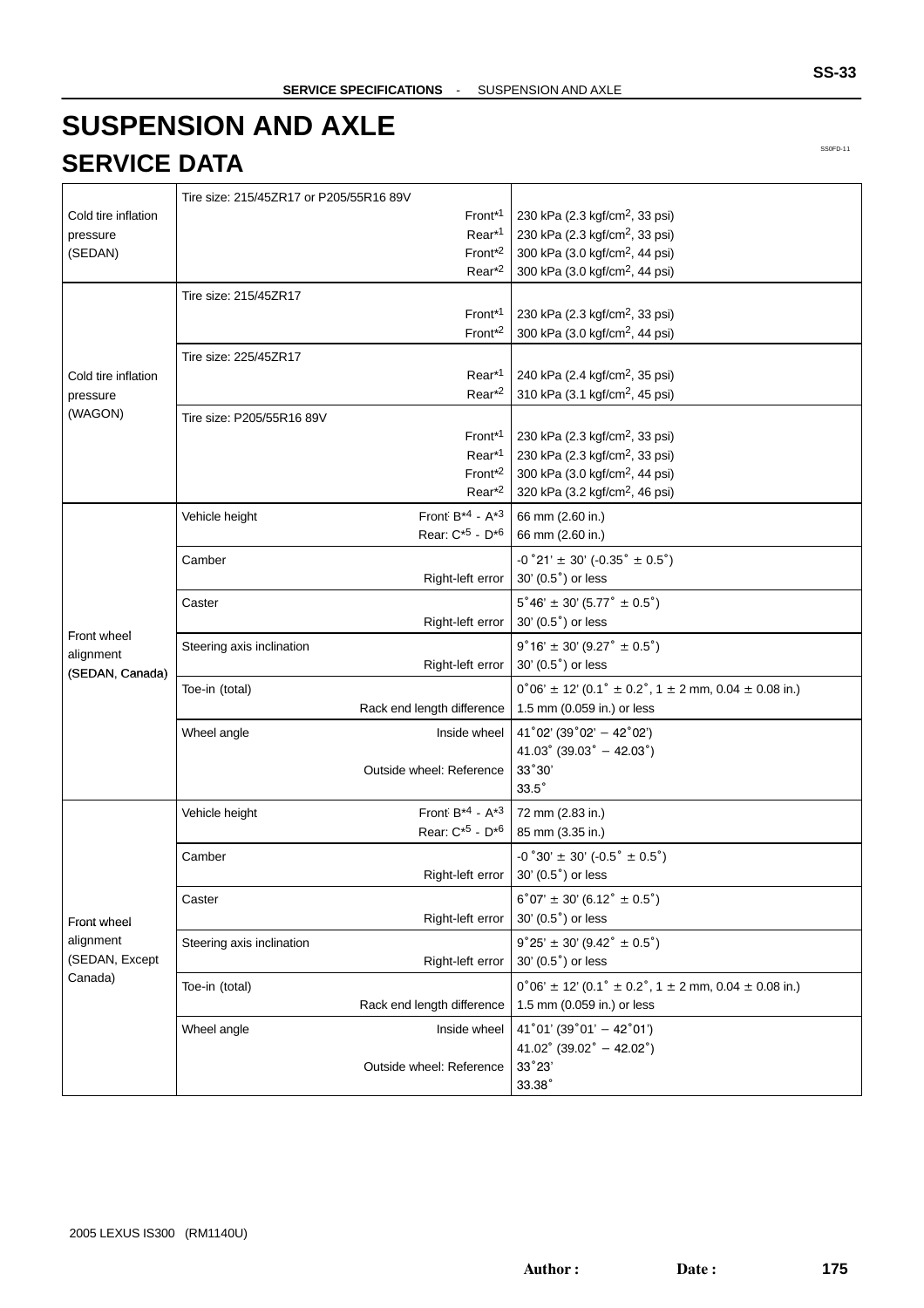|                 | Vehicle height            | Front $B^{*4}$ - $A^{*3}$<br>Rear: C <sup>*5</sup> - D <sup>*6</sup> | 56 mm (2.20 in.)<br>58 mm (2.28 in.)                                        |
|-----------------|---------------------------|----------------------------------------------------------------------|-----------------------------------------------------------------------------|
|                 |                           |                                                                      |                                                                             |
|                 | Camber                    |                                                                      | $-0°05' \pm 30' (-0.08° \pm 0.5°)$                                          |
|                 |                           | Right-left error                                                     | 30' (0.5°) or less                                                          |
|                 | Caster                    |                                                                      | $5°31' \pm 30' (5.52° \pm 0.5°)$                                            |
| Front wheel     |                           | Right-left error                                                     | 30' (0.5 <sup>°</sup> ) or less                                             |
| alignment       | Steering axis inclination |                                                                      | $8°59' \pm 30' (8.98° \pm 0.5°)$                                            |
| (WAGON,         |                           | Right-left error                                                     | 30' (0.5°) or less                                                          |
| Canada)         | Toe-in (total)            |                                                                      | $0^{\circ}06' \pm 12'$ (0.1° $\pm$ 0.2°, 1 $\pm$ 2 mm, 0.04 $\pm$ 0.08 in.) |
|                 |                           | Rack end length difference                                           | 1.5 mm (0.059 in.) or less                                                  |
|                 |                           |                                                                      |                                                                             |
|                 | Wheel angle               | Inside wheel                                                         | $41°03'$ (39°03' - 42°03')<br>41.05° (39.05° - 42.05°)                      |
|                 |                           | Outside wheel: Reference                                             | 33°40'                                                                      |
|                 |                           |                                                                      | $33.6^\circ$                                                                |
|                 |                           | Front $B^{*4}$ - $A^{*3}$                                            |                                                                             |
|                 | Vehicle height            | Rear: C <sup>*5</sup> - D <sup>*6</sup>                              | 66 mm (2.60 in.)<br>66 mm (2.60 in.)                                        |
|                 |                           |                                                                      |                                                                             |
|                 | Camber                    |                                                                      | $-0°21' \pm 30' (-0.35° \pm 0.5°)$                                          |
|                 |                           | Right-left error                                                     | 30' (0.5°) or less                                                          |
|                 | Caster                    |                                                                      | $5^{\circ}46' \pm 30' (5.77^{\circ} \pm 0.5^{\circ})$                       |
| Front wheel     |                           | Right-left error                                                     | 30' (0.5°) or less                                                          |
| alignment       | Steering axis inclination |                                                                      | $9°16' \pm 30' (9.27° \pm 0.5°)$                                            |
| (WAGON, Except  |                           | Right-left error                                                     | 30' (0.5°) or less                                                          |
| Canada)         | Toe-in (total)            |                                                                      | $0^{\circ}06' \pm 12'$ (0.1° $\pm$ 0.2°, 1 $\pm$ 2 mm, 0.04 $\pm$ 0.08 in.) |
|                 |                           | Rack end length difference                                           | 1.5 mm (0.059 in.) or less                                                  |
|                 | Wheel angle               | Inside wheel                                                         | $41^{\circ}02'$ (39 $^{\circ}02' - 42^{\circ}02'$ )                         |
|                 |                           |                                                                      | $41.03^{\circ}$ (39.03 $^{\circ}$ - 42.03 $^{\circ}$ )                      |
|                 |                           | Outside wheel: Reference                                             | 33°30'                                                                      |
|                 |                           |                                                                      | $33.5^\circ$                                                                |
|                 | Camber                    |                                                                      | $-0°23' \pm 30' (-0.38° \pm 0.5°)$                                          |
| Rear wheel      |                           | Right-left error                                                     | 30' (0.5°) or less                                                          |
| alignment       | Toe-in (total)            |                                                                      | $0°12' \pm 12'$ (0.2° $\pm$ 0.2°, 2 $\pm$ 2 mm, 0.08 $\pm$ 0.08 in.)        |
| (SEDAN, Canada) |                           | Right and left length difference                                     | 4.0 mm (0.157 in.) or less                                                  |
|                 |                           |                                                                      |                                                                             |
| Rear wheel      | Camber                    |                                                                      | $-0°55' \pm 30' (-0.92° \pm 0.5°)$<br>30' (0.5°) or less                    |
| alignment       |                           | Right-left error                                                     |                                                                             |
| (SEDAN, Except  | Toe-in (total)            |                                                                      | $0°12' \pm 12'$ (0.2° $\pm$ 0.2°, 2 $\pm$ 2 mm, 0.08 $\pm$ 0.08 in.)        |
| Canada)         |                           | Right and left length difference                                     | 4.0 mm (0.157 in.) or less                                                  |
| Rear wheel      | Camber                    |                                                                      | $-0°04' \pm 30' (-0.07° \pm 0.5°)$                                          |
| alignment       |                           | Right-left error                                                     | 30' (0.5°) or less                                                          |
| (WAGON,         | Toe-in (total)            |                                                                      | $0^{\circ}12' \pm 12'$ (0.2° $\pm$ 0.2°, 2 $\pm$ 2 mm, 0.08 $\pm$ 0.08 in.) |
| Canada)         |                           | Right and left length difference                                     | 4.0 mm (0.157 in.) or less                                                  |
| Rear wheel      | Camber                    |                                                                      | $-0°23' \pm 30' (-0.38° \pm 0.5°)$                                          |
| alignment       |                           | Right-left error                                                     | 30' (0.5°) or less                                                          |
| (WAGON, Except  | Toe-in (total)            |                                                                      | $0^{\circ}12' \pm 12'$ (0.2° $\pm$ 0.2°, 2 $\pm$ 2 mm, 0.08 $\pm$ 0.08 in.) |
| Canada)         |                           | Right and left length difference                                     | 4.0 mm (0.157 in.) or less                                                  |
|                 |                           |                                                                      |                                                                             |

\*1: For driving under 160 km/h (100 mph)

- \*2: For driving at 160 km/h (100 mph) or over
- \*3: Ground clearance of the front No .1 lower suspension arm mounting bolt center.
- \*4: Ground clearance of the front wheel center.
- \*5: Ground clearance of the rear wheel center.

\*6: Ground clearance of the No. 2 lower suspension arm mounting bolt (Suspension member side) tail center.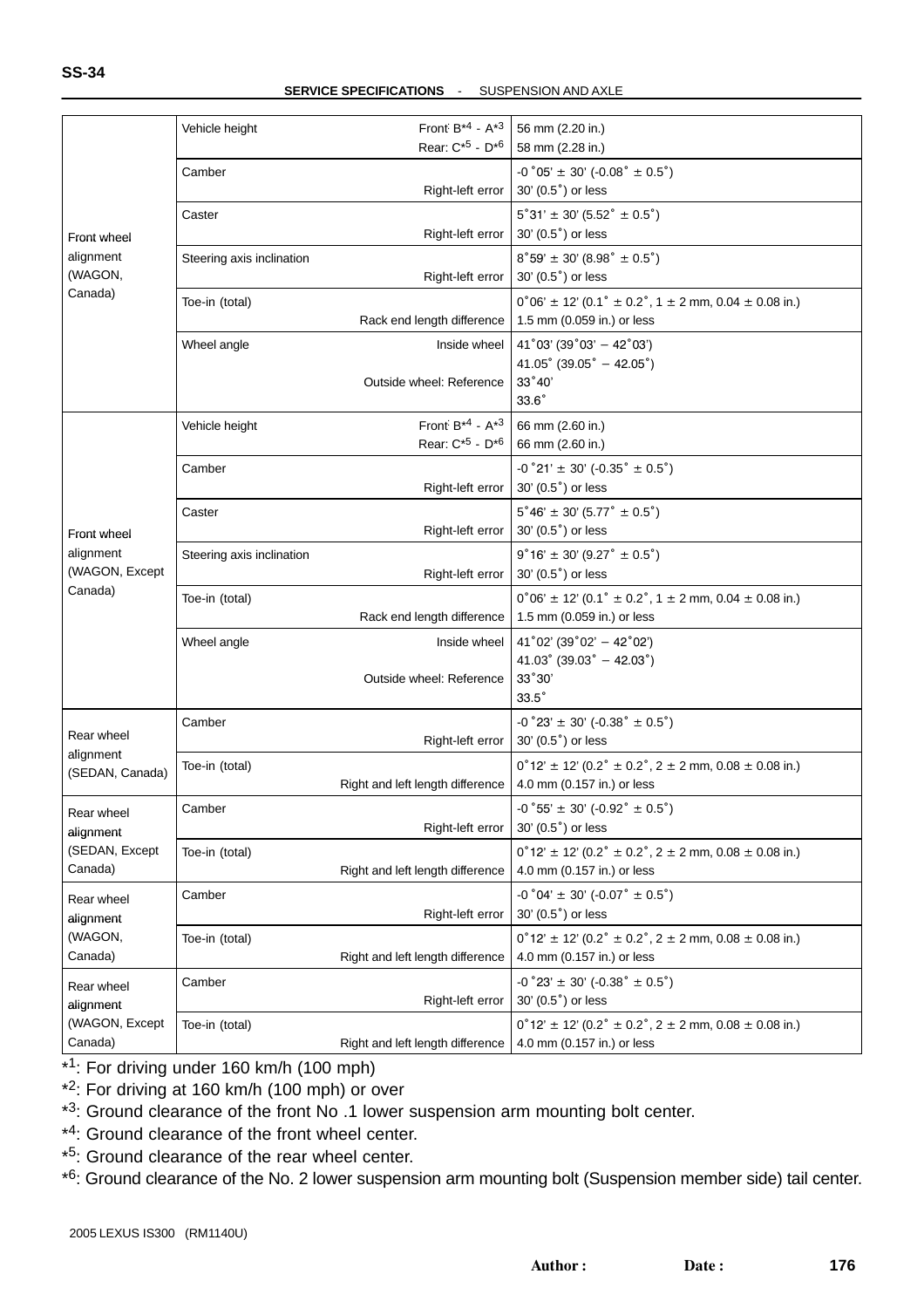|                   | Wheel bearing backlash<br>Maximum                                   | 0.05 mm (0.0020 in.)                                                                                      |  |
|-------------------|---------------------------------------------------------------------|-----------------------------------------------------------------------------------------------------------|--|
| Front axle        | Axle hub deviation<br>Maximum                                       | $0.05$ mm $(0.0020$ in.)                                                                                  |  |
|                   | Upper ball joint turning torque                                     | 1.0 - 3.4 N·m (10 - 35 kgf·cm, 9 - 30 in. lbf)                                                            |  |
| Front suspension  | Maximum<br>Lower ball joint excessive play                          | 0.9 mm (0.035 in.)                                                                                        |  |
|                   | Lower ball joint turning torque                                     | 0.5 - 3.0 N·m (5 - 30 kgf·cm, 0.4 - 26 in. lbf)                                                           |  |
|                   | Stabilizer bar link ball joint turning torque                       | 0.05 - 1.9 N·m (0.5 - 20 kgf·cm, 0.4 - 16 in. lbf)                                                        |  |
|                   | Wheel bearing backlash<br>Maximum                                   | 0.05 mm (0.0020 in.)                                                                                      |  |
| Rear axle         | Axle hub deviation<br>Maximum                                       | 0.07 mm (0.0028 in.)                                                                                      |  |
| Rear drive shaft  | Drive shaft standard length                                         | RH:<br>585.4 $\pm$ 5.0 mm (23.047 $\pm$ 0.197 in.)<br>LH:<br>$539.8 \pm 5.0$ mm (21.252 $\pm$ 0.197 in.)  |  |
|                   | Upper ball joint turning torque                                     | 1.0 - 2.9 N·m (10 - 30 kgf·cm, 9 - 26 in. lbf)                                                            |  |
| Rear suspension   | Toe control link ball joint turning torque                          | 1.0 - 2.5 N·m (10 - 25 kgf·cm, 9 - 22 in. lbf)                                                            |  |
|                   | Stabilizer bar link ball joint turning torque                       | 0.05 - 1.0 N·m (0.5 - 10 kgf·cm, 0.4 - 9.0 in. lbf)                                                       |  |
|                   | Companion flange vertical runout<br>Maximum                         | 0.09 mm (0.0035 in.)                                                                                      |  |
|                   | Companion flange lateral runout<br>Maximum                          | 0.09 mm (0.0035 in.)                                                                                      |  |
|                   | Ring gear runout<br>Maximum                                         | $0.07$ mm $(0.0028$ in.)                                                                                  |  |
|                   | Ring gear backlash<br>Maximum                                       | $0.13 - 0.18$ mm (0.0051 - 0.0071 in.)                                                                    |  |
|                   | New bearing<br>Drive pinion bearing (at starting)<br>Reused bearing | 0.98 - 1.57 N·m (10 - 16 kgf·cm, 8.7 - 13.9 in. lbf)<br>0.49 - 0.78 N·m (5 - 8 kgf·cm, 4.3 - 6.9 in. lbf) |  |
|                   | Total preload (at starting)                                         | Drive pinion preload plus                                                                                 |  |
| Rear differential |                                                                     | 0.39 - 0.59 N·m (4 - 6 kgf·cm, 3.5 - 5.2 in. lbf)                                                         |  |
|                   | Side gear backlash (2 pinion differential)                          | 0.05 - 0.20 mm (0.0020 - 0.0079 in.)                                                                      |  |
|                   | Differential case runout<br>Maximum                                 | 0.07 mm (0.0028 in.)                                                                                      |  |
|                   | Side gear shaft oil seal drive in depth                             | $0 \pm 0.50$ mm (0 $\pm$ 0.0197 in.)                                                                      |  |
|                   | Front oil seal drive in depth                                       | $2.00 \pm 0.45$ mm (0.0787 $\pm$ 0.0177 in.)                                                              |  |
|                   | Right and left side gear shafts standard distance                   | 279.7 mm (11.012 in.) or less                                                                             |  |
|                   |                                                                     | 1.6 mm (0.062 in.)                                                                                        |  |
|                   | Pinion gear backlash adjusting thrust washer                        | 1.7 mm (0.067 in.)                                                                                        |  |
|                   |                                                                     | 1.8 mm (0.071 in.)                                                                                        |  |
|                   |                                                                     | 1.70 mm (0.0669 in.)                                                                                      |  |
|                   |                                                                     | 1.73 mm (0.0681 in.)<br>1.76 mm (0.0693 in.)                                                              |  |
|                   |                                                                     | 1.79 mm (0.0704 in.)                                                                                      |  |
|                   |                                                                     | 1.82 mm (0.0717 in.)                                                                                      |  |
|                   |                                                                     | 1.85 mm (0.0729 in.)                                                                                      |  |
|                   |                                                                     | 1.88 mm (0.0740 in.)                                                                                      |  |
|                   |                                                                     | 1.91 mm (0.0752 in.)                                                                                      |  |
|                   |                                                                     | 1.94 mm (0.0764 in.)                                                                                      |  |
|                   |                                                                     | 1.97 mm (0.0776 in.)                                                                                      |  |
| Rear differential | Drive pinion bearing adjusting washer thickness                     | 2.00 mm (0.0787 in.)                                                                                      |  |
|                   |                                                                     | 2.03 mm (0.0799 in.)                                                                                      |  |
|                   |                                                                     | 2.06 mm (0.0811 in.)                                                                                      |  |
|                   |                                                                     | 2.09 mm (0.0822 in.)                                                                                      |  |
|                   |                                                                     | 2.12 mm (0.0835 in.)                                                                                      |  |
|                   |                                                                     | 2.15 mm (0.0847 in.)                                                                                      |  |
|                   |                                                                     | 2.18 mm (0.0858 in.)                                                                                      |  |
|                   |                                                                     | 2.21 mm (0.0870 in.)<br>2.24 mm (0.0882 in.)                                                              |  |
|                   |                                                                     |                                                                                                           |  |
|                   |                                                                     | 2.27 mm (0.0894 in.)<br>2.30 mm (0.0906 in.)                                                              |  |
|                   |                                                                     | 2.33 mm (0.0918 in.)                                                                                      |  |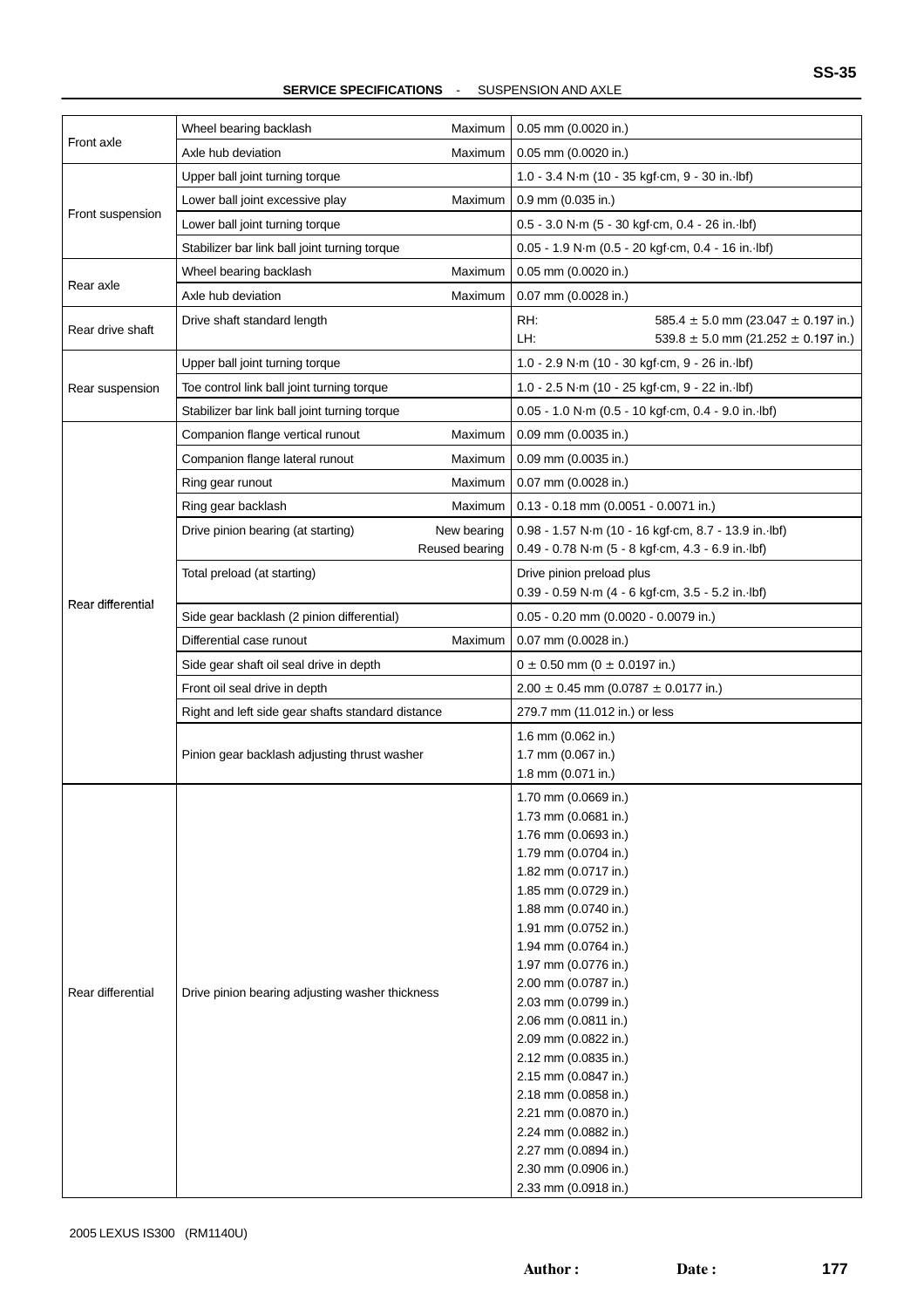| 2.58 mm (0.1016 in.)<br>2.60 mm (0.1024 in.)<br>2.62 mm (0.1031 in.)<br>2.64 mm (0.1039 in.)<br>2.66 mm (0.1047 in.)<br>2.68 mm (0.1055 in.)<br>2.70 mm (0.1063 in.)<br>2.72 mm (0.1071 in.)<br>2.74 mm (0.1079 in.)<br>2.76 mm (0.1087 in.)<br>2.78 mm (0.1094 in.)<br>2.80 mm (0.1102 in.)<br>2.82 mm (0.1110 in.)<br>2.84 mm (0.1118 in.)<br>2.86 mm (0.1126 in.)<br>2.88 mm (0.1134 in.)<br>2.90 mm (0.1142 in.)<br>2.92 mm (0.1150 in.)<br>2.94 mm (0.1157 in.)<br>2.96 mm (0.1165 in.)<br>2.98 mm (0.1173 in.)<br>3.00 mm (0.1181 in.)<br>3.02 mm (0.1189 in.)<br>Rear differential<br>Side bearing adjusting washer thickness<br>3.04 mm (0.1197 in.)<br>3.06 mm (0.1205 in.)<br>3.08 mm (0.1213 in.)<br>3.10 mm (0.1220 in.)<br>3.12 mm (0.1228 in.)<br>3.14 mm (0.1236 in.)<br>3.16 mm (0.1244 in.)<br>3.18 mm (0.1252 in.)<br>3.20 mm (0.1260 in.)<br>3.22 mm (0.1268 in.)<br>3.24 mm (0.1276 in.)<br>3.26 mm (0.1283 in.)<br>3.28 mm (0.1291 in.)<br>3.30 mm (0.1299 in.)<br>3.32 mm (0.1307 in.)<br>3.34 mm (0.1315 in.)<br>3.36 mm (0.1323 in.)<br>3.38 mm (0.1331 in.)<br>3.40 mm (0.1339 in.)<br>3.42 mm (0.1346 in.)<br>3.44 mm (0.1354 in.)<br>3.46 mm (0.1362 in.) |  |  |                      |
|--------------------------------------------------------------------------------------------------------------------------------------------------------------------------------------------------------------------------------------------------------------------------------------------------------------------------------------------------------------------------------------------------------------------------------------------------------------------------------------------------------------------------------------------------------------------------------------------------------------------------------------------------------------------------------------------------------------------------------------------------------------------------------------------------------------------------------------------------------------------------------------------------------------------------------------------------------------------------------------------------------------------------------------------------------------------------------------------------------------------------------------------------------------------------------------|--|--|----------------------|
|                                                                                                                                                                                                                                                                                                                                                                                                                                                                                                                                                                                                                                                                                                                                                                                                                                                                                                                                                                                                                                                                                                                                                                                      |  |  |                      |
|                                                                                                                                                                                                                                                                                                                                                                                                                                                                                                                                                                                                                                                                                                                                                                                                                                                                                                                                                                                                                                                                                                                                                                                      |  |  |                      |
|                                                                                                                                                                                                                                                                                                                                                                                                                                                                                                                                                                                                                                                                                                                                                                                                                                                                                                                                                                                                                                                                                                                                                                                      |  |  |                      |
|                                                                                                                                                                                                                                                                                                                                                                                                                                                                                                                                                                                                                                                                                                                                                                                                                                                                                                                                                                                                                                                                                                                                                                                      |  |  |                      |
|                                                                                                                                                                                                                                                                                                                                                                                                                                                                                                                                                                                                                                                                                                                                                                                                                                                                                                                                                                                                                                                                                                                                                                                      |  |  |                      |
|                                                                                                                                                                                                                                                                                                                                                                                                                                                                                                                                                                                                                                                                                                                                                                                                                                                                                                                                                                                                                                                                                                                                                                                      |  |  |                      |
|                                                                                                                                                                                                                                                                                                                                                                                                                                                                                                                                                                                                                                                                                                                                                                                                                                                                                                                                                                                                                                                                                                                                                                                      |  |  |                      |
|                                                                                                                                                                                                                                                                                                                                                                                                                                                                                                                                                                                                                                                                                                                                                                                                                                                                                                                                                                                                                                                                                                                                                                                      |  |  |                      |
|                                                                                                                                                                                                                                                                                                                                                                                                                                                                                                                                                                                                                                                                                                                                                                                                                                                                                                                                                                                                                                                                                                                                                                                      |  |  |                      |
|                                                                                                                                                                                                                                                                                                                                                                                                                                                                                                                                                                                                                                                                                                                                                                                                                                                                                                                                                                                                                                                                                                                                                                                      |  |  |                      |
|                                                                                                                                                                                                                                                                                                                                                                                                                                                                                                                                                                                                                                                                                                                                                                                                                                                                                                                                                                                                                                                                                                                                                                                      |  |  |                      |
|                                                                                                                                                                                                                                                                                                                                                                                                                                                                                                                                                                                                                                                                                                                                                                                                                                                                                                                                                                                                                                                                                                                                                                                      |  |  |                      |
|                                                                                                                                                                                                                                                                                                                                                                                                                                                                                                                                                                                                                                                                                                                                                                                                                                                                                                                                                                                                                                                                                                                                                                                      |  |  |                      |
|                                                                                                                                                                                                                                                                                                                                                                                                                                                                                                                                                                                                                                                                                                                                                                                                                                                                                                                                                                                                                                                                                                                                                                                      |  |  |                      |
|                                                                                                                                                                                                                                                                                                                                                                                                                                                                                                                                                                                                                                                                                                                                                                                                                                                                                                                                                                                                                                                                                                                                                                                      |  |  |                      |
|                                                                                                                                                                                                                                                                                                                                                                                                                                                                                                                                                                                                                                                                                                                                                                                                                                                                                                                                                                                                                                                                                                                                                                                      |  |  |                      |
|                                                                                                                                                                                                                                                                                                                                                                                                                                                                                                                                                                                                                                                                                                                                                                                                                                                                                                                                                                                                                                                                                                                                                                                      |  |  |                      |
|                                                                                                                                                                                                                                                                                                                                                                                                                                                                                                                                                                                                                                                                                                                                                                                                                                                                                                                                                                                                                                                                                                                                                                                      |  |  |                      |
|                                                                                                                                                                                                                                                                                                                                                                                                                                                                                                                                                                                                                                                                                                                                                                                                                                                                                                                                                                                                                                                                                                                                                                                      |  |  |                      |
|                                                                                                                                                                                                                                                                                                                                                                                                                                                                                                                                                                                                                                                                                                                                                                                                                                                                                                                                                                                                                                                                                                                                                                                      |  |  |                      |
|                                                                                                                                                                                                                                                                                                                                                                                                                                                                                                                                                                                                                                                                                                                                                                                                                                                                                                                                                                                                                                                                                                                                                                                      |  |  |                      |
|                                                                                                                                                                                                                                                                                                                                                                                                                                                                                                                                                                                                                                                                                                                                                                                                                                                                                                                                                                                                                                                                                                                                                                                      |  |  |                      |
|                                                                                                                                                                                                                                                                                                                                                                                                                                                                                                                                                                                                                                                                                                                                                                                                                                                                                                                                                                                                                                                                                                                                                                                      |  |  |                      |
|                                                                                                                                                                                                                                                                                                                                                                                                                                                                                                                                                                                                                                                                                                                                                                                                                                                                                                                                                                                                                                                                                                                                                                                      |  |  |                      |
|                                                                                                                                                                                                                                                                                                                                                                                                                                                                                                                                                                                                                                                                                                                                                                                                                                                                                                                                                                                                                                                                                                                                                                                      |  |  |                      |
|                                                                                                                                                                                                                                                                                                                                                                                                                                                                                                                                                                                                                                                                                                                                                                                                                                                                                                                                                                                                                                                                                                                                                                                      |  |  |                      |
|                                                                                                                                                                                                                                                                                                                                                                                                                                                                                                                                                                                                                                                                                                                                                                                                                                                                                                                                                                                                                                                                                                                                                                                      |  |  |                      |
|                                                                                                                                                                                                                                                                                                                                                                                                                                                                                                                                                                                                                                                                                                                                                                                                                                                                                                                                                                                                                                                                                                                                                                                      |  |  |                      |
|                                                                                                                                                                                                                                                                                                                                                                                                                                                                                                                                                                                                                                                                                                                                                                                                                                                                                                                                                                                                                                                                                                                                                                                      |  |  |                      |
|                                                                                                                                                                                                                                                                                                                                                                                                                                                                                                                                                                                                                                                                                                                                                                                                                                                                                                                                                                                                                                                                                                                                                                                      |  |  |                      |
|                                                                                                                                                                                                                                                                                                                                                                                                                                                                                                                                                                                                                                                                                                                                                                                                                                                                                                                                                                                                                                                                                                                                                                                      |  |  |                      |
|                                                                                                                                                                                                                                                                                                                                                                                                                                                                                                                                                                                                                                                                                                                                                                                                                                                                                                                                                                                                                                                                                                                                                                                      |  |  |                      |
|                                                                                                                                                                                                                                                                                                                                                                                                                                                                                                                                                                                                                                                                                                                                                                                                                                                                                                                                                                                                                                                                                                                                                                                      |  |  |                      |
|                                                                                                                                                                                                                                                                                                                                                                                                                                                                                                                                                                                                                                                                                                                                                                                                                                                                                                                                                                                                                                                                                                                                                                                      |  |  |                      |
|                                                                                                                                                                                                                                                                                                                                                                                                                                                                                                                                                                                                                                                                                                                                                                                                                                                                                                                                                                                                                                                                                                                                                                                      |  |  |                      |
|                                                                                                                                                                                                                                                                                                                                                                                                                                                                                                                                                                                                                                                                                                                                                                                                                                                                                                                                                                                                                                                                                                                                                                                      |  |  |                      |
|                                                                                                                                                                                                                                                                                                                                                                                                                                                                                                                                                                                                                                                                                                                                                                                                                                                                                                                                                                                                                                                                                                                                                                                      |  |  |                      |
|                                                                                                                                                                                                                                                                                                                                                                                                                                                                                                                                                                                                                                                                                                                                                                                                                                                                                                                                                                                                                                                                                                                                                                                      |  |  |                      |
|                                                                                                                                                                                                                                                                                                                                                                                                                                                                                                                                                                                                                                                                                                                                                                                                                                                                                                                                                                                                                                                                                                                                                                                      |  |  |                      |
|                                                                                                                                                                                                                                                                                                                                                                                                                                                                                                                                                                                                                                                                                                                                                                                                                                                                                                                                                                                                                                                                                                                                                                                      |  |  |                      |
|                                                                                                                                                                                                                                                                                                                                                                                                                                                                                                                                                                                                                                                                                                                                                                                                                                                                                                                                                                                                                                                                                                                                                                                      |  |  |                      |
|                                                                                                                                                                                                                                                                                                                                                                                                                                                                                                                                                                                                                                                                                                                                                                                                                                                                                                                                                                                                                                                                                                                                                                                      |  |  |                      |
|                                                                                                                                                                                                                                                                                                                                                                                                                                                                                                                                                                                                                                                                                                                                                                                                                                                                                                                                                                                                                                                                                                                                                                                      |  |  |                      |
|                                                                                                                                                                                                                                                                                                                                                                                                                                                                                                                                                                                                                                                                                                                                                                                                                                                                                                                                                                                                                                                                                                                                                                                      |  |  |                      |
|                                                                                                                                                                                                                                                                                                                                                                                                                                                                                                                                                                                                                                                                                                                                                                                                                                                                                                                                                                                                                                                                                                                                                                                      |  |  |                      |
|                                                                                                                                                                                                                                                                                                                                                                                                                                                                                                                                                                                                                                                                                                                                                                                                                                                                                                                                                                                                                                                                                                                                                                                      |  |  | 3.48 mm (0.1370 in.) |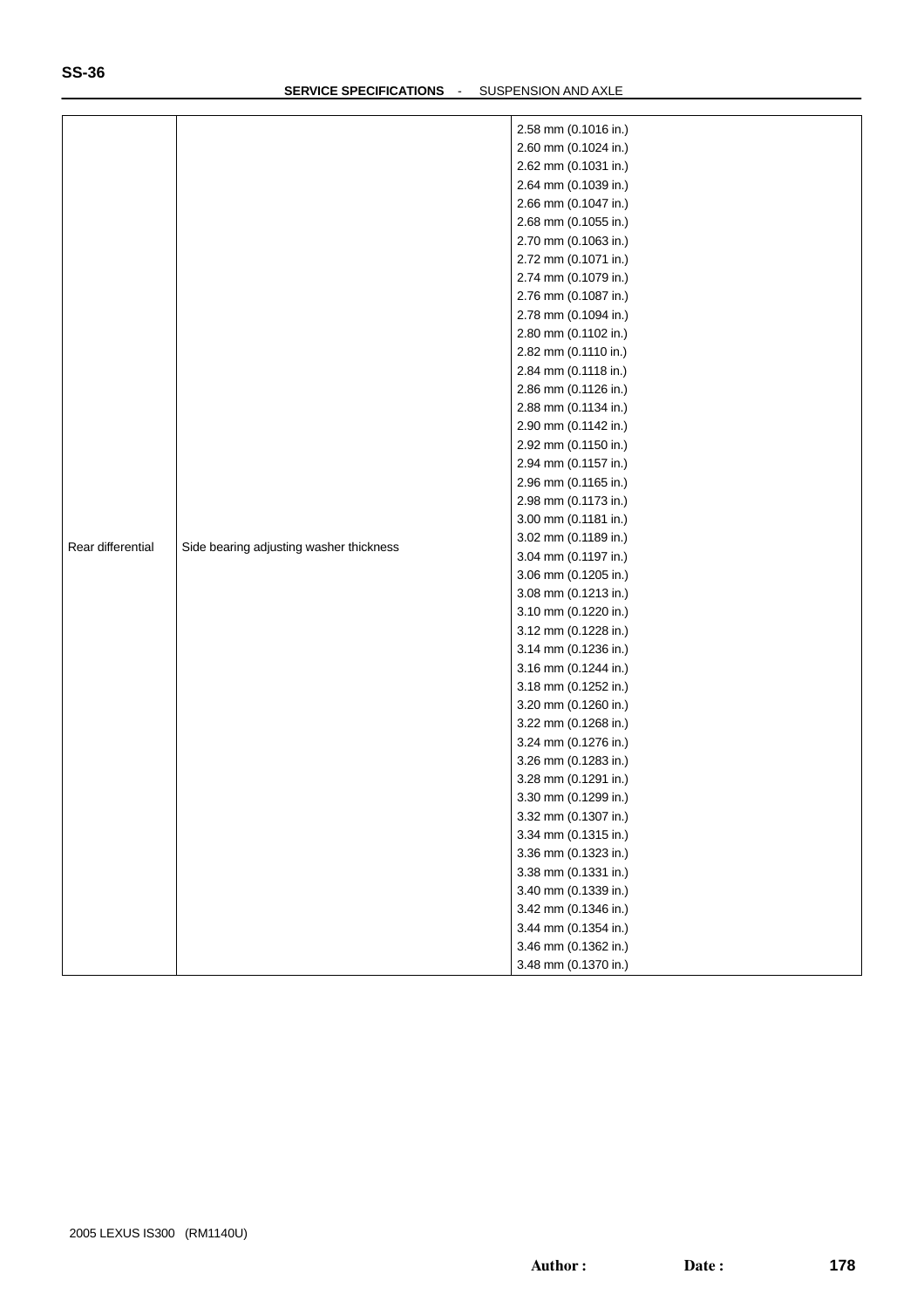| Part tightened                                                    | N·m | kgf-cm | ft-Ibf     |  |
|-------------------------------------------------------------------|-----|--------|------------|--|
| <b>FRONT AXLE</b>                                                 |     |        |            |  |
| Hub nut                                                           | 103 | 1,050  | 76         |  |
| Brake caliper x Steering knuckle                                  | 118 | 1.200  | 87         |  |
| ABS speed sensor x Steering knuckle                               | 8.0 | 82     | 71 in. Ibf |  |
| Steering knuckle x Upper suspension arm                           | 65  | 660    | 50         |  |
| Steering knuckle x Lower ball joint                               | 113 | 1,150  | 83         |  |
| Brake dust cover x Steering knuckle                               | 8.3 | 85     | 74 in. Ibf |  |
| Tie rod end lock nut                                              | 56  | 570    | 41         |  |
| Axle hub lock nut                                                 | 147 | 1,500  | 108        |  |
| <b>FRONT SUSPENSION</b>                                           |     |        |            |  |
| Height control sensor link x Lower arm bracket                    | 5.4 | 55     | 48 in. Ibf |  |
| ABS speed sensor wire harness x Shock absorber                    | 5.0 | 51     | 44 in. Ibf |  |
| Stabilizer bar x Stabilizer bar link                              | 74  | 755    | 55         |  |
| Shock absorber x Shock absorber bracket                           | 64  | 650    | 47         |  |
| Piston rod x Suspension support                                   | 34  | 350    | 25         |  |
| Suspension support x Body                                         | 35  | 360    | 26         |  |
| Upper suspension arm x Body                                       | 59  | 600    | 44         |  |
| No. 1 lower suspension arm x Front suspension member              | 184 | 1,880  | 136        |  |
| Steering gear housing bracket x Front suspension member           | 74  | 755    | 55         |  |
| Front suspension member brace x No. 2 lower suspension arm x Body | 119 | 1,210  | 88         |  |
| Front suspension member brace x Body                              | 58  | 590    | 43         |  |
| Front suspension member brace x Front suspension member           | 58  | 590    | 43         |  |
| Stabilizer bar link x Shock absorber bracket                      | 95  | 970    | 70         |  |
| No. 1 lower suspension arm x No. 2 lower suspension arm           | 245 | 2,500  | 180        |  |
| No. 1 lower suspension arm x Lower ball joint                     | 123 | 1,250  | 91         |  |
| Shock absorber bracket x No. 1 lower suspension arm               | 25  | 250    | 18         |  |
| Tie rod end x Lower ball joint                                    | 54  | 550    | 40         |  |
| Stabilizer bar bracket x Body                                     | 23  | 235    | 17         |  |
| <b>REAR AXLE</b>                                                  |     |        |            |  |
| Hub nut                                                           | 103 | 1,050  | 76         |  |
| Brake caliper x Axle carrier                                      | 104 | 1,065  | 77         |  |
| Axle carrier x Upper suspension arm                               | 108 | 1,100  | 80         |  |
| Backing plate x Axle carrier                                      | 59  | 600    | 43         |  |
| No.2 lower suspension arm x Axle carrier                          | 110 | 1,120  | 81         |  |
| No.1 lower suspension arm x Axle carrier                          | 75  | 765    | 55         |  |
| Toe control link x Axle carrier                                   | 49  | 500    | 36         |  |
| ABS speed sensor x Axle carrier                                   | 8.0 | 82     | 71 in. Ibf |  |
| Parking brake cable x Backing plate                               | 7.8 | 80     | 69 in. Ibf |  |
| REAR DRIVE SHAFT                                                  |     |        |            |  |
| Drive shaft x Axle hub                                            | 289 | 2,950  | 213        |  |
| Drive shaft x Differential side gear shaft                        | 68  | 695    | 50         |  |
| <b>REAR DIFFERENTIAL</b>                                          |     |        |            |  |
| Differential drain plug                                           | 49  | 500    | 36         |  |
|                                                                   |     |        |            |  |

2005 LEXUS IS300 (RM1140U)

SS0FE-12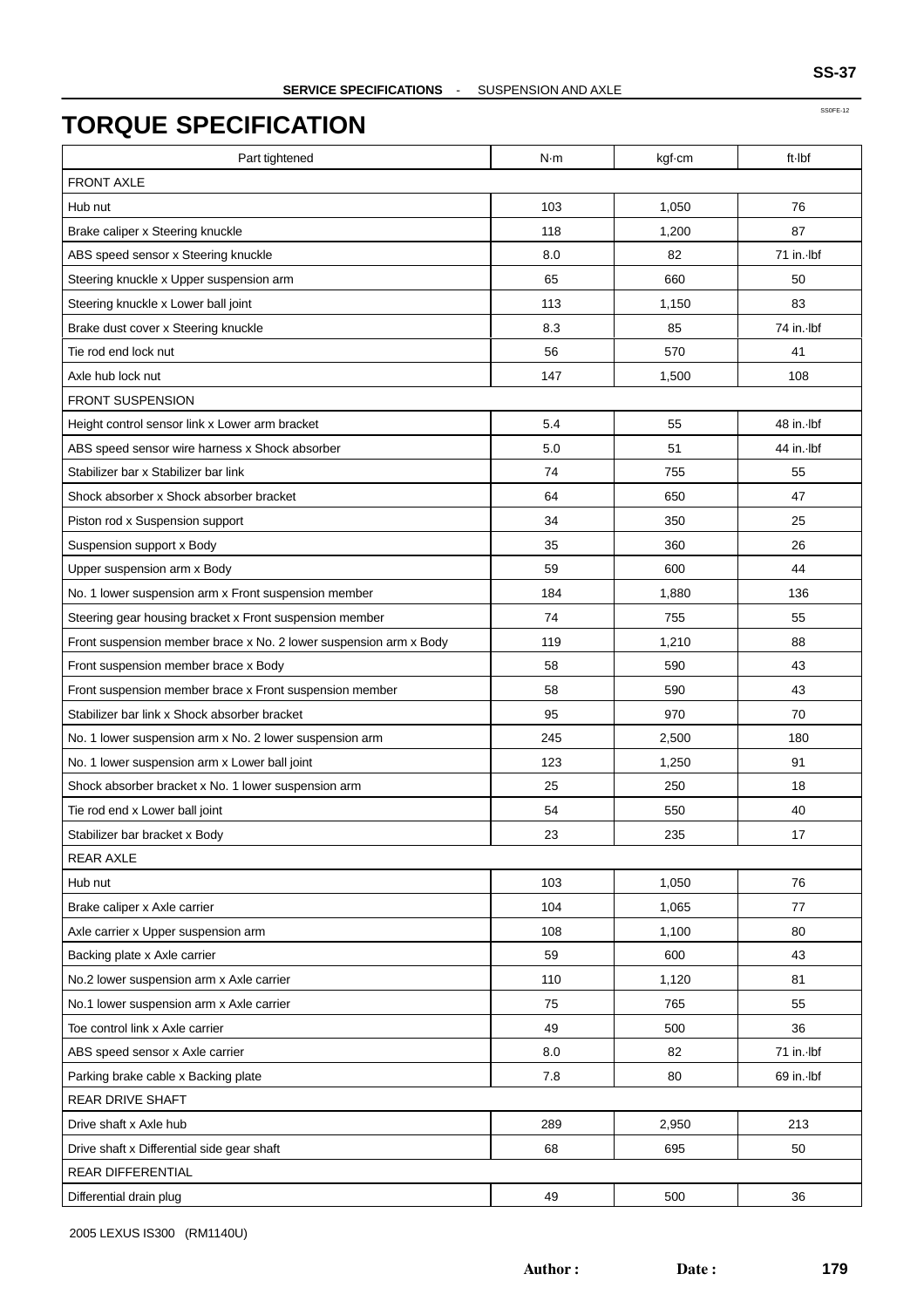#### **SERVICE SPECIFICATIONS** - SUSPENSION AND AXLE

| Differential filler plug                            | 49  | 500            | 36         |
|-----------------------------------------------------|-----|----------------|------------|
| Differential mounting bolt<br>Front                 | 95  | 970            | 71         |
| Rear                                                | 142 | 1,450          | 105        |
| Ring gear set bolt                                  | 97  | 985            | 71         |
| Companion flange lock nut                           |     | See page SA-88 |            |
| Differential carrier cover set bolt                 | 47  | 475            | 34         |
| <b>Breather plug</b>                                | 21  | 210            | 15         |
| Rear suspension member brace set bolt               | 50  | 510            | 37         |
| Center exhaust pipe x Tailpipe                      | 43  | 440            | 32         |
| Front exhaust pipe x Exhaust pipe assembly          | 62  | 632            | 46         |
| Heated oxygen sensor                                | 44  | 450            | 33         |
| Propeller shaft center support bearing set bolt     | 49  | 500            | 36         |
| Propeller shaft assembly x Rear differential        | 74  | 750            | 54         |
| Differential carrier x Bearing cap                  | 85  | 870            | 63         |
| Oil deflector x Differential carrier cover          | 8.0 | 82             | 71 in. Ibf |
| Rear suspension member x Body                       | 127 | 1,300          | 94         |
| Rear suspension member stopper x Body               | 19  | 195            | 14         |
| Rear suspension member lower brace x Body           | 19  | 195            | 14         |
| Parking brake cable x Body                          | 7.8 | 80             | 69 in. Ibf |
| <b>REAR SUSPENSION</b>                              |     |                |            |
| Height control sensor link x Lower arm bracket      | 5.4 | 55             | 48 in. Ibf |
| Rear seat belt assembly outer x Body                | 42  | 430            | 31         |
| Rear seatback assembly x Body                       | 18  | 185            | 13         |
| Upper side<br>Suspension support x Body             | 64  | 650            | 47         |
| Lower side                                          | 18  | 185            | 13         |
| Piston rod x Suspension support                     | 18  | 185            | 13         |
| Front side<br>Upper suspension arm x Body           | 88  | 900            | 65         |
| Rear side                                           | 74  | 755            | 55         |
| No. 1 lower suspension arm x Body                   | 75  | 765            | 55         |
| No. 2 lower suspension arm x Stabilizer bar link    | 30  | 305            | 22         |
| No. 2 lower suspension arm x Shock absorber         | 110 | 1,120          | 81         |
| No. 2 lower suspension arm x Rear suspension member | 110 | 1,120          | 81         |
| ABS speed sensor wire harness x Toe control link    | 5.0 | 51             | 44 in. lbf |
| Toe control link x Rear suspension member           | 49  | 500            | 36         |
| Stabilizer bar x Stabilizer bar link                | 65  | 663            | 48         |
| Stabilizer bar bracket x Suspension member          | 18  | 185            | 13         |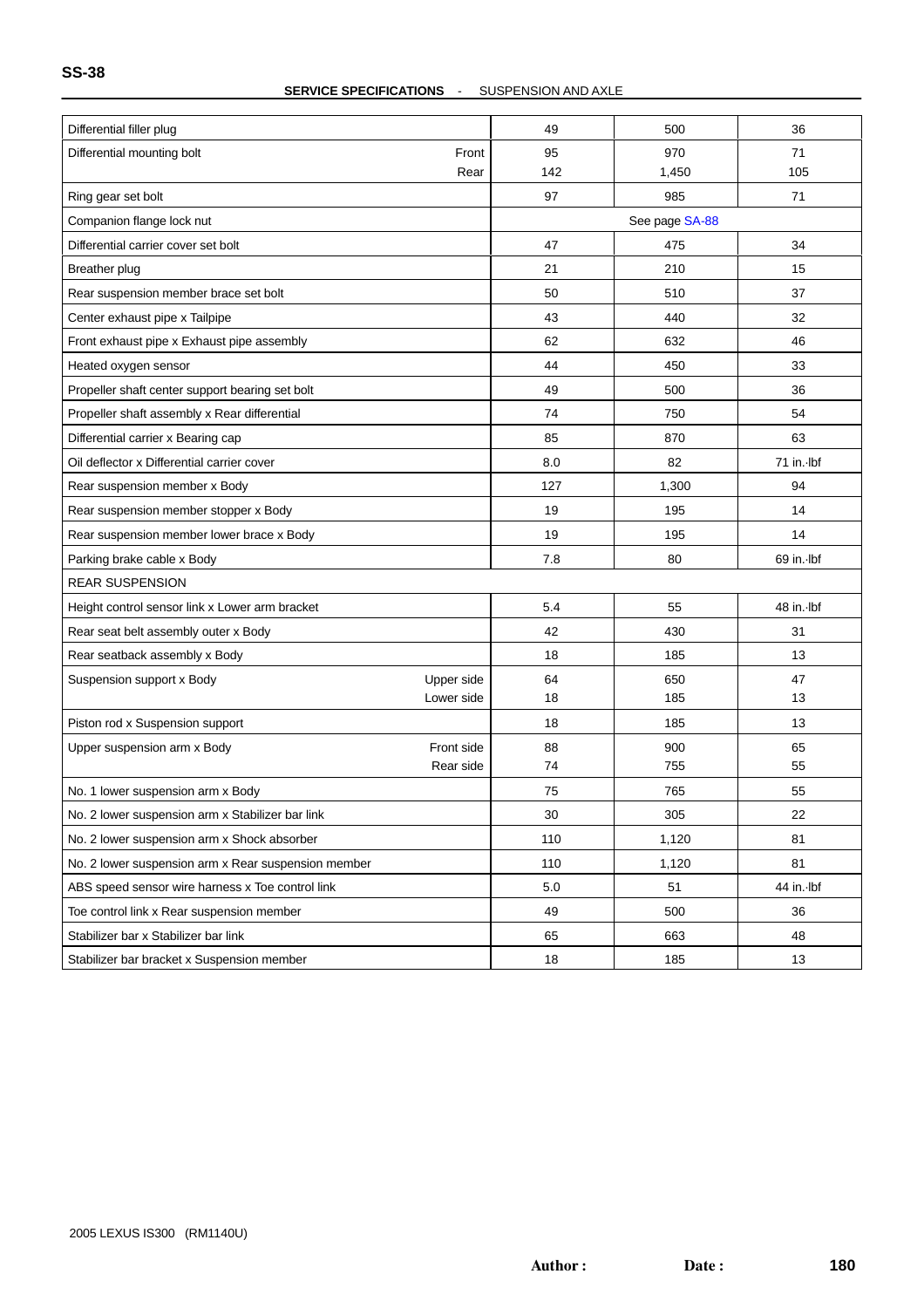## **BRAKE SERVICE DATA**

SS062-22

| Brake pedal height (from asphalt sheet)                    |                | 154.0 - 164.0 mm (6.063 - 6.457 in.) |
|------------------------------------------------------------|----------------|--------------------------------------|
| Brake pedal freeplay                                       |                | 1.0 - 6.0 mm (0.04 - 0.24 in.)       |
| Stop light switch crearance                                |                | 1.5 - 2.5 mm (0.059 - 0.098 in.)     |
| Brake pedal reserve distance at 490 N (50 kgf, 110.2 lbf)  |                | More than 99 mm (3.90 in.)           |
| Brake booster push rod to piston clearance (w/ SST)        |                | $0 \text{ mm}$ (0 in.)               |
| Front brake pad thickness                                  | <b>STD</b>     | 11.0 mm (0.433 in.)                  |
| Front brake pad thickness                                  | <b>Minimum</b> | 1.0 mm (0.039 in.)                   |
| Front brake disc thickness                                 | <b>STD</b>     | 32.0 mm (1.260 in.)                  |
| Front brake disc thickness                                 | Minimum        | 30.0 mm (1.181 in.)                  |
| Front brake disc runout                                    | Maximum        | 0.05 mm (0.0020 in.)                 |
| Rear brake pad thickness                                   | <b>STD</b>     | 10.5 mm (0.413 in.)                  |
| Rear brake pad thickness                                   | Minimum        | 1.0 mm (0.039 in.)                   |
| Rear brake disc thickness                                  | <b>STD</b>     | 12.0 mm (0.472 in.)                  |
| Rear brake disc thickness                                  | Minimum        | 10.5 mm (0.413 in.)                  |
| Rear brake disc runout                                     | Maximum        | 0.05 mm (0.0020 in.)                 |
| Rear brake disc inside diameter                            | <b>STD</b>     | 190 mm (7.48 in.)                    |
| Rear brake disc inside diameter                            | Maximum        | 191 mm (7.52 in.)                    |
| Parking brake shoe lining thickness for rear disc brake    | <b>STD</b>     | 2.5 mm (0.098 in.)                   |
| Parking brake shoe lining thickness for rear disc brake    | Minimum        | 1.0 mm (0.039 in.)                   |
| Parking brake pedal lever at 196 N (20 kgf, 44.1 lbf)      |                | 5 - 8 clicks                         |
| Parking brake clearance between rear shoe and lever        |                | Less than 0.35 mm (0.0138 in.)       |
|                                                            |                | 0.3 mm (0.012 in.)                   |
| Parking brake adjusting shim thickness for rear disc brake |                | 0.6 mm (0.024 in.)                   |
|                                                            |                | 0.9 mm (0.035 in.)                   |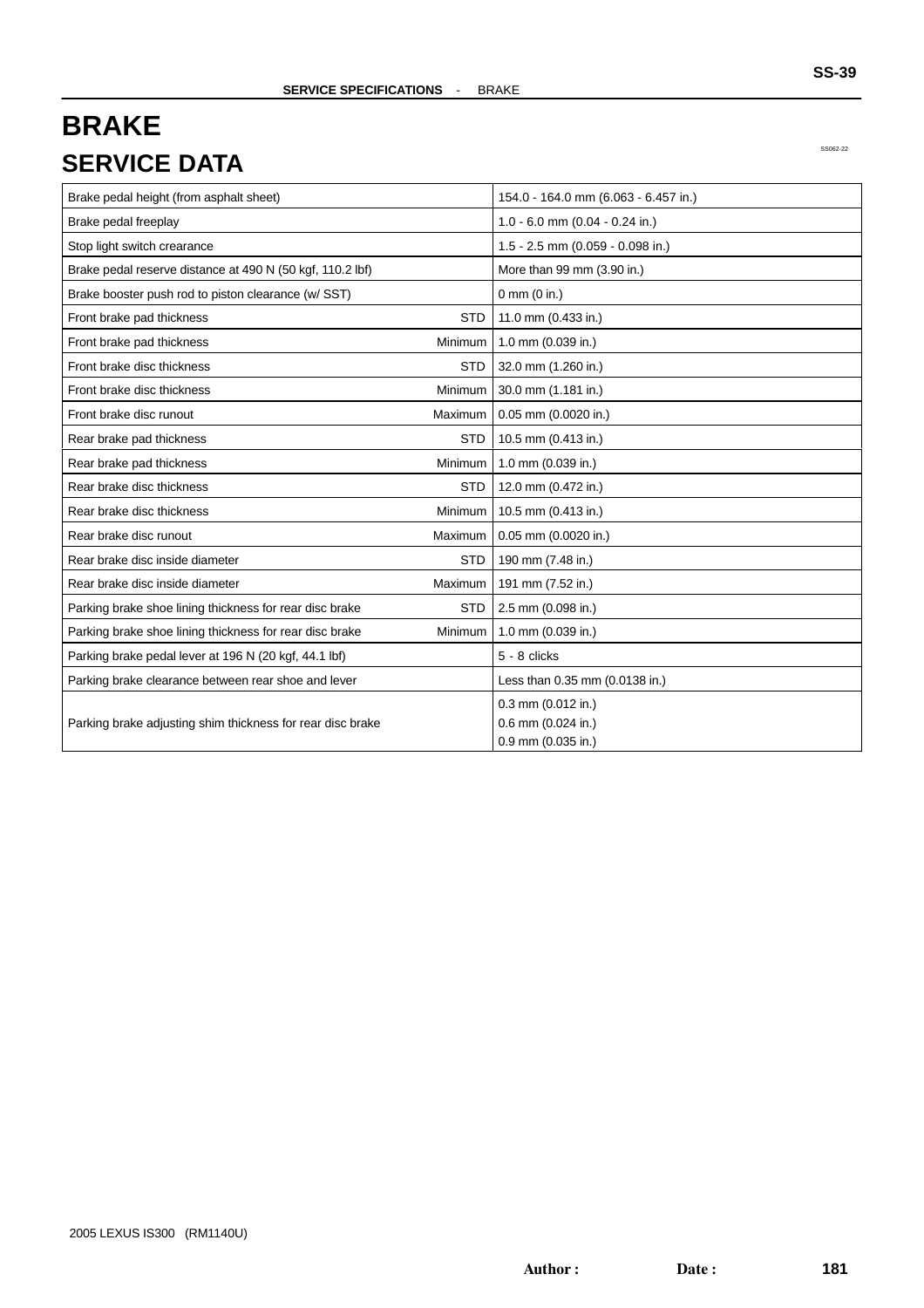| Part tightened                                   | N·m | kgf-cm | ft-Ibf         |
|--------------------------------------------------|-----|--------|----------------|
| Master cylinder x Brake booster                  | 13  | 130    | 9              |
| Master cylinder x Piston stopper bolt            | 10  | 102    | $\overline{7}$ |
| Brake line union nut                             | 15  | 155    | 11             |
| Brake booster clevis lock nut                    | 25  | 260    | 19             |
| Brake booster x Pedal bracket                    | 13  | 130    | 9              |
| <b>Bleeder plug</b><br>(Brake caliper)           | 11  | 110    | 8              |
| (ABS & TRAC / VSC actuator)<br>Bleeder plug      | 8.3 | 85     | 74 in. Ibf     |
| Brake pedal x pedal bracket                      | 37  | 377    | 27             |
| Reservoir set screw                              | 1.8 | 18     | $16$ in. Ibf   |
| Front brake caliper installation bolt            | 34  | 350    | 25             |
| Front disc brake caliper x Flexible hose         | 30  | 310    | 22             |
| Front disc brake torque plate x Steering knuckle | 118 | 1,200  | 87             |
| Rear disc brake caliper x Flexible hose          | 30  | 310    | 22             |
| Rear disc brake caliper x Rear axle carrier      | 104 | 1,065  | 77             |
| ABS & TRC Actuator x Actuator Bracket            | 5.4 | 55     | 48 in. Ibf     |
| ABS & TRC Actuator Assembly x Body               | 19  | 195    | 14             |
| Front speed sensor installation bolt             | 8.0 | 82     | 71 in. Ibf     |
| Front speed sensor harness clamp bolt            | 5.0 | 51     | 44 in. Ibf     |
| Rear speed sensor installation bolt              | 8.0 | 82     | 71 in. Ibf     |
| Rear speed sensor harness x Body                 | 5.0 | 51     | 44 in. Ibf     |
| Rear speed sensor harness x Toe control link     | 5.0 | 51     | 44 in. Ibf     |

Author: Date: **182**

SS063-24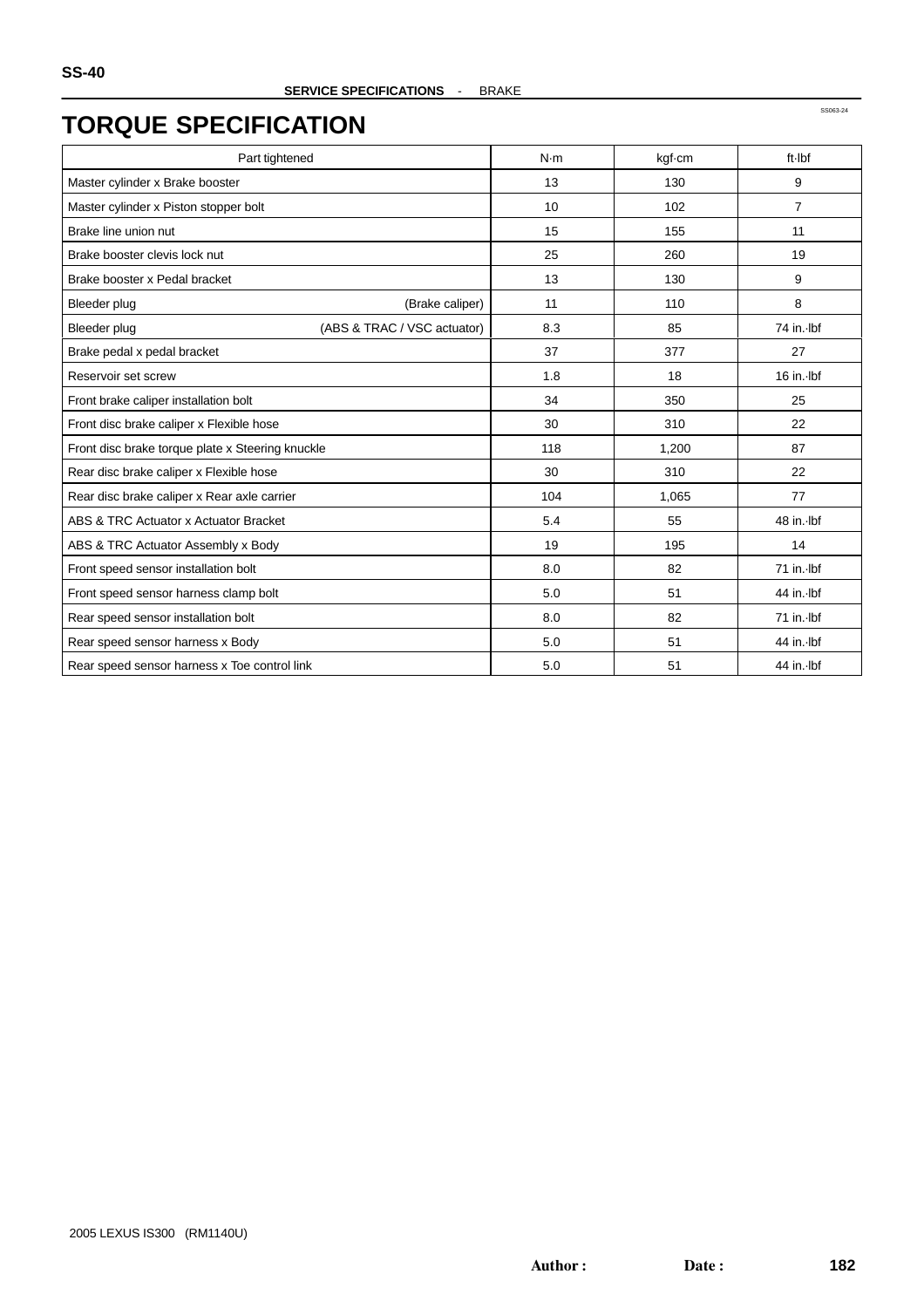# **STEERING SERVICE DATA**

SS0MY-18

| POWER STEERING FLUID                                    |                              |                                                                   |  |
|---------------------------------------------------------|------------------------------|-------------------------------------------------------------------|--|
| Fluid level rise                                        | Maximum                      | 5 mm (0.20 in.)                                                   |  |
| Fluid pressure at idle speed with valve closed          | Minimum                      | 6,900 kPa (70 kgf/cm <sup>2</sup> , 996 psi)                      |  |
| <b>STEERING WHEEL</b>                                   |                              |                                                                   |  |
| Steering wheel freeplay                                 | Maximum                      | 30 mm (1.18 in.)                                                  |  |
| Steering effort at idle speed                           |                              | 4.2 - 5.4 N·m (43 - 55 kgf·cm, 37 - 48 in.lbf)                    |  |
| POWER STEERING VANE PUMP                                |                              |                                                                   |  |
| Vane pump rotating torque                               |                              | 0.25 N·m (2.5 kgf·cm, 2.2 in. lbf) or less                        |  |
| Vane pump shaft and front housing bushing oil clearance | <b>STD</b>                   | $0.03 - 0.05$ mm (0.0012 - 0.0020 in.)                            |  |
|                                                         | Maximum                      | 0.07 mm (0.0028 in.)                                              |  |
| Vane plate height                                       | Minimum                      | 8.6 mm (0.339 in.)                                                |  |
| Vane plate thickness                                    | Minimum                      | 1.40 mm (0.0551 in.)                                              |  |
| Vane plate length                                       | Minimum                      | 14.99 mm (0.5902 in.)                                             |  |
| Vane plate and vane pump rotor groove clearance         | Maximum                      | 0.033 mm (0.0013 in.)                                             |  |
| Vane plate length                                       | Pump rotor and cam ring mark |                                                                   |  |
|                                                         | None                         | 14.999 - 15.001 mm (0.59051 - 0.59059 in.)                        |  |
|                                                         | 1                            | 14.997 - 14.999 mm (0.59043 - 0.59051 in.)                        |  |
|                                                         | 2                            | 14.995 - 14.997 mm (0.59035 - 0.59043 in.)                        |  |
|                                                         | 3                            | 14.993 - 14.995 mm (0.59027 - 0.59035 in.)                        |  |
|                                                         | 4                            | 14.991 - 14.993 mm (0.59020 - 0.59027 in.)                        |  |
| Spring free length                                      |                              | Minimum 33.2 mm (1.307 in.)                                       |  |
| POWER STEERING GEAR                                     |                              |                                                                   |  |
| Steering rack runout                                    | Maximum                      | 0.15 mm (0.0059 in.)                                              |  |
| Total preload                                           |                              | Turning   1.2 - 1.7 N·m (12.2 - 17.3 kgf·cm, 10.6 - 15.0 in. lbf) |  |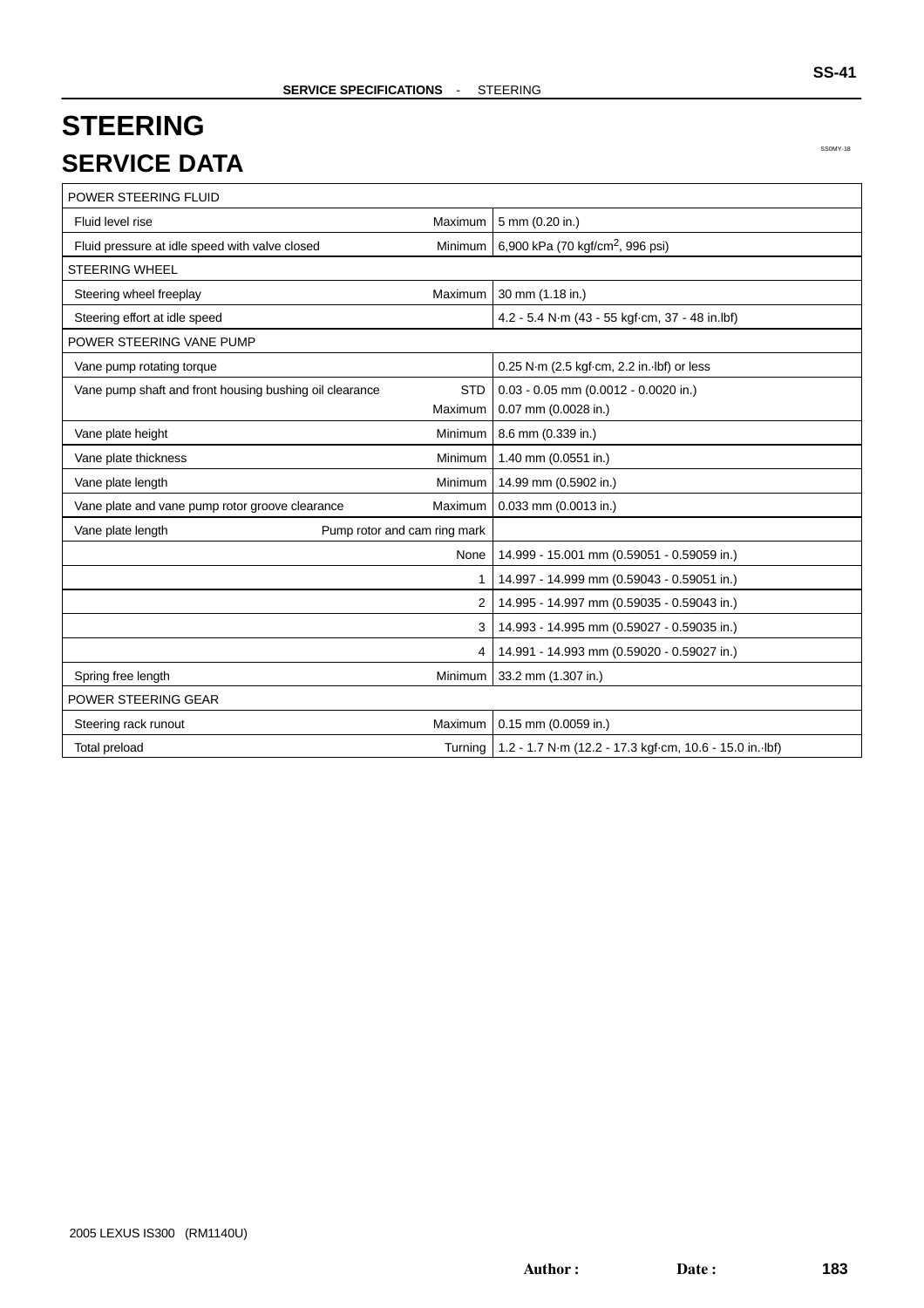| Part tightened                                          | N·m      | kgf-cm      | ft-Ibf     |
|---------------------------------------------------------|----------|-------------|------------|
| TILT STEERING COLUMN                                    |          |             |            |
| Tilt steering shaft                                     | 20       | 210         | 15         |
| Turn signal bracket set bolt                            | 2.9      | 30          | 26 in. Ibf |
| Column protector set bolt                               | 6.1      | 60          | 52 in. Ibf |
| Column tube support x Column tube                       | 15       | 150         | 11         |
| No. 2 intermediate shaft assembly x Main shaft assembly | 35       | 360         | 26         |
| Steering column assembly set nut                        | 26       | 270         | 19         |
| Sliding yoke x No. 2 intermediate shaft assembly        | 35       | 360         | 26         |
| Sliding yoke x Control valve shaft                      | 35       | 360         | 26         |
| Steering wheel set nut                                  | 50       | 510         | 37         |
| Steering wheel pad set screw (Torx screw)               | 8.8      | 90          | 78 in. lbf |
| POWER STEERING VANE PUMP                                |          |             |            |
| Rear housing                                            | 24       | 240         | 17         |
| Pressure port union                                     | 83       | 850         | 61         |
| Front side<br>Oil reservoir                             | 13       | 130         | 9          |
| Rear side                                               | 24       | 240         | 17         |
| Vane pump pulley set nut                                | 44       | 450         | 33         |
| Vane pump assembly set bolt                             | 58       | 590         | 43         |
| Pressure feed tube x PS vane pump assembly              | 49       | 500         | 36         |
| POWER STEERING GEAR                                     |          |             |            |
| Cylinder end stopper                                    | 59       | 600         | 44         |
| Bearing guide nut                                       | 25       | 250         | 18         |
| Control valve housing x Rack housing                    | 18       | 180         | 13         |
| Rack guide spring cap lock nut                          | 50 (69)  | 510 (700)   | 37(51)     |
| Rack x Rack end                                         | 76 (103) | 780 (1,050) | 56 (76)    |
| Tie rod end lock nut                                    | 56       | 570         | 41         |
| Turn pressure tube union nut                            | 22(25)   | 220 (250)   | 16 (18)    |
| PS gear assembly set bolt                               | 74       | 750         | 54         |
| Return tube x PS gear assembly                          | 40 (44)  | 410 (450)   | 30(33)     |
| Pressure feed tube x PS gear assembly                   | 42       | 430         | 31         |
| Front suspension member brace<br><b>Bolt A</b>          | 119      | 1,210       | 88         |
| <b>Bolt B</b>                                           | 58       | 590         | 43         |
| Sliding yoke x Control valve shaft                      | 35       | 360         | 26         |
| Tie rod end x Steering knuckle                          | 54       | 550         | 40         |
| Front brake caliper x Steering knuckle                  | 118      | 1,200       | 87         |
| Steering wheel set nut                                  | 50       | 510         | 37         |

( ): For use without SST

SS136-04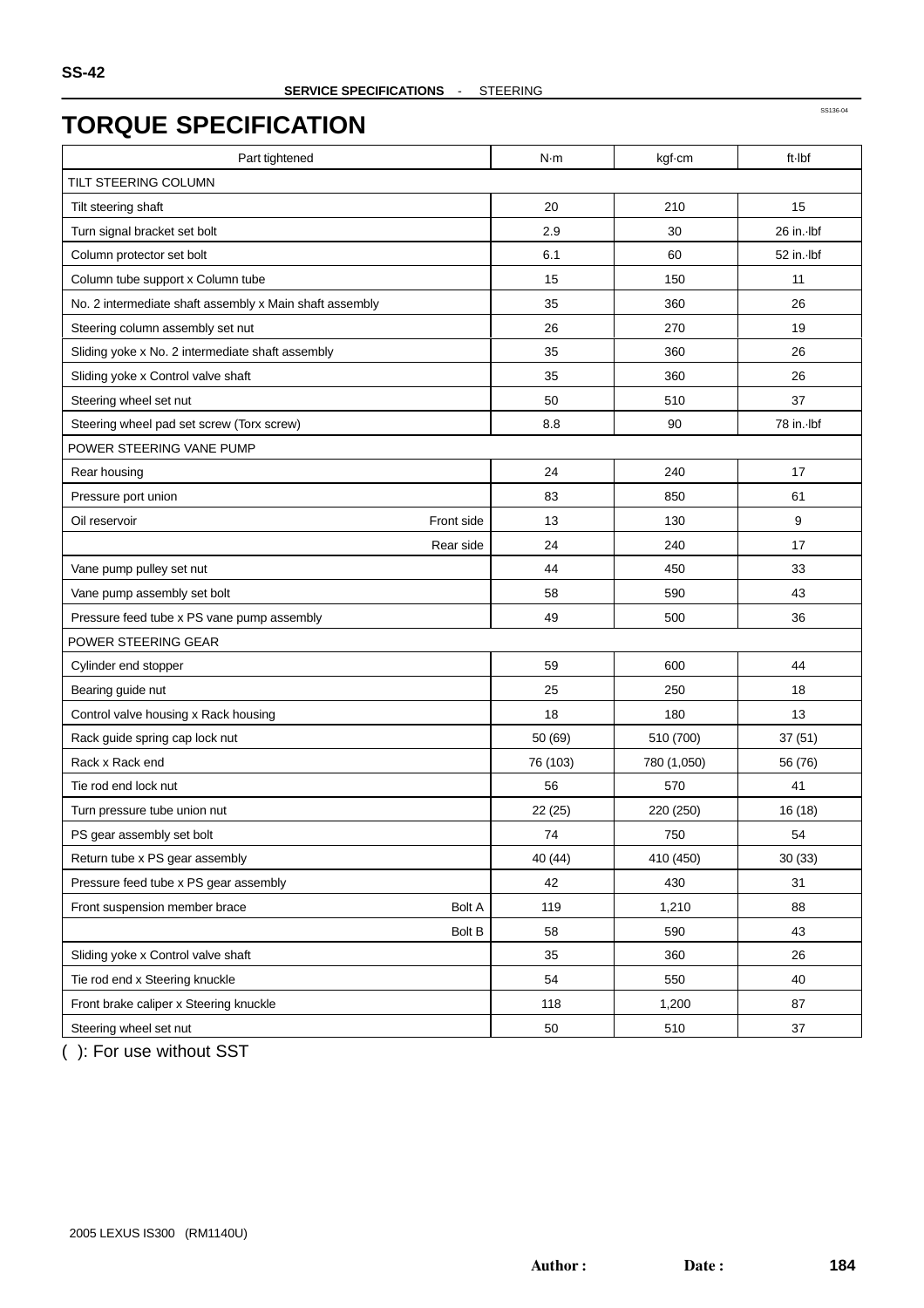# **SUPPLEMENTAL RESTRAINT SYSTEM TORQUE SPECIFICATION**

SS061-63

| Part tightened                                                   | N·m | kgf-cm | ft Ibf       |
|------------------------------------------------------------------|-----|--------|--------------|
| Steering wheel                                                   | 50  | 510    | 37           |
| Steering wheel pad                                               | 8.8 | 90     | 78 in. Ibf   |
| Front passenger airbag assembly x Instrument panel               | 5.4 | 55     | 48 in. Ibf   |
| Front passenger airbag assembly x Instrument panel reinforcement | 20  | 205    | 15           |
| Front seat installation bolt                                     | 37  | 375    | 27           |
| Seatback assembly x Seat cushion assembly                        | 43  | 440    | 32           |
| Front seat airbag door x Seat back assembly                      | 4.7 | 48     | $42$ in. Ibf |
| Airbag sensor assembly                                           | 20  | 205    | 15           |
| Front airbag sensor                                              | 8.5 | 86.7   | 75 in. Ibf   |
| Side and curtain shield airbag sensor assembly                   | 20  | 205    | 15           |
| Curtain shield airbag assembly x Body                            | 9.8 | 100    | 86 in. Ibf   |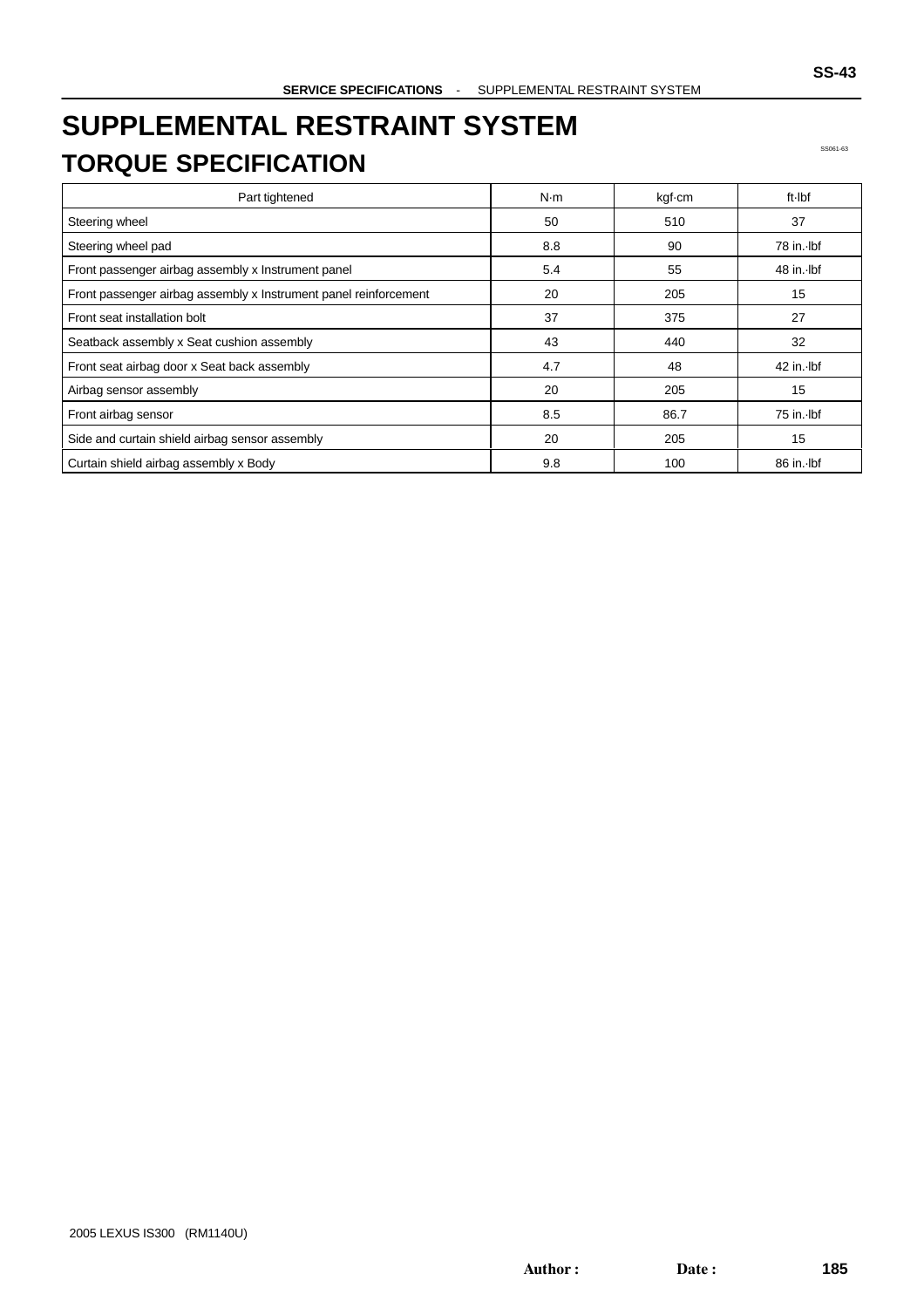## **BODY ELECTRICAL SERVICE DATA**

SS0CN-27

| AUTOMATIC LIGHT CONTROL SENSOR                      |                        |
|-----------------------------------------------------|------------------------|
| 1 - Ground (Ignition switch LOCK or ACC)            | No voltage             |
| 1 - Ground (Ignition switch ON)                     | 9.5 V or more          |
| SPEEDOMETER (ON-VEHICLE)                            |                        |
| Standard indication (mph) USA Models                | Allowable range (mph)  |
| 20                                                  | $18.5 - 21.5$          |
| 40                                                  | $38 - 41.5$            |
| 60                                                  | $58 - 62$              |
| 80                                                  | $77.5 - 82$            |
| 100                                                 | $97 - 102$             |
| 120                                                 | $116.5 - 122$          |
| 140                                                 | 136 - 142              |
| Standard indication (km/h) CANADA Models            | Allowable range (km/h) |
| 20                                                  | $18 - 23$              |
| 40                                                  | $40 - 44$              |
| 60                                                  | $60 - 64.5$            |
| 80                                                  | $80 - 85$              |
| 100                                                 | $100 - 105$            |
| 120                                                 | 120 - 125.5            |
| 140                                                 | 140 - 146              |
| 160                                                 | 160 - 169              |
| 180                                                 | 180 - 188              |
| 200                                                 | 200 - 209              |
| 220                                                 | 220 - 230              |
| 240                                                 | 240 - 251              |
| Speedometer                                         | Resistance $(\Omega)$  |
| $A - B$                                             | 160 $\Omega$           |
| $C - D$                                             | 160 $\Omega$           |
| TACHOMETER (ON-VEHICLE)/ DC 13.5 V 25 °C at (77 °F) |                        |
| Standard indication                                 | Allowable range        |
| 700                                                 | 630 - 770              |
| 1,000                                               | $900 - 1,100$          |
| 2,000                                               | 1,850 - 2,150          |
| 3,000                                               | 2,800 - 3,200          |
| 4,000                                               | $3,800 - 4,200$        |
| 5,000                                               | 4,800 - 5,200          |
| 6,000                                               | $5,750 - 6,250$        |
| 7,000                                               | $6,700 - 7,300$        |
| 8,000                                               | 7,700 - 8,300          |
| Tachometer                                          | Resistance $(\Omega)$  |
| $A - B$                                             | 160 $\Omega$           |
| $\mathsf C$ - $\mathsf D$                           | 160 $\Omega$           |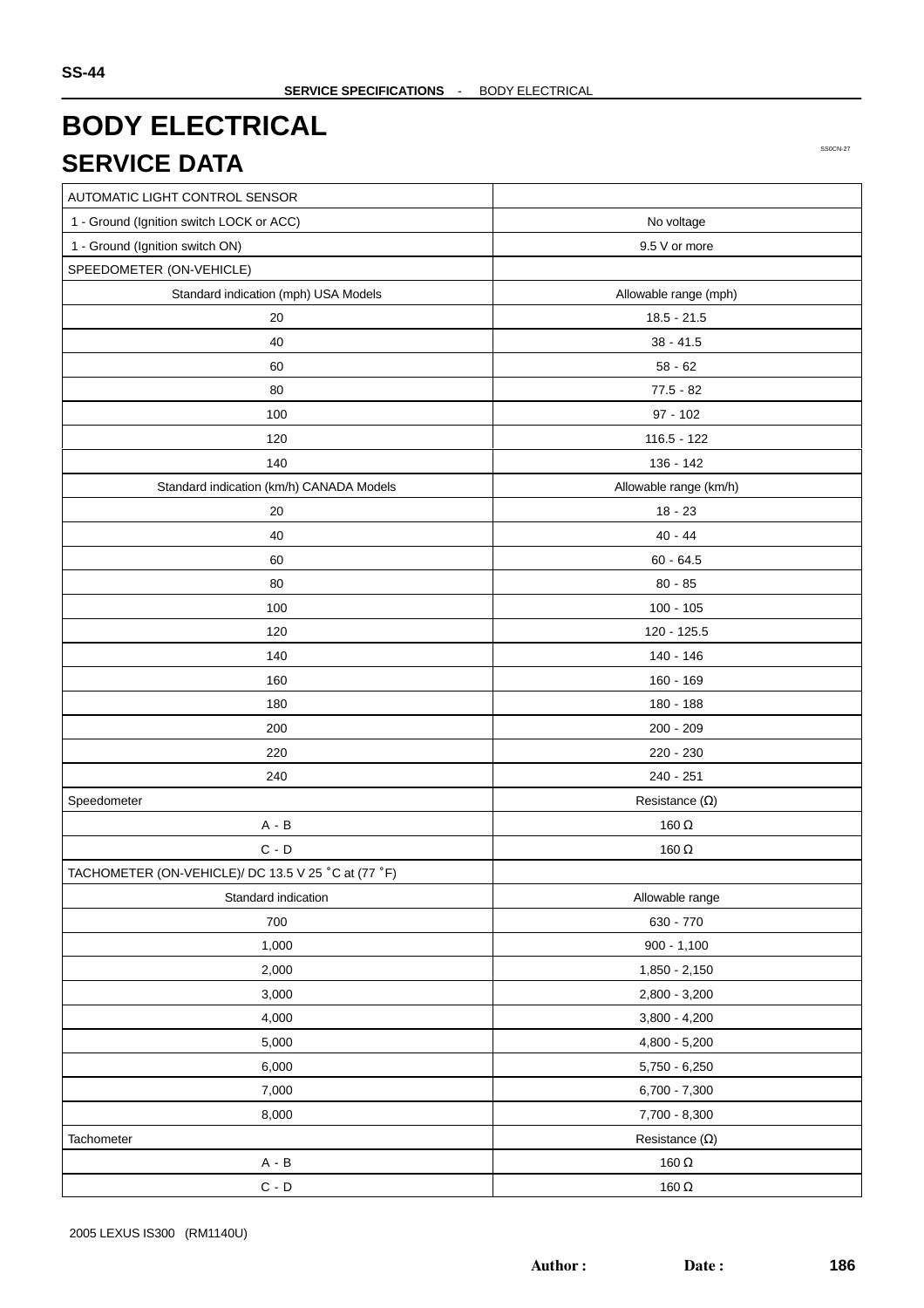#### **SERVICE SPECIFICATIONS** - BODY ELECTRICAL

| FUEL RECEIVER GAUGE                                    | Resistance $(\Omega)$  |
|--------------------------------------------------------|------------------------|
| $A - B$                                                | 160 $\Omega$           |
| $C - D$                                                | 160 $\Omega$           |
| <b>FUEL MAIN SENDER GAUGE</b>                          |                        |
| Float position mm (in.)                                | Resistance $(\Omega)$  |
| F: Approx. 22.9 (0.90) $\pm$ 3 (0.12)                  | Approx. $2.0 \pm 1.0$  |
| 1/2: Approx. 58.3 (2.30) $\pm$ 3 (0.12)                | Approx. $30.3 \pm 3.0$ |
| E: Approx. 133.6 (5.26) $\pm$ 3 (0.12)                 | Approx. $55.0 \pm 1.0$ |
| FUEL SUB SENDER GAUGE                                  |                        |
| Float position mm (in.)                                | Resistance $(\Omega)$  |
| F: Approx. 29.1 (1.15) $\pm$ 3 (0.12)                  | Approx. $2.0 \pm 1.0$  |
| 1/2: Approx. 65.8 (2.59) $\pm$ 3 (0.12)                | Approx. $29.7 \pm 3.0$ |
| E: Approx. 169.5 (6.67) $\pm$ 3 (0.12)                 | Approx. $55 \pm 1.0$   |
| ENGINE COOLANT TEMPERATURE RECEIVER GAUGE (Resistance) | Resistance $(\Omega)$  |
| $A - B$                                                | 160 $\Omega$           |
| $C - D$                                                | 160 $\Omega$           |
| <b>VOLTAGE GAUGE (Resistance)</b>                      | Resistance $(\Omega)$  |
| $A - B$                                                | 160                    |
| $C - D$                                                | 160                    |
| SPECIFIC FUEL CONSUMPTION GAUGE (Resistance)           | Resistance $(\Omega)$  |
| $A - B$                                                | 160                    |
| $C - D$                                                | 160                    |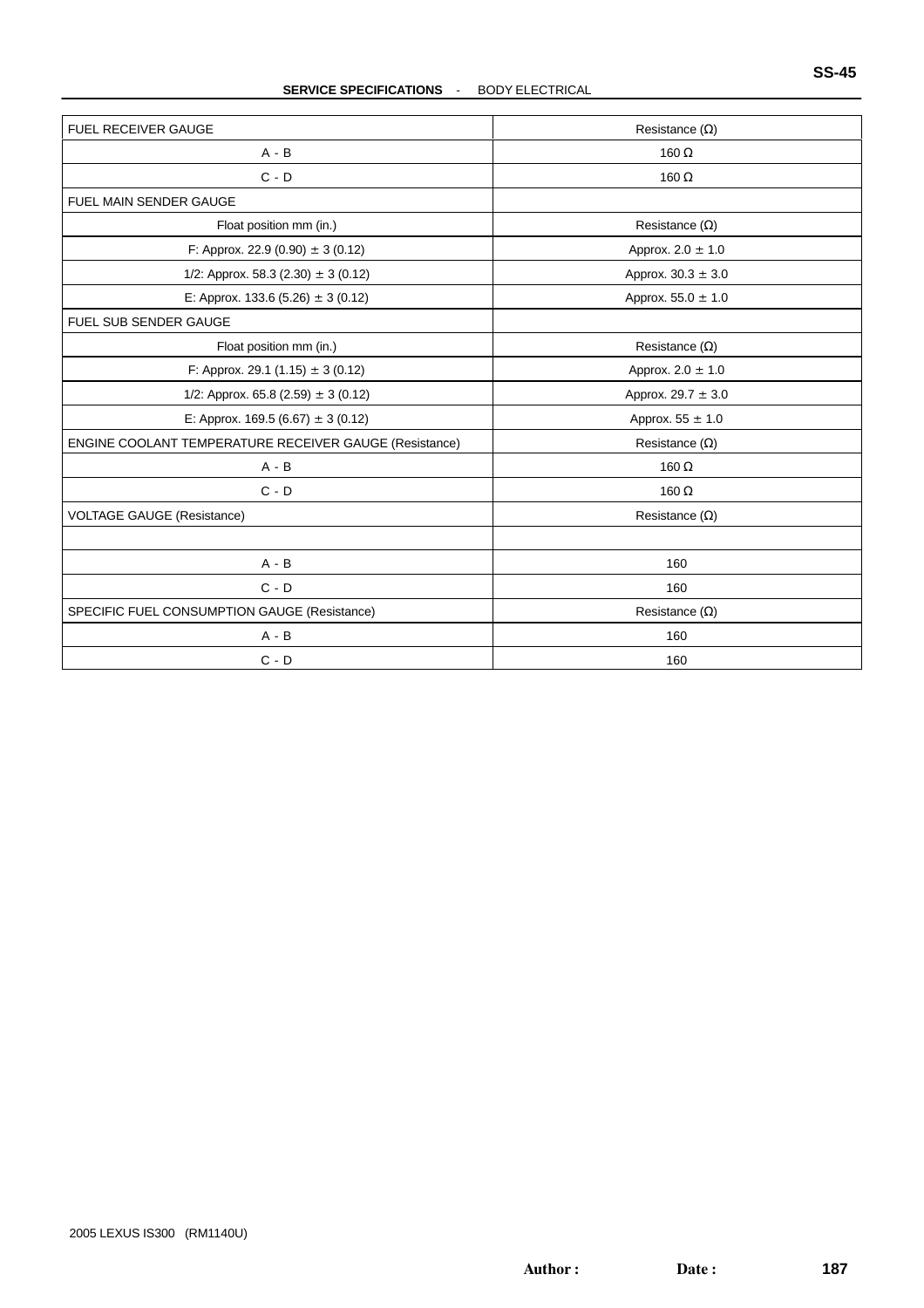| <b>FRONT BUMPER</b><br>Front bumper cover x Front fender panel<br>48 in. Ibf<br>5.4<br>55<br>REAR BUMPER (Sedan)<br>Rear bumper cover x Side mounting bracket<br>5.4<br>48 in. Ibf<br>55<br>Rear bumper cover x Rear fender panel<br>5.4<br>55<br>48 in. Ibf<br>8.3<br>85<br>Rear bumper cover x Body<br>Nut<br>74 in. Ibf<br>Rear bumper reinforcement x Body<br>53 in. lbf<br>6.0<br>61<br><b>HOOD</b><br>133<br>10<br>Hood x Hood hinge<br>13<br>8.0<br>82<br>71 in. lbf<br>Hood lock x Body<br>FRONT DOOR<br>49 in. Ibf<br>Outside handle x Key cylinder<br>5.5<br>56<br>5.5<br>56<br>Outside handle x Door panel<br>$49$ in. Ibf<br>49 in. Ibf<br>Door lock x Door panel<br>5.5<br>56<br>Window regulator x Door panel<br>8.0<br>82<br>71 in. Ibf<br>Door glass x Window regulator<br>5.5<br>56<br>49 in. Ibf<br>Outside rear view mirror x Door panel<br>8.0<br>82<br>71 in. Ibf<br>8.0<br>82<br>71 in. Ibf<br>Front No.2 speaker x Body<br>Door hinge x Body<br>30<br>306<br>22<br>Door hinge x Door panel<br>22<br>30<br>306<br>49 in. lbf<br>Door check x Door panel<br>5.5<br>56<br>23<br>235<br>17<br>Door lock striker x Body<br><b>REAR DOOR</b><br>Outside handle x Door panel<br>49 in. Ibf<br>5.5<br>56<br>Door lock x Door panel<br>5.5<br>56<br>49 in. Ibf<br>Window regulator x Door panel<br>8.0<br>82<br>71 in. Ibf<br>Door hinge x Body<br>214<br>21<br>15<br>Door hinge x Door panel<br>30<br>306<br>22<br>Door check x Door panel<br>5.5<br>49 in. lbf<br>56<br>23<br>235<br>17<br>Door lock striker x Body<br><b>BACK DOOR</b><br>9<br>Back door lock x Body<br>12.5<br>128<br>71 in. Ibf<br>Door hinge x Door panel<br>8.0<br>82<br>Door hinge x Body<br>11.5<br>117<br>8<br>Door lock striker x Body<br>23<br>235<br>17<br>35 in. Ibf<br>4.0<br>40<br>Back door outside handle x Back door outside garnish<br><b>BACK DOOR STAY</b><br>Back door stay x Door panel<br>22<br>224<br>16<br>Back door stay x Body<br>19.5<br>199<br>14<br>LUGGAGE COMPARTMENT DOOR AND HINGE<br>$5.5\,$<br>56<br>49 in. Ibf | Part tightened           | N·m | kgf-cm | ft-Ibf |
|-------------------------------------------------------------------------------------------------------------------------------------------------------------------------------------------------------------------------------------------------------------------------------------------------------------------------------------------------------------------------------------------------------------------------------------------------------------------------------------------------------------------------------------------------------------------------------------------------------------------------------------------------------------------------------------------------------------------------------------------------------------------------------------------------------------------------------------------------------------------------------------------------------------------------------------------------------------------------------------------------------------------------------------------------------------------------------------------------------------------------------------------------------------------------------------------------------------------------------------------------------------------------------------------------------------------------------------------------------------------------------------------------------------------------------------------------------------------------------------------------------------------------------------------------------------------------------------------------------------------------------------------------------------------------------------------------------------------------------------------------------------------------------------------------------------------------------------------------------------------------------------------------------------------------------------------------------------------------------------------------------------------------------------|--------------------------|-----|--------|--------|
|                                                                                                                                                                                                                                                                                                                                                                                                                                                                                                                                                                                                                                                                                                                                                                                                                                                                                                                                                                                                                                                                                                                                                                                                                                                                                                                                                                                                                                                                                                                                                                                                                                                                                                                                                                                                                                                                                                                                                                                                                                     |                          |     |        |        |
|                                                                                                                                                                                                                                                                                                                                                                                                                                                                                                                                                                                                                                                                                                                                                                                                                                                                                                                                                                                                                                                                                                                                                                                                                                                                                                                                                                                                                                                                                                                                                                                                                                                                                                                                                                                                                                                                                                                                                                                                                                     |                          |     |        |        |
|                                                                                                                                                                                                                                                                                                                                                                                                                                                                                                                                                                                                                                                                                                                                                                                                                                                                                                                                                                                                                                                                                                                                                                                                                                                                                                                                                                                                                                                                                                                                                                                                                                                                                                                                                                                                                                                                                                                                                                                                                                     |                          |     |        |        |
|                                                                                                                                                                                                                                                                                                                                                                                                                                                                                                                                                                                                                                                                                                                                                                                                                                                                                                                                                                                                                                                                                                                                                                                                                                                                                                                                                                                                                                                                                                                                                                                                                                                                                                                                                                                                                                                                                                                                                                                                                                     |                          |     |        |        |
|                                                                                                                                                                                                                                                                                                                                                                                                                                                                                                                                                                                                                                                                                                                                                                                                                                                                                                                                                                                                                                                                                                                                                                                                                                                                                                                                                                                                                                                                                                                                                                                                                                                                                                                                                                                                                                                                                                                                                                                                                                     |                          |     |        |        |
|                                                                                                                                                                                                                                                                                                                                                                                                                                                                                                                                                                                                                                                                                                                                                                                                                                                                                                                                                                                                                                                                                                                                                                                                                                                                                                                                                                                                                                                                                                                                                                                                                                                                                                                                                                                                                                                                                                                                                                                                                                     |                          |     |        |        |
|                                                                                                                                                                                                                                                                                                                                                                                                                                                                                                                                                                                                                                                                                                                                                                                                                                                                                                                                                                                                                                                                                                                                                                                                                                                                                                                                                                                                                                                                                                                                                                                                                                                                                                                                                                                                                                                                                                                                                                                                                                     |                          |     |        |        |
|                                                                                                                                                                                                                                                                                                                                                                                                                                                                                                                                                                                                                                                                                                                                                                                                                                                                                                                                                                                                                                                                                                                                                                                                                                                                                                                                                                                                                                                                                                                                                                                                                                                                                                                                                                                                                                                                                                                                                                                                                                     |                          |     |        |        |
|                                                                                                                                                                                                                                                                                                                                                                                                                                                                                                                                                                                                                                                                                                                                                                                                                                                                                                                                                                                                                                                                                                                                                                                                                                                                                                                                                                                                                                                                                                                                                                                                                                                                                                                                                                                                                                                                                                                                                                                                                                     |                          |     |        |        |
|                                                                                                                                                                                                                                                                                                                                                                                                                                                                                                                                                                                                                                                                                                                                                                                                                                                                                                                                                                                                                                                                                                                                                                                                                                                                                                                                                                                                                                                                                                                                                                                                                                                                                                                                                                                                                                                                                                                                                                                                                                     |                          |     |        |        |
|                                                                                                                                                                                                                                                                                                                                                                                                                                                                                                                                                                                                                                                                                                                                                                                                                                                                                                                                                                                                                                                                                                                                                                                                                                                                                                                                                                                                                                                                                                                                                                                                                                                                                                                                                                                                                                                                                                                                                                                                                                     |                          |     |        |        |
|                                                                                                                                                                                                                                                                                                                                                                                                                                                                                                                                                                                                                                                                                                                                                                                                                                                                                                                                                                                                                                                                                                                                                                                                                                                                                                                                                                                                                                                                                                                                                                                                                                                                                                                                                                                                                                                                                                                                                                                                                                     |                          |     |        |        |
|                                                                                                                                                                                                                                                                                                                                                                                                                                                                                                                                                                                                                                                                                                                                                                                                                                                                                                                                                                                                                                                                                                                                                                                                                                                                                                                                                                                                                                                                                                                                                                                                                                                                                                                                                                                                                                                                                                                                                                                                                                     |                          |     |        |        |
|                                                                                                                                                                                                                                                                                                                                                                                                                                                                                                                                                                                                                                                                                                                                                                                                                                                                                                                                                                                                                                                                                                                                                                                                                                                                                                                                                                                                                                                                                                                                                                                                                                                                                                                                                                                                                                                                                                                                                                                                                                     |                          |     |        |        |
|                                                                                                                                                                                                                                                                                                                                                                                                                                                                                                                                                                                                                                                                                                                                                                                                                                                                                                                                                                                                                                                                                                                                                                                                                                                                                                                                                                                                                                                                                                                                                                                                                                                                                                                                                                                                                                                                                                                                                                                                                                     |                          |     |        |        |
|                                                                                                                                                                                                                                                                                                                                                                                                                                                                                                                                                                                                                                                                                                                                                                                                                                                                                                                                                                                                                                                                                                                                                                                                                                                                                                                                                                                                                                                                                                                                                                                                                                                                                                                                                                                                                                                                                                                                                                                                                                     |                          |     |        |        |
|                                                                                                                                                                                                                                                                                                                                                                                                                                                                                                                                                                                                                                                                                                                                                                                                                                                                                                                                                                                                                                                                                                                                                                                                                                                                                                                                                                                                                                                                                                                                                                                                                                                                                                                                                                                                                                                                                                                                                                                                                                     |                          |     |        |        |
|                                                                                                                                                                                                                                                                                                                                                                                                                                                                                                                                                                                                                                                                                                                                                                                                                                                                                                                                                                                                                                                                                                                                                                                                                                                                                                                                                                                                                                                                                                                                                                                                                                                                                                                                                                                                                                                                                                                                                                                                                                     |                          |     |        |        |
|                                                                                                                                                                                                                                                                                                                                                                                                                                                                                                                                                                                                                                                                                                                                                                                                                                                                                                                                                                                                                                                                                                                                                                                                                                                                                                                                                                                                                                                                                                                                                                                                                                                                                                                                                                                                                                                                                                                                                                                                                                     |                          |     |        |        |
|                                                                                                                                                                                                                                                                                                                                                                                                                                                                                                                                                                                                                                                                                                                                                                                                                                                                                                                                                                                                                                                                                                                                                                                                                                                                                                                                                                                                                                                                                                                                                                                                                                                                                                                                                                                                                                                                                                                                                                                                                                     |                          |     |        |        |
|                                                                                                                                                                                                                                                                                                                                                                                                                                                                                                                                                                                                                                                                                                                                                                                                                                                                                                                                                                                                                                                                                                                                                                                                                                                                                                                                                                                                                                                                                                                                                                                                                                                                                                                                                                                                                                                                                                                                                                                                                                     |                          |     |        |        |
|                                                                                                                                                                                                                                                                                                                                                                                                                                                                                                                                                                                                                                                                                                                                                                                                                                                                                                                                                                                                                                                                                                                                                                                                                                                                                                                                                                                                                                                                                                                                                                                                                                                                                                                                                                                                                                                                                                                                                                                                                                     |                          |     |        |        |
|                                                                                                                                                                                                                                                                                                                                                                                                                                                                                                                                                                                                                                                                                                                                                                                                                                                                                                                                                                                                                                                                                                                                                                                                                                                                                                                                                                                                                                                                                                                                                                                                                                                                                                                                                                                                                                                                                                                                                                                                                                     |                          |     |        |        |
|                                                                                                                                                                                                                                                                                                                                                                                                                                                                                                                                                                                                                                                                                                                                                                                                                                                                                                                                                                                                                                                                                                                                                                                                                                                                                                                                                                                                                                                                                                                                                                                                                                                                                                                                                                                                                                                                                                                                                                                                                                     |                          |     |        |        |
|                                                                                                                                                                                                                                                                                                                                                                                                                                                                                                                                                                                                                                                                                                                                                                                                                                                                                                                                                                                                                                                                                                                                                                                                                                                                                                                                                                                                                                                                                                                                                                                                                                                                                                                                                                                                                                                                                                                                                                                                                                     |                          |     |        |        |
|                                                                                                                                                                                                                                                                                                                                                                                                                                                                                                                                                                                                                                                                                                                                                                                                                                                                                                                                                                                                                                                                                                                                                                                                                                                                                                                                                                                                                                                                                                                                                                                                                                                                                                                                                                                                                                                                                                                                                                                                                                     |                          |     |        |        |
|                                                                                                                                                                                                                                                                                                                                                                                                                                                                                                                                                                                                                                                                                                                                                                                                                                                                                                                                                                                                                                                                                                                                                                                                                                                                                                                                                                                                                                                                                                                                                                                                                                                                                                                                                                                                                                                                                                                                                                                                                                     |                          |     |        |        |
|                                                                                                                                                                                                                                                                                                                                                                                                                                                                                                                                                                                                                                                                                                                                                                                                                                                                                                                                                                                                                                                                                                                                                                                                                                                                                                                                                                                                                                                                                                                                                                                                                                                                                                                                                                                                                                                                                                                                                                                                                                     |                          |     |        |        |
|                                                                                                                                                                                                                                                                                                                                                                                                                                                                                                                                                                                                                                                                                                                                                                                                                                                                                                                                                                                                                                                                                                                                                                                                                                                                                                                                                                                                                                                                                                                                                                                                                                                                                                                                                                                                                                                                                                                                                                                                                                     |                          |     |        |        |
|                                                                                                                                                                                                                                                                                                                                                                                                                                                                                                                                                                                                                                                                                                                                                                                                                                                                                                                                                                                                                                                                                                                                                                                                                                                                                                                                                                                                                                                                                                                                                                                                                                                                                                                                                                                                                                                                                                                                                                                                                                     |                          |     |        |        |
|                                                                                                                                                                                                                                                                                                                                                                                                                                                                                                                                                                                                                                                                                                                                                                                                                                                                                                                                                                                                                                                                                                                                                                                                                                                                                                                                                                                                                                                                                                                                                                                                                                                                                                                                                                                                                                                                                                                                                                                                                                     |                          |     |        |        |
|                                                                                                                                                                                                                                                                                                                                                                                                                                                                                                                                                                                                                                                                                                                                                                                                                                                                                                                                                                                                                                                                                                                                                                                                                                                                                                                                                                                                                                                                                                                                                                                                                                                                                                                                                                                                                                                                                                                                                                                                                                     |                          |     |        |        |
|                                                                                                                                                                                                                                                                                                                                                                                                                                                                                                                                                                                                                                                                                                                                                                                                                                                                                                                                                                                                                                                                                                                                                                                                                                                                                                                                                                                                                                                                                                                                                                                                                                                                                                                                                                                                                                                                                                                                                                                                                                     |                          |     |        |        |
|                                                                                                                                                                                                                                                                                                                                                                                                                                                                                                                                                                                                                                                                                                                                                                                                                                                                                                                                                                                                                                                                                                                                                                                                                                                                                                                                                                                                                                                                                                                                                                                                                                                                                                                                                                                                                                                                                                                                                                                                                                     |                          |     |        |        |
|                                                                                                                                                                                                                                                                                                                                                                                                                                                                                                                                                                                                                                                                                                                                                                                                                                                                                                                                                                                                                                                                                                                                                                                                                                                                                                                                                                                                                                                                                                                                                                                                                                                                                                                                                                                                                                                                                                                                                                                                                                     |                          |     |        |        |
|                                                                                                                                                                                                                                                                                                                                                                                                                                                                                                                                                                                                                                                                                                                                                                                                                                                                                                                                                                                                                                                                                                                                                                                                                                                                                                                                                                                                                                                                                                                                                                                                                                                                                                                                                                                                                                                                                                                                                                                                                                     |                          |     |        |        |
|                                                                                                                                                                                                                                                                                                                                                                                                                                                                                                                                                                                                                                                                                                                                                                                                                                                                                                                                                                                                                                                                                                                                                                                                                                                                                                                                                                                                                                                                                                                                                                                                                                                                                                                                                                                                                                                                                                                                                                                                                                     |                          |     |        |        |
|                                                                                                                                                                                                                                                                                                                                                                                                                                                                                                                                                                                                                                                                                                                                                                                                                                                                                                                                                                                                                                                                                                                                                                                                                                                                                                                                                                                                                                                                                                                                                                                                                                                                                                                                                                                                                                                                                                                                                                                                                                     |                          |     |        |        |
|                                                                                                                                                                                                                                                                                                                                                                                                                                                                                                                                                                                                                                                                                                                                                                                                                                                                                                                                                                                                                                                                                                                                                                                                                                                                                                                                                                                                                                                                                                                                                                                                                                                                                                                                                                                                                                                                                                                                                                                                                                     |                          |     |        |        |
|                                                                                                                                                                                                                                                                                                                                                                                                                                                                                                                                                                                                                                                                                                                                                                                                                                                                                                                                                                                                                                                                                                                                                                                                                                                                                                                                                                                                                                                                                                                                                                                                                                                                                                                                                                                                                                                                                                                                                                                                                                     |                          |     |        |        |
|                                                                                                                                                                                                                                                                                                                                                                                                                                                                                                                                                                                                                                                                                                                                                                                                                                                                                                                                                                                                                                                                                                                                                                                                                                                                                                                                                                                                                                                                                                                                                                                                                                                                                                                                                                                                                                                                                                                                                                                                                                     | Door lock striker x Body |     |        |        |
| 71 in. lbf<br>Luggage compartment door x Hinge<br>8.0<br>82<br>2005   EYLIS IS300 (RM1140LI)                                                                                                                                                                                                                                                                                                                                                                                                                                                                                                                                                                                                                                                                                                                                                                                                                                                                                                                                                                                                                                                                                                                                                                                                                                                                                                                                                                                                                                                                                                                                                                                                                                                                                                                                                                                                                                                                                                                                        |                          |     |        |        |

2005 LEXUS IS300 (RM1140U)

SS137-07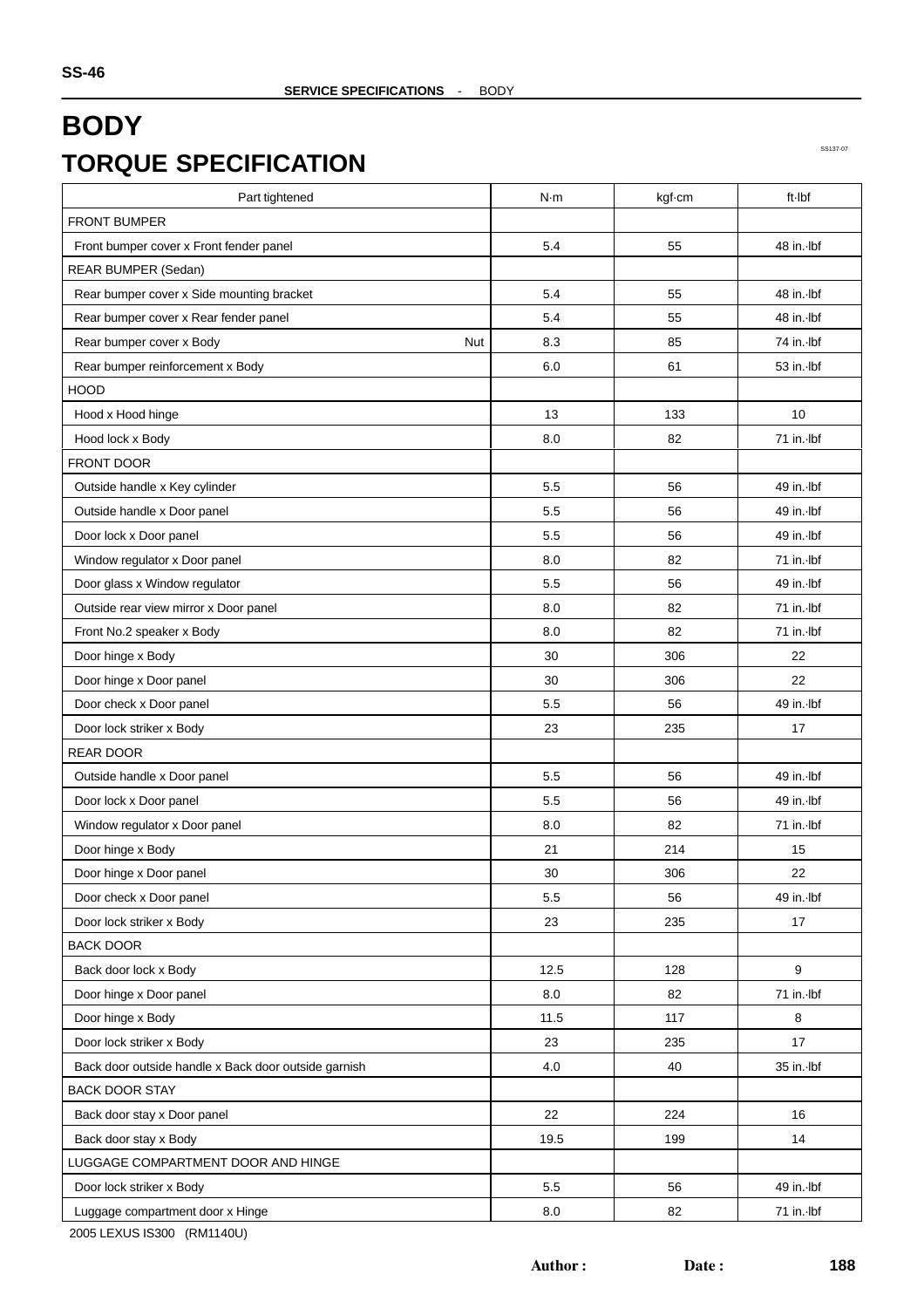#### **SERVICE SPECIFICATIONS** - BODY

| Luggage compartment door lock x Body               | 5.5 | 56  | 49 in. Ibf |
|----------------------------------------------------|-----|-----|------------|
| Luggage compartment door hinge x Body              | 5.5 | 56  | 49 in. Ibf |
| FRONT WIPER AND WASHER                             |     |     |            |
| Wiper motor x Wiper link                           | 5.4 | 55  | 48 in. Ibf |
| Wiper link assembly x Body                         | 5.5 | 56  | 49 in. Ibf |
| Wiper arm x Wiper link assembly                    | 26  | 265 | 19         |
| REAR WIPER AND WASHER (Wagon)                      |     |     |            |
| Wiper arm x Rear wiper motor                       | 5.5 | 56  | 49 in. Ibf |
| Nut x Rear wiper motor                             | 12  | 122 | 9          |
| Rear wiper motor x Rear wiper motor                | 5.5 | 56  | 49 in. Ibf |
| SLIDING ROOF                                       |     |     |            |
| Sliding roof housing x Body                        | 5.5 | 56  | 49 in. Ibf |
| Sliding roof bracket x Body                        | 8.0 | 82  | 71 in. Ibf |
| Sliding roof bracket x Sliding roof housing        | 5.5 | 56  | 49 in. Ibf |
| <b>INSTRUMENT PANEL</b>                            |     |     |            |
| Front passenger airbag assembly x Reinforcement    | 20  | 205 | 15         |
| Front passenger airbag assembly x Instrument panel | 5.5 | 56  | 49 in. Ibf |
| <b>ROOF HEADLINING</b>                             |     |     |            |
| Inner rear view mirror x Body                      | 5.5 | 56  | 49 in. Ibf |
| <b>FRONT SEAT</b>                                  |     |     |            |
| Seatback assembly x Seat track                     | 43  | 440 | 32         |
| Seat cushion assembly x Seat track                 | 21  | 210 | 15         |
| Seat track x Body                                  | 38  | 387 | 28         |
| REAR SEAT (Sedan)                                  |     |     |            |
| Seatback assembly x Body                           | 7.8 | 80  | 69 in. Ibf |
| REAR SEAT (Wagon)                                  |     |     |            |
| Seatback x Body                                    | 21  | 214 | 15         |
| <b>SEAT BELT</b>                                   |     |     |            |
| Front seat outer belt:                             |     |     |            |
| Shoulder anchor x Adjuster anchor                  | 41  | 420 | 30         |
| Floor anchor x Body                                | 41  | 420 | 30         |
| Retractor x Body<br>Upper bolt                     | 7.8 | 80  | 69 in. Ibf |
| Adjustable anchor x Body                           | 41  | 420 | 30         |
| Inner belt x Seat track                            | 41  | 420 | 30         |
| Rear seat belt (Sedan):                            |     |     |            |
| Shoulder anchor x Body                             | 41  | 420 | 30         |
| Floor anchor x Body                                | 41  | 420 | 30         |
| Inner belt x Body                                  | 41  | 420 | 30         |
| Shoulder anchor x Body                             | 41  | 420 | 30         |
| Floor anchor x Body                                | 41  | 420 | 30         |
| CRS anchor set bolt                                | 21  | 210 | 15         |
| Rear Seat Belt (Wagon):                            |     |     |            |
| Floor anchor x Body                                | 42  | 428 | 31         |
| Inner belt x Body                                  | 42  | 428 | 31         |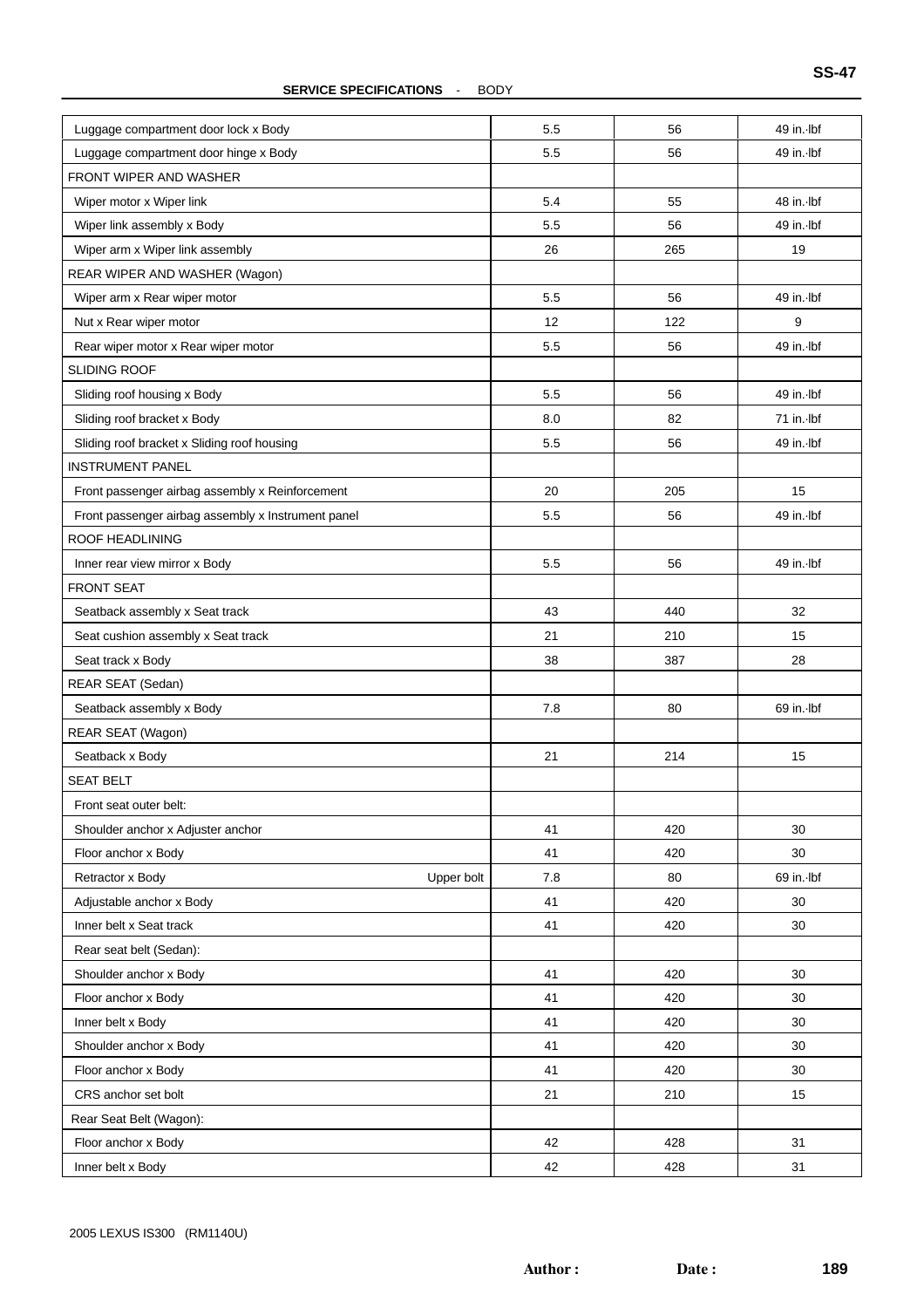#### **SERVICE SPECIFICATIONS** - BODY

| Retractor x Body    | Floor side:<br>42<br>Roof Side: | 428 | 3 <sup>′</sup> |
|---------------------|---------------------------------|-----|----------------|
| CRS anchor set bolt | 13.2                            | 135 | 10             |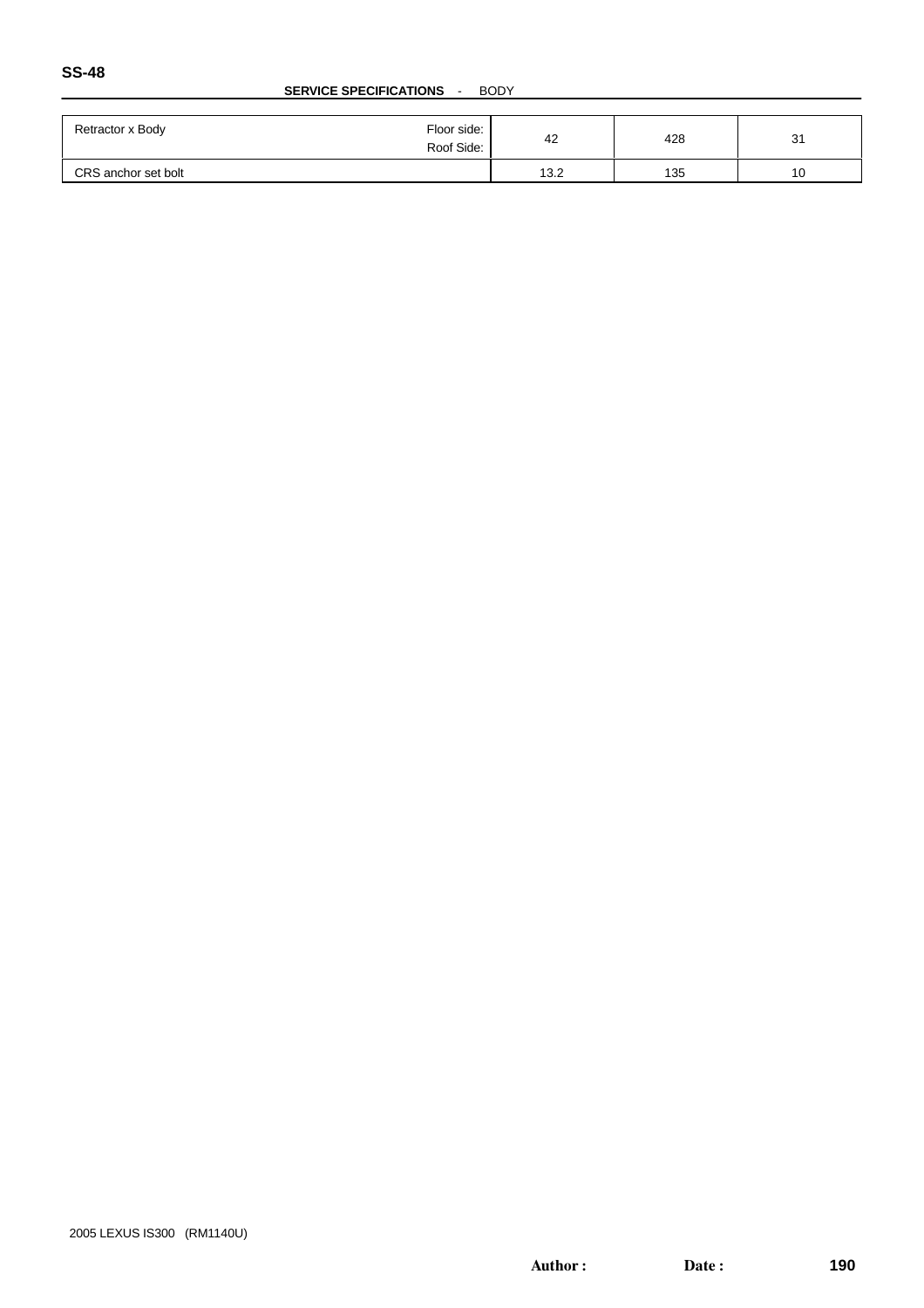## **AIR CONDITIONING SERVICE DATA**

| Refrigerant volume        |                                                                                          | $600 \pm 50$ g (21.16 $\pm$ 1.76 oz.)      |
|---------------------------|------------------------------------------------------------------------------------------|--------------------------------------------|
| Idle Speed                | Magnetic clutch not engaged $600 \pm 50$ rpm<br>Magnetic clutch engaged $650 \pm 50$ rpm |                                            |
| Magnetic clutch clearance |                                                                                          | $0.5 \pm 0.15$ mm (0.020 $\pm$ 0.0059 in.) |

SS0F5-05